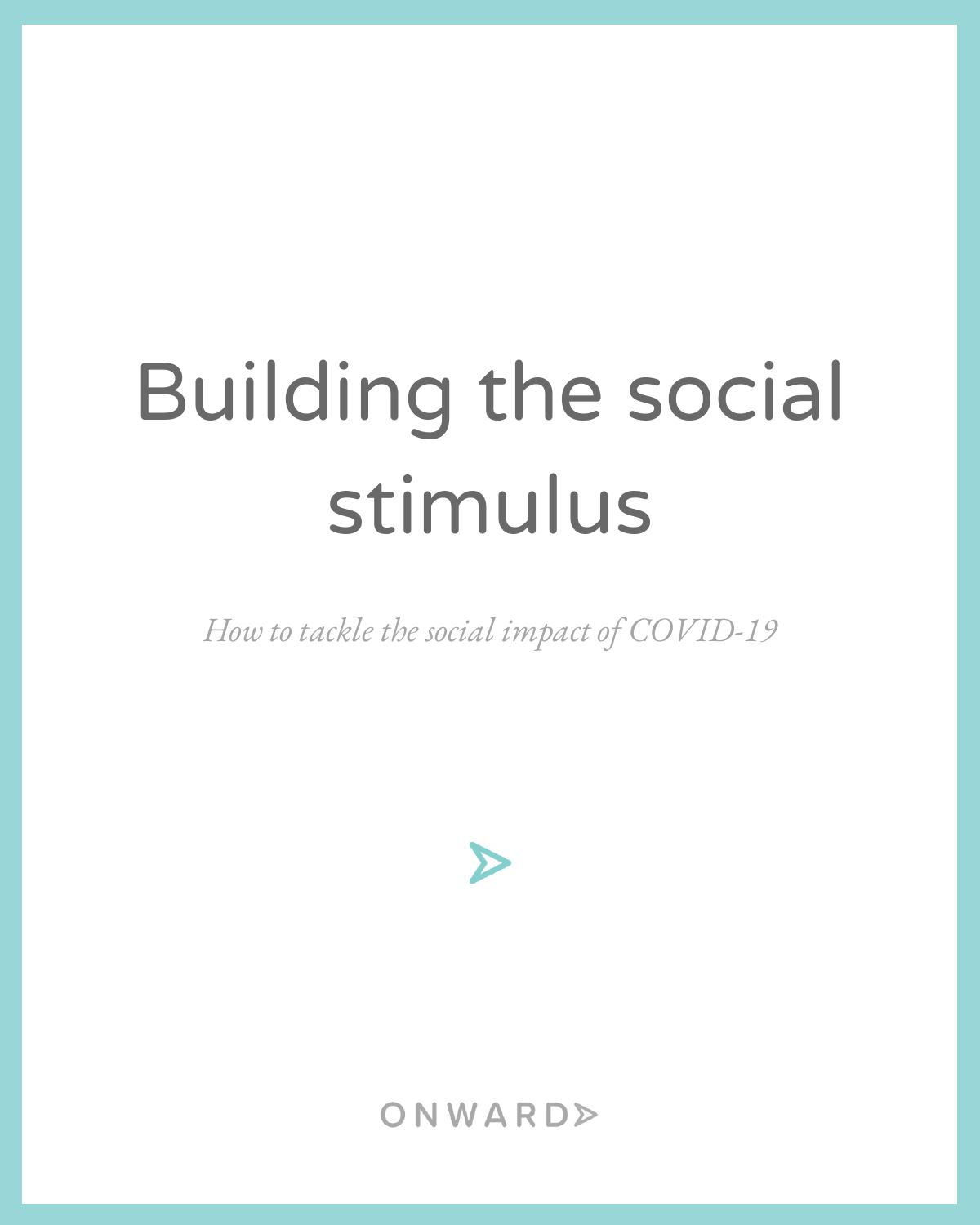## About Onward

Onward is a campaigning thinktank whose mission is to develop new ideas for the next generation of centre right thinkers and leaders. We exist to make Britain fairer, more prosperous and more united, by generating a new wave of modernising ideas and a fresh kind of politics that reaches out to new groups of people. We believe in a mainstream conservatism – one that recognises the value of markets and supports the good that government can do, is unapologetic about standing up to vested interests, and assiduous in supporting the hardworking, aspirational and those left behind.

Our goal is to address the needs of the whole country: young as well as old; urban as well as rural; and for all parts of the UK – particularly places that feel neglected or ignored in Westminster. We will achieve this by developing practical policies that work. Our team has worked both at a high level in government and for successful thinktanks. We know how to produce big ideas that resonate with policymakers, the media and the public. We will engage ordinary people across the country and work with them to make our ideas a reality.

Onward is an independent, not-for-profit thinktank, registered in England and Wales (Company Registration no. 11326052).

#### **Thanks**

The authors would like to thank the many people who contributed to this research. We are indebted to Local Trust and Unbound Philanthropy for their financial support for this project and their commitment to developing robust policy ideas to support community at this crucial time. Without their generosity, this project would not have been possible.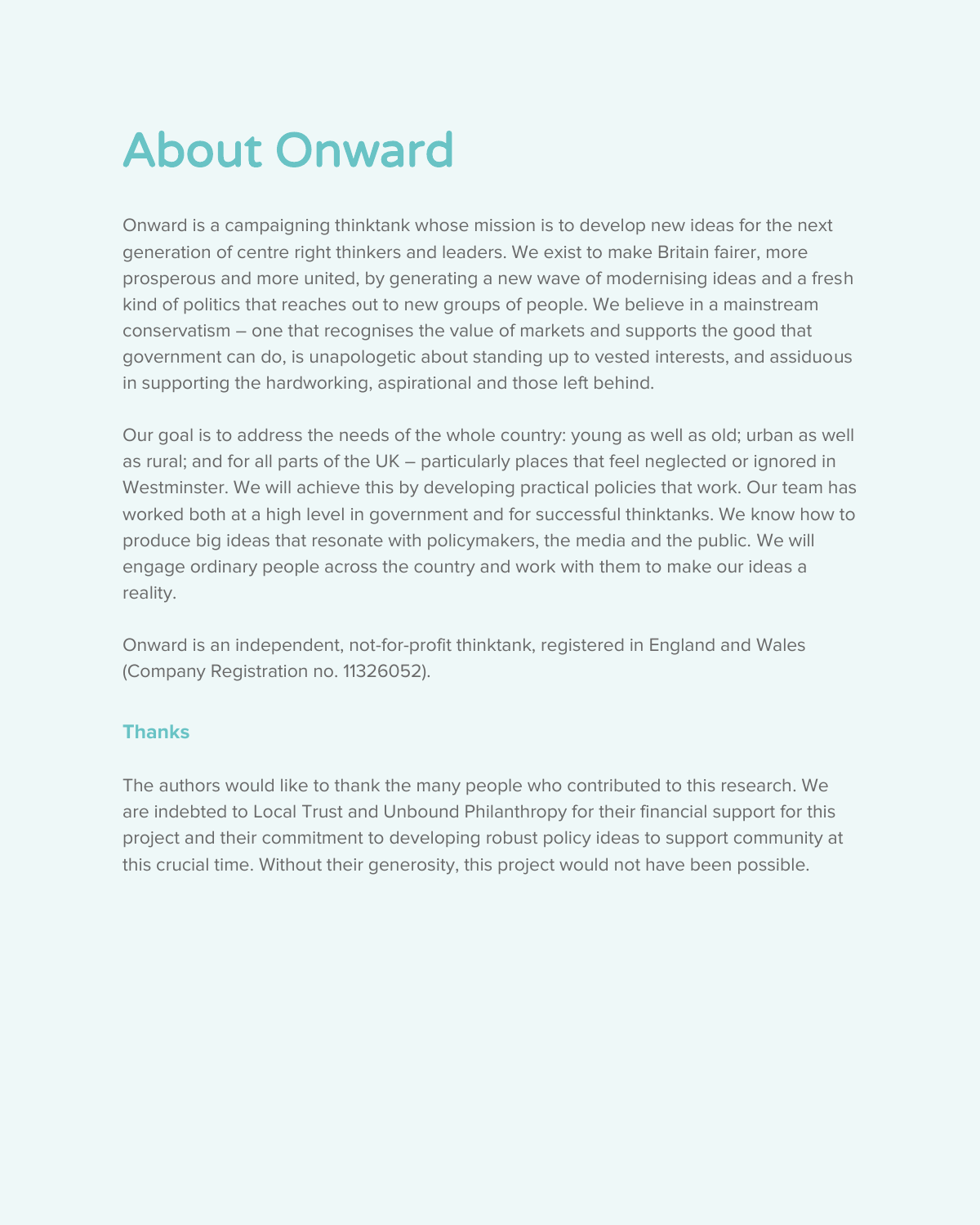## **Contents**

| Summary                                        |    |
|------------------------------------------------|----|
| Recommendations                                | R  |
| The social side of the crisis                  | 12 |
| A social stimulus for the UK                   | 40 |
| Conclusion                                     | 53 |
| Annex 1: Repairing our Social Fabric programme | 55 |
| Annex 2: List of expert participants           | 59 |
| Endnotes                                       | 61 |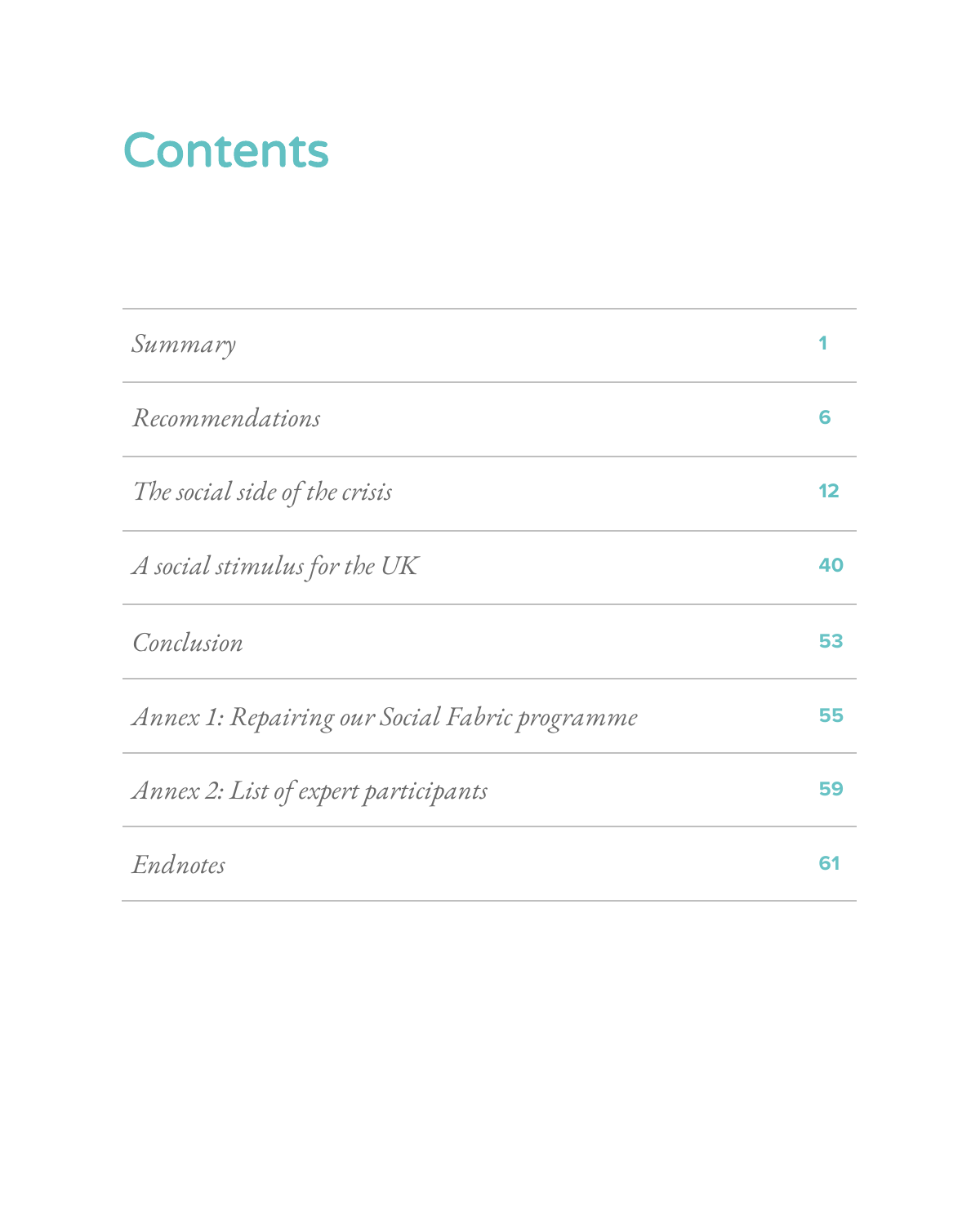## Summary



*Building the social stimulus* **1**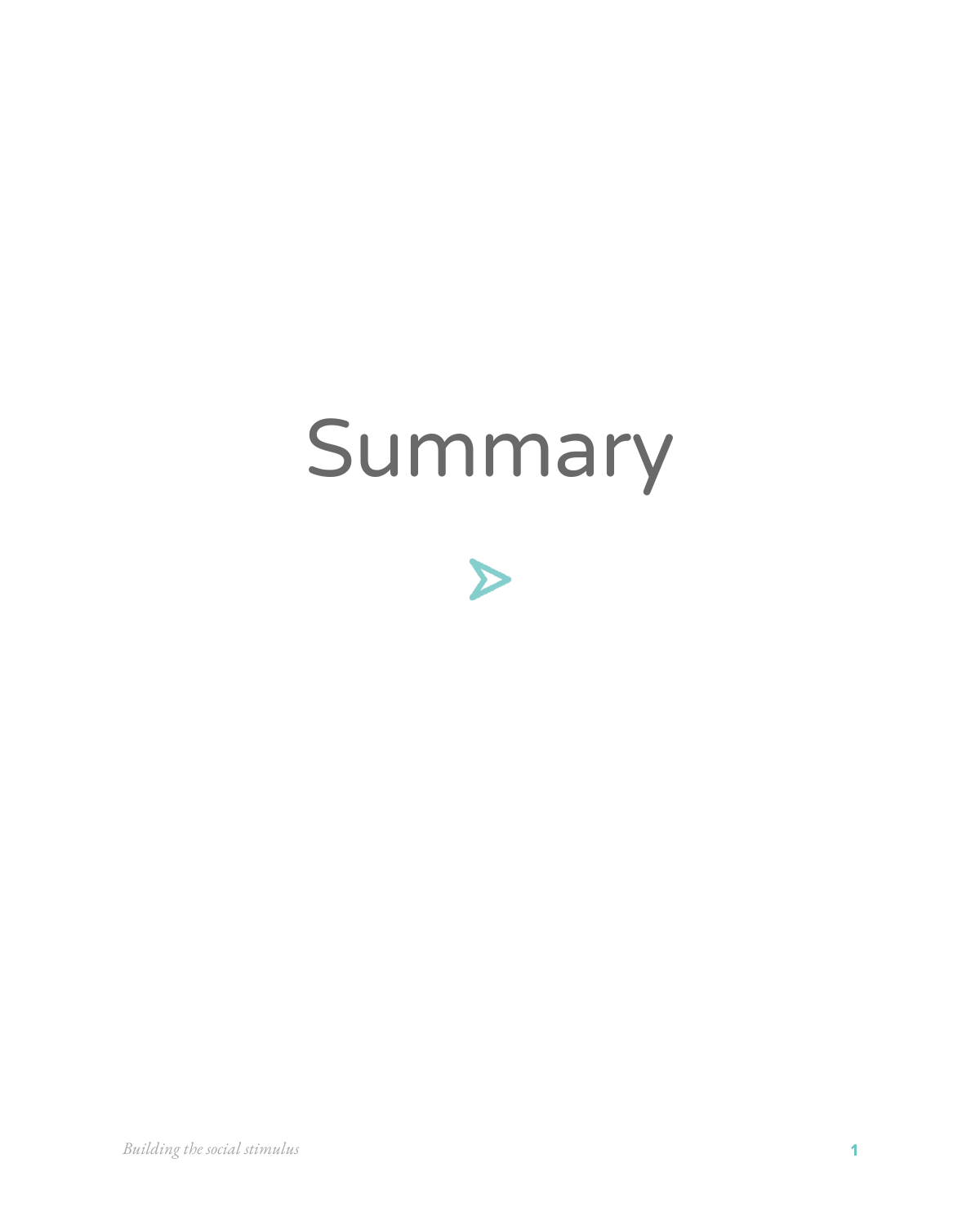#### **Introduction**

In response to the coronavirus pandemic, the Government has introduced a range of unprecedented policy interventions to provide extra capacity to the NHS and ensure stability to the economy, with the aim of saving as many lives and jobs as possible. Since the start of the crisis, Onward has been calling for the Government to act with similar boldness to implement a 'social stimulus' alongside the public health and economic interventions that have been made.

The Government has taken some welcome steps. On 8 April, 2020, the Chancellor announced a £750 million support package for frontline charities alongside match funding for public donations made in response to the BBC's *Big Night In* appeal on 23 April<sup>1</sup>. This emergency funding provides a much-needed start, as it offers an immediate lifeline for frontline charities and community groups balancing the trade-off between their own longterm financial sustainability and the urgent needs of their communities.

However, just as the Government has needed to expand its initial economic support package, it should also bring forward further proposals that will benefit society as it emerges from this crisis. Where the initial government support package was aimed at underpinning the charitable sector during the crisis, the social stimulus proposed in this paper is aimed at strengthening the community response to the pandemic and laying the foundations for the recovery.

#### **Background to the research and methodology**

This project sits within, and emerges from, Onward's landmark two-year Repairing Our Social Fabric<sup>2</sup> programme, which launched in early March and aims to explore the state of community across Britain and develop ways to strengthen and repair the social fabric of local communities. The outbreak of COVID-19 has thrown this research programme into sharp relief, raising both positive instances of communities coming together and worrying signs that the crisis will exacerbate existing social problems and inequalities.

This report, and accompanying qualitative research in Glasgow, Dagenham and Grimsby, is an attempt to better understand the challenges faced by communities on the ground, and to develop a number of policy ideas to protect and repair communities' resilience during the crisis and through the recovery. It sets out the rationale for a social stimulus,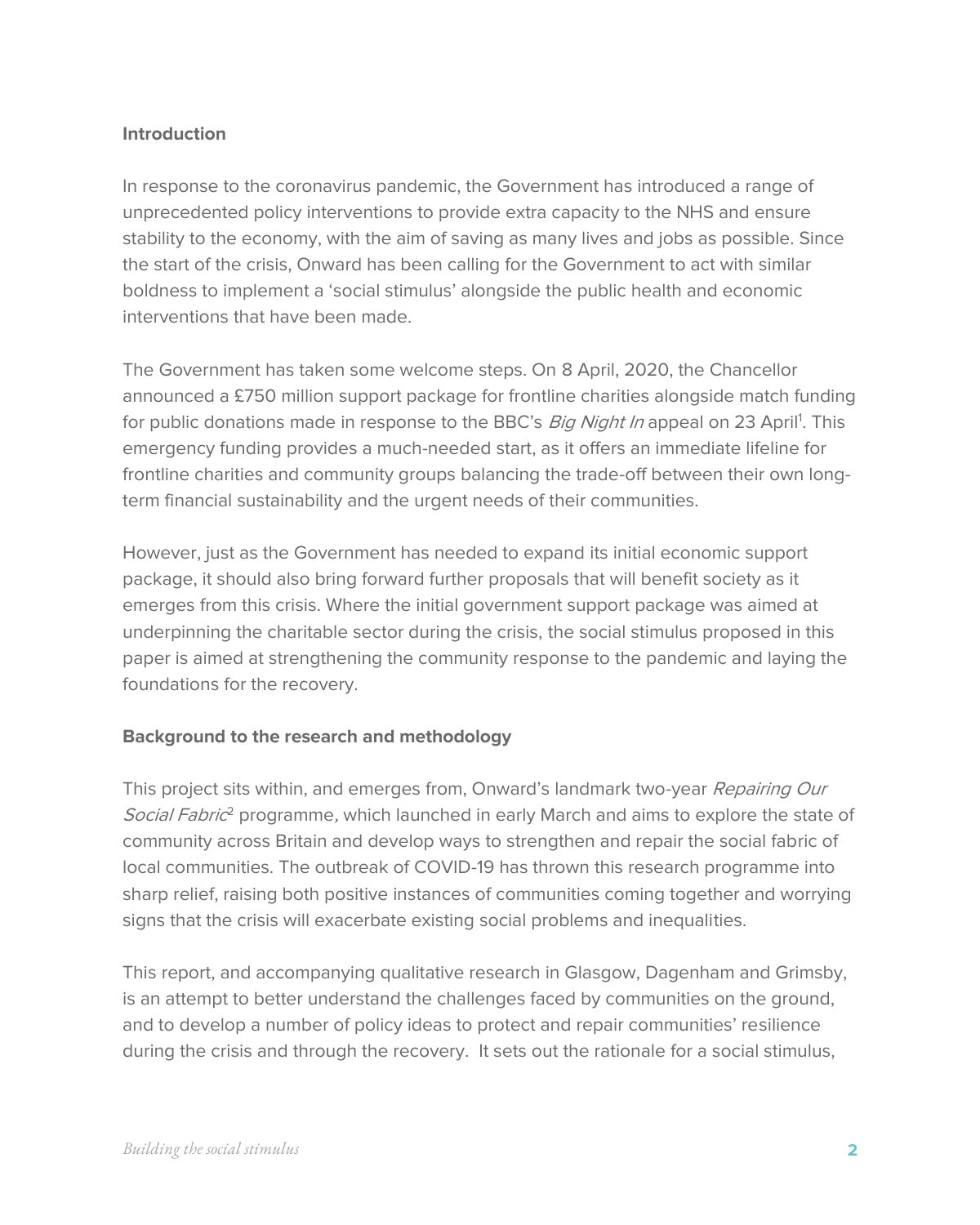the principles that must sit at the heart of it, and a number of policy ideas that ministers could consider to strengthen the social fabric in local communities.

The report draws on the work that is already underway, including polling we published on 30th March 2020 on COVID-19 and community.<sup>3</sup> For consistency, we use the conceptual framework for analysing community strength, which we published in the Repairing our Social Fabric launch paper on 4th March 2020,<sup>4</sup> to organise our thinking. Annex 1 provides more detail on the six threads of social fabric which make up this framework and how each of these is relevant during a pandemic such as the current crisis.

In formulating the proposals in this report, we have been grateful for the input and ideas of an experienced group of policy leaders in the community sector who have access to a wide variety of on-the-ground experiences via their grantees or wider networks. A list of these participants can be found in Annex 2. On 6 and 7 April we held three video conferences with many of our expert participants to understand what they have seen in the community over recent weeks and to discuss what they believe should be done to strengthen our social fabric at this time. These conversations were informed by an initial research paper we produced, which provided an audit of relevant government action so far across Westminster, Devolved and City Mayor Authorities; a snapshot of activities at local level; and, an overview of what key third sector organisations have been doing or calling for.

#### **Rationale for a social stimulus**

In the immediate response to the outbreak of COVID-19, in this country and around the world, the overwhelming priority for policymakers has been to reduce risks to life and to offer some measure of economic security to markets and individual businesses. That is understandable. But there are important reasons why we must support communities and civic institutions as well: to address urgent needs; build on the positive initiatives that the crisis has highlighted; and help restore the 'fraying of our social fabric created by extended collective quarantine'.<sup>5</sup>

We know from academic literature<sup>6</sup> that social capital and local connection are strongly correlated with higher levels of physical and mental wellbeing, trust in government,<sup>7</sup> economic resilience and lower rates of poverty and unemployment - all things that are important in the grip of a pandemic. These are also the qualities that will be needed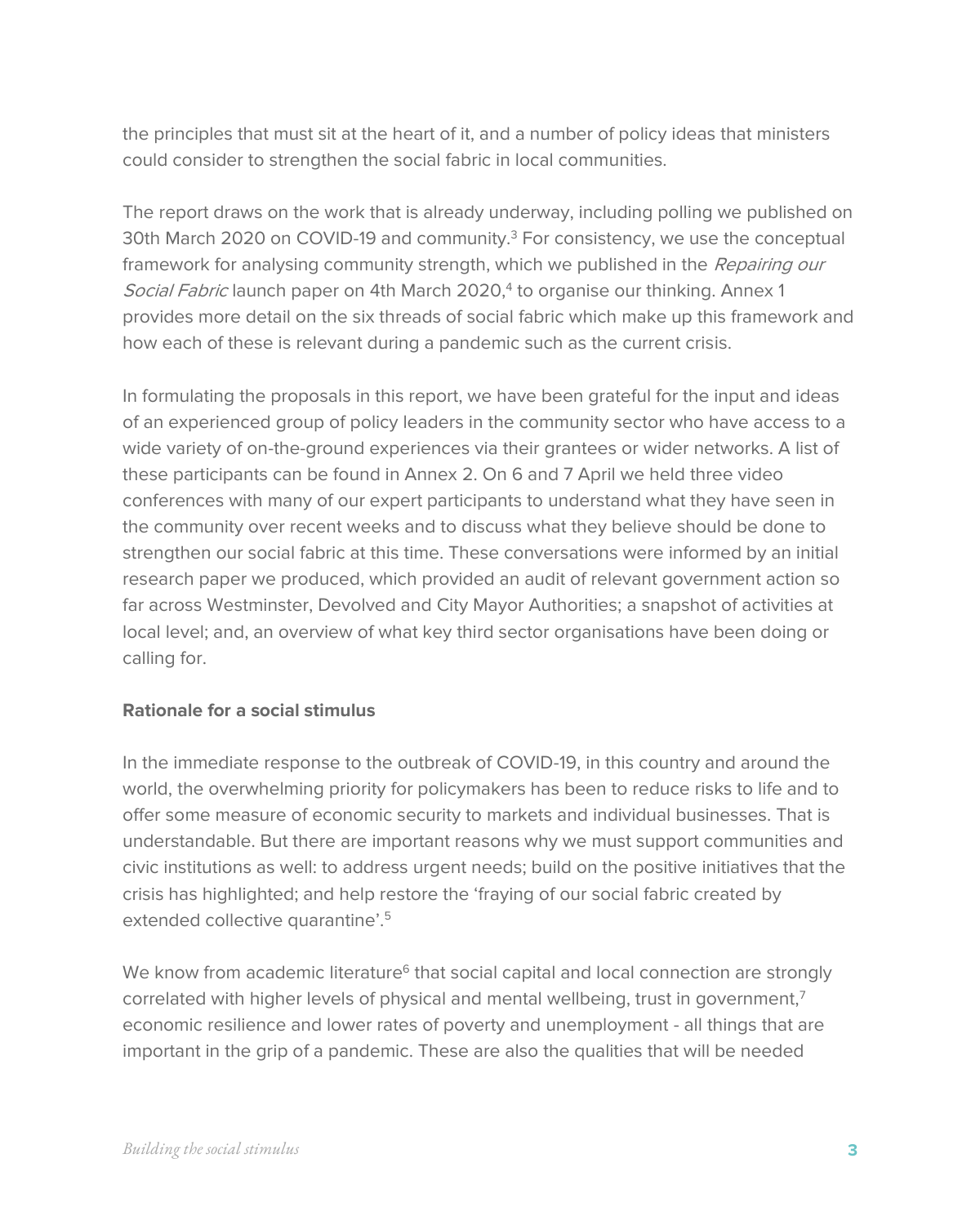during a difficult and potentially staggered recovery, when the opportunities for division and local polarisation could become more prevalent.

Many community groups and charities also face a "paradox of virtue" effect in current circumstances, as they experience an explosion of demand at exactly the moment their funding and resources become scarce. Equally, if we do not act, the pandemic may exacerbate entrenched social problems and existing inequalities in income, race and gender. There is a danger that this may then create a vicious cycle whereby the very places that had a fraying social fabric before this crisis, and were thus less resilient to its effect, emerge from lockdown with even weaker social fabric and less institutional support for their communities.

Finally, as the foothills of the crisis have shown, it is the often small-scale, organic and self-generated activity in communities that is best placed to get people through the challenges of social distancing, self-isolation and remote working. As Onward's research into community responses in Grimsby, Glasgow and Barking and Dagenham shows, the month since lockdown has been characterised by communities coming together and helping each other. This spirit of service and sacrifice should be treasured and enhanced wherever possible.

#### **Principles for action and headline proposals**

Following discussions with our expert participants, we have developed six overarching principles that we believe are an essential starting point in developing a strong social stimulus to tackle the COVID-19 crisis. These are:

- **Local first.** The policy response should be delivered as close to communities as possible, including where possible by empowering communities themselves. This means adopting common principles that can apply to all places and communities but allowing local flexibility in delivery.
- **Work with civil society.** Collaborative approaches that harness the capabilities, energy and experience of civil society are better than government going it alone. We should draw on the spirit of shared service and sacrifice between different groups that has characterised the early stages of this crisis.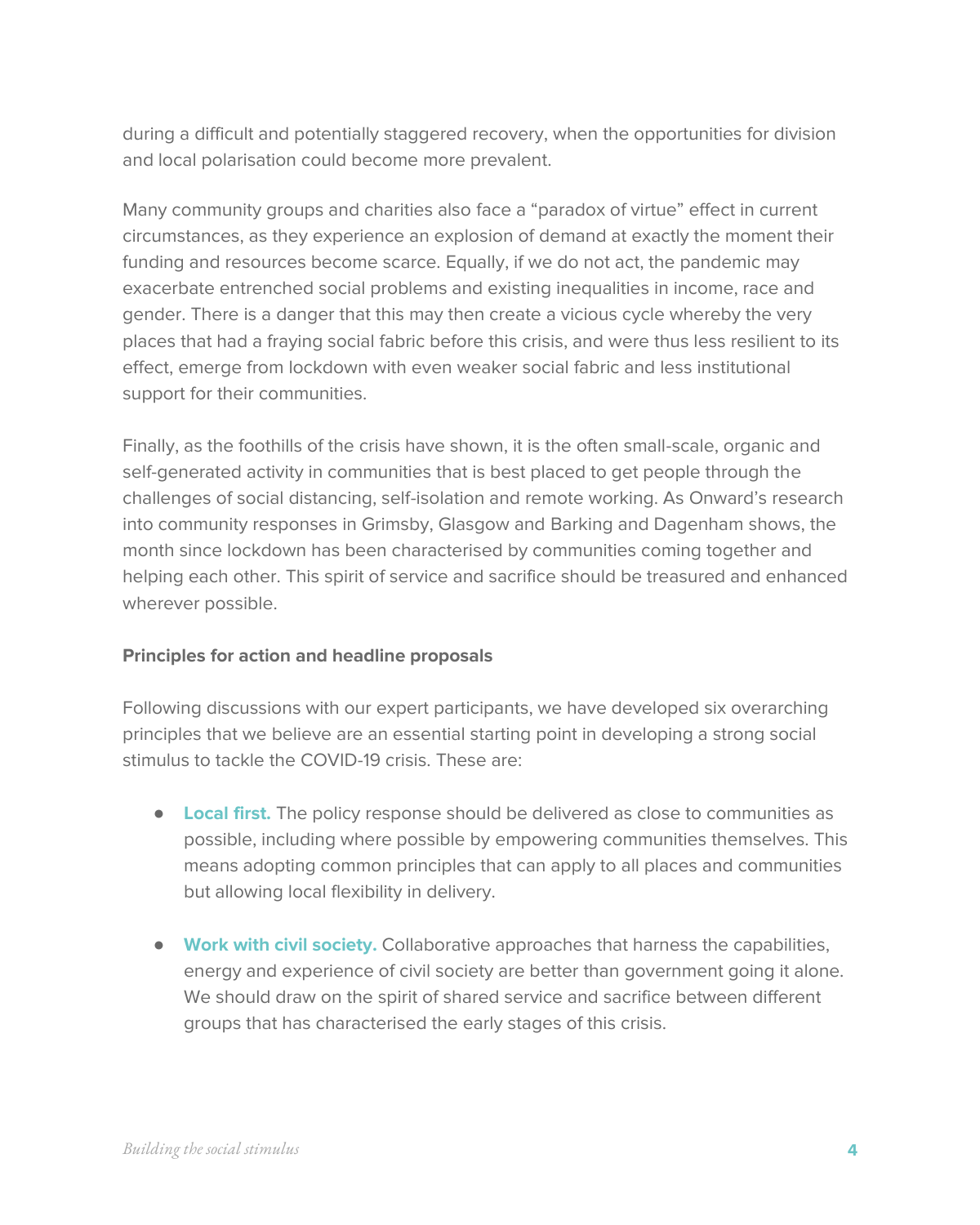- **Don't reinvent the wheel.** Wherever possible, we should use existing infrastructure, established funding mechanisms, and tried and tested delivery routes to deliver policy initiatives. This will maximise the time and resources that can be used to provide direct help to communities.
- **Preserve what's best.** Given the present difficulties that many communities are facing and the potential for a significant number of charities to collapse, it is vital that we do not let die today what we might need to rebuild tomorrow.
- **Address inequality.** Not all communities have equally strong social fabric or civic institutions. The crisis will exacerbate those differences. Policy should aim to level up those communities that need it most so that all places can leverage their social infrastructure in the coming months.
- **Leave a legacy.** While there are undoubtedly ways in which the current crisis is causing ruptures within our social fabric, there are also ways in which it has the potential to make our society stronger. We need to take hold of these positive new developments and turn them into a legacy for the future.

In the light of the above principles, we believe our current national circumstances have created a particular opportunity to recast the relationship between the public sector and empowered communities (especially deprived ones) to build a much more resilient society. The key policies we are calling for in the report are summarised in the tables below, set against the problem which each recommendation aims to address.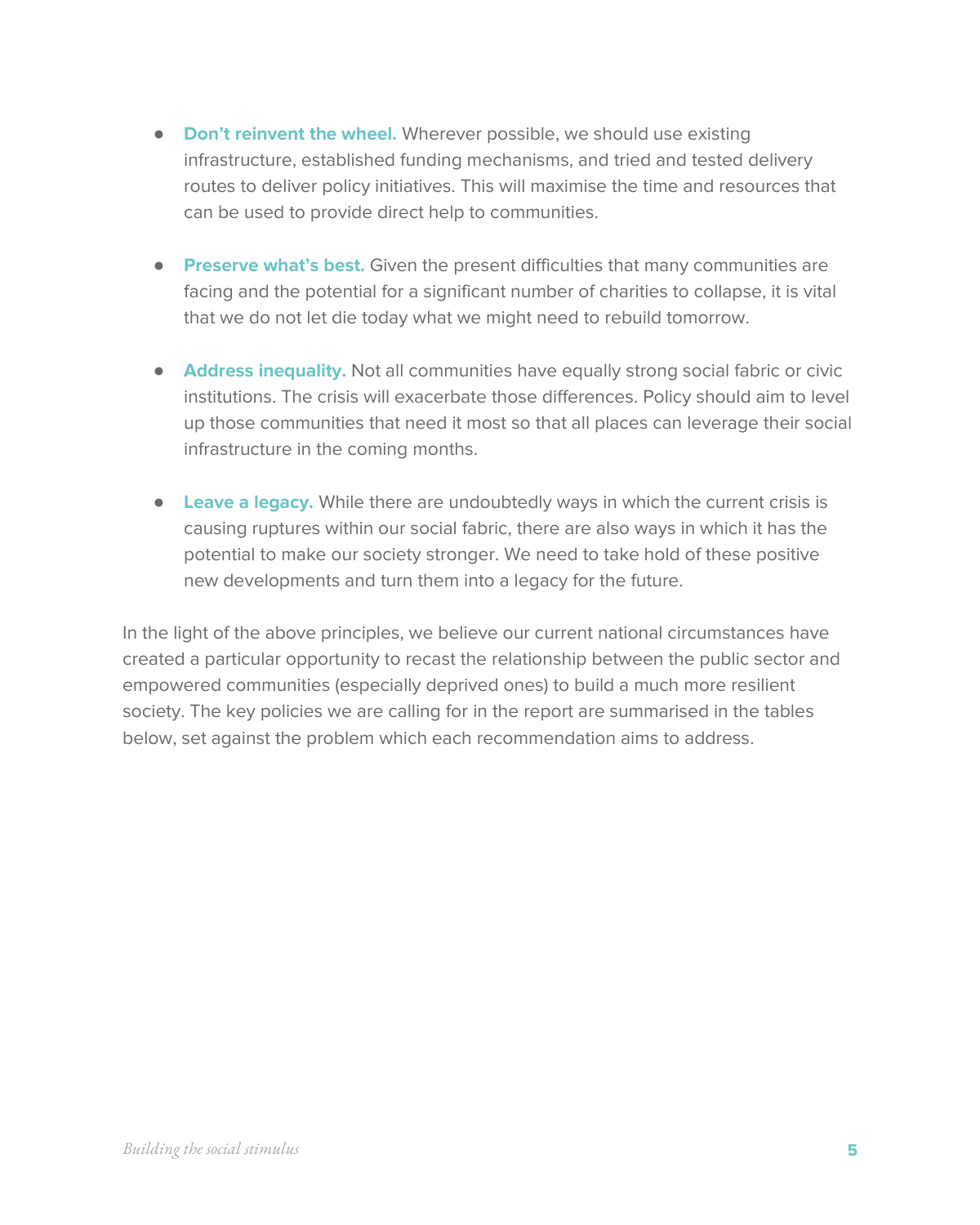## Recommendations

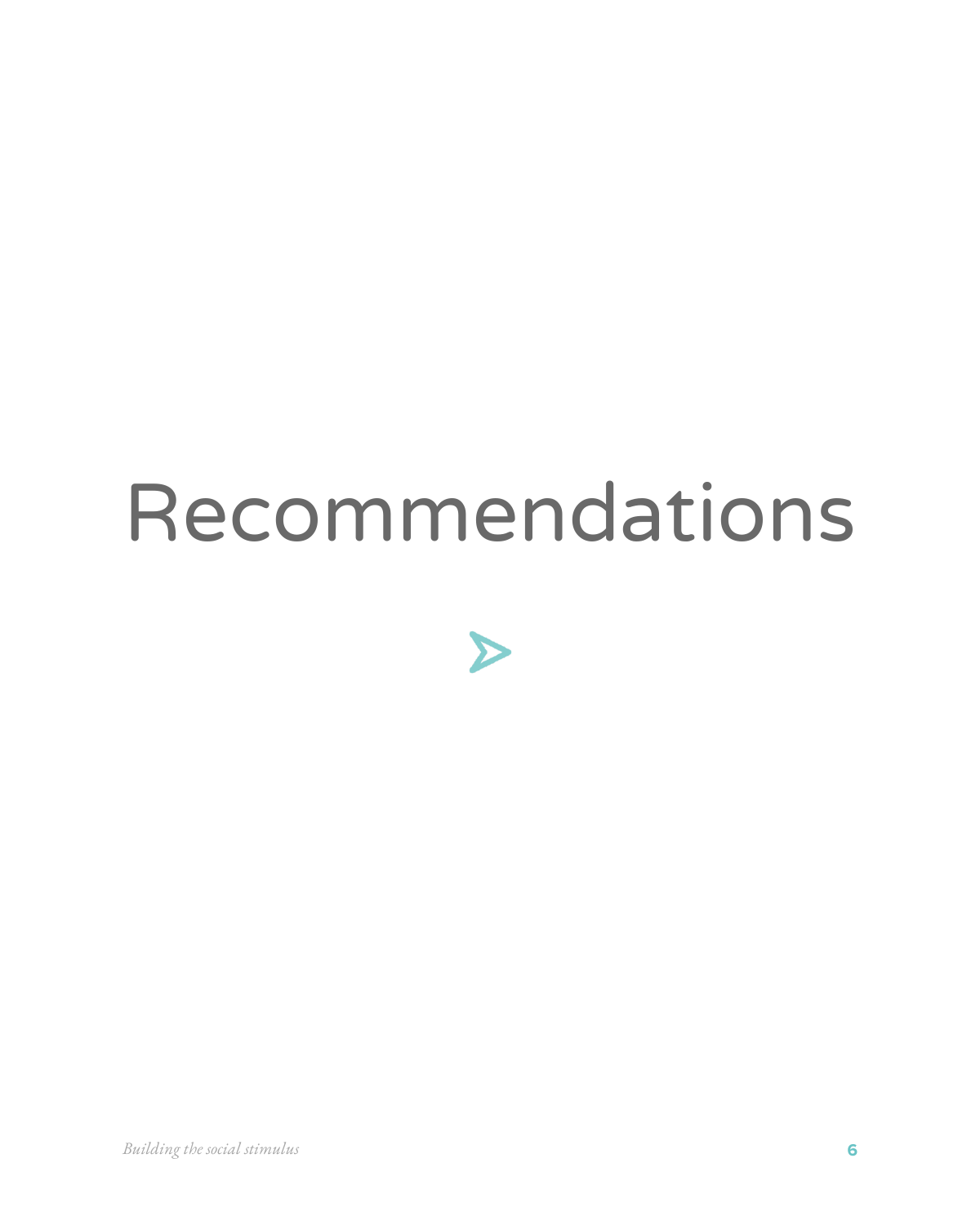#### **Recommendations**

| <b>Problem</b>                                                                                                                                                                                                                                         |    | What the Government could do to fix it                                                                                                                                                               |
|--------------------------------------------------------------------------------------------------------------------------------------------------------------------------------------------------------------------------------------------------------|----|------------------------------------------------------------------------------------------------------------------------------------------------------------------------------------------------------|
| Furloughed charity staff are unable to volunteer for<br>their charities, despite rising demand for charity<br>services.                                                                                                                                | 1. | Allow furloughed staff to volunteer for a<br>specific number of hours per week and require<br>directors or trustees to declare furloughed<br>volunteering as related to the coronavirus<br>response. |
| The flexibility around Small Business Rate Relief<br>(SBRR) does not apply to Charitable Rate Relief<br>(CRR) meaning many charities continue to pay<br>rates while small businesses are exempt.                                                       |    | 2. Extend the Government's Small Business Rate<br>Relief scheme to include organisations who<br>already benefit from Charitable Rate Relief.                                                         |
| During the COVID-19 crisis, many charities and<br>community businesses still have contractual<br>obligations to deliver or receive services, which<br>may be impossible to honour, or they may be<br>facing cash flow problems within these contracts. | З. | Offer as much flexibility as possible within<br>existing government contracts.                                                                                                                       |
| The emergency funding package that the<br>Government has announced is a welcome start but<br>it will not be sufficient to sustain the community<br>and voluntary sector through to recovery.                                                           | 4. | Supplement the emergency funding package<br>announced by HM Treasury with medium-term<br>support from multiple sources. The following<br>sources should be considered:                               |
|                                                                                                                                                                                                                                                        |    | Charitable Ioan support from HM Treasury;                                                                                                                                                            |
|                                                                                                                                                                                                                                                        |    | Convening endowments to voluntarily pay<br>down a portion of their assets towards the<br>recovery;                                                                                                   |
|                                                                                                                                                                                                                                                        |    | The reform of tax reliefs to incentivise<br>donations and social investment; and                                                                                                                     |
|                                                                                                                                                                                                                                                        |    | The temporary removal of VAT on online<br>advertising for civic groups.                                                                                                                              |

#### **Phase 1 Recommendations: supporting community and civic society during lockdown**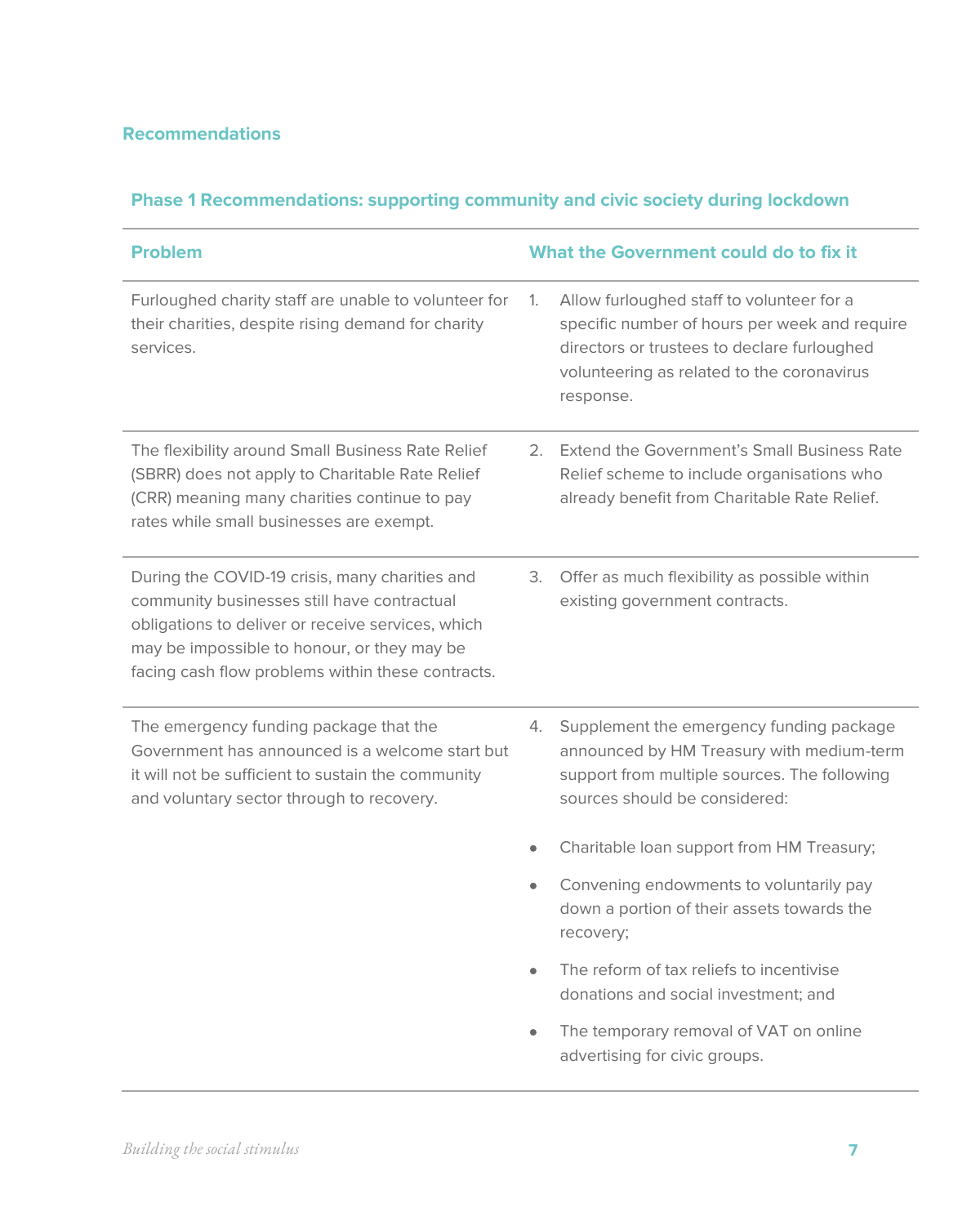Evidence suggests that the psychological outcomes from the crisis and lockdown are likely to include loneliness, anxiety, boredom and grief, all with well-evidenced deleterious social and economic effects on individuals and society at large. This is likely to be in both the short and long term, as the economic externalities of COVID-19 mean that the effects could be long lasting.

- 5. Act now to support the mental health of individuals isolating or with reduced social contact. This might include:
- Recognising the link between mental health and purpose;
- Rolling out nationwide access to NHSapproved digital mental health apps at no cost;
- Reviewing how access to greater mental health support can be delivered by the civic sector and government services; and
- Considering the role of social prescribing and civic broadcasting to combat mental illness during the crisis.

Given the extent to which people are relying on digital networks during the lockdown, the ability to access accurate and reliable information is critical in maintaining trust within communities.

6. Provide additional support for organisations that are taking a proactive approach in countering misinformation around COVID-19.

The time taken to set up and register a new charity can be a burden for new organisations seeking to respond quickly to the crisis.

7. Create through the Charity Commission a timelimited fast track registration process for COVID-19 charities.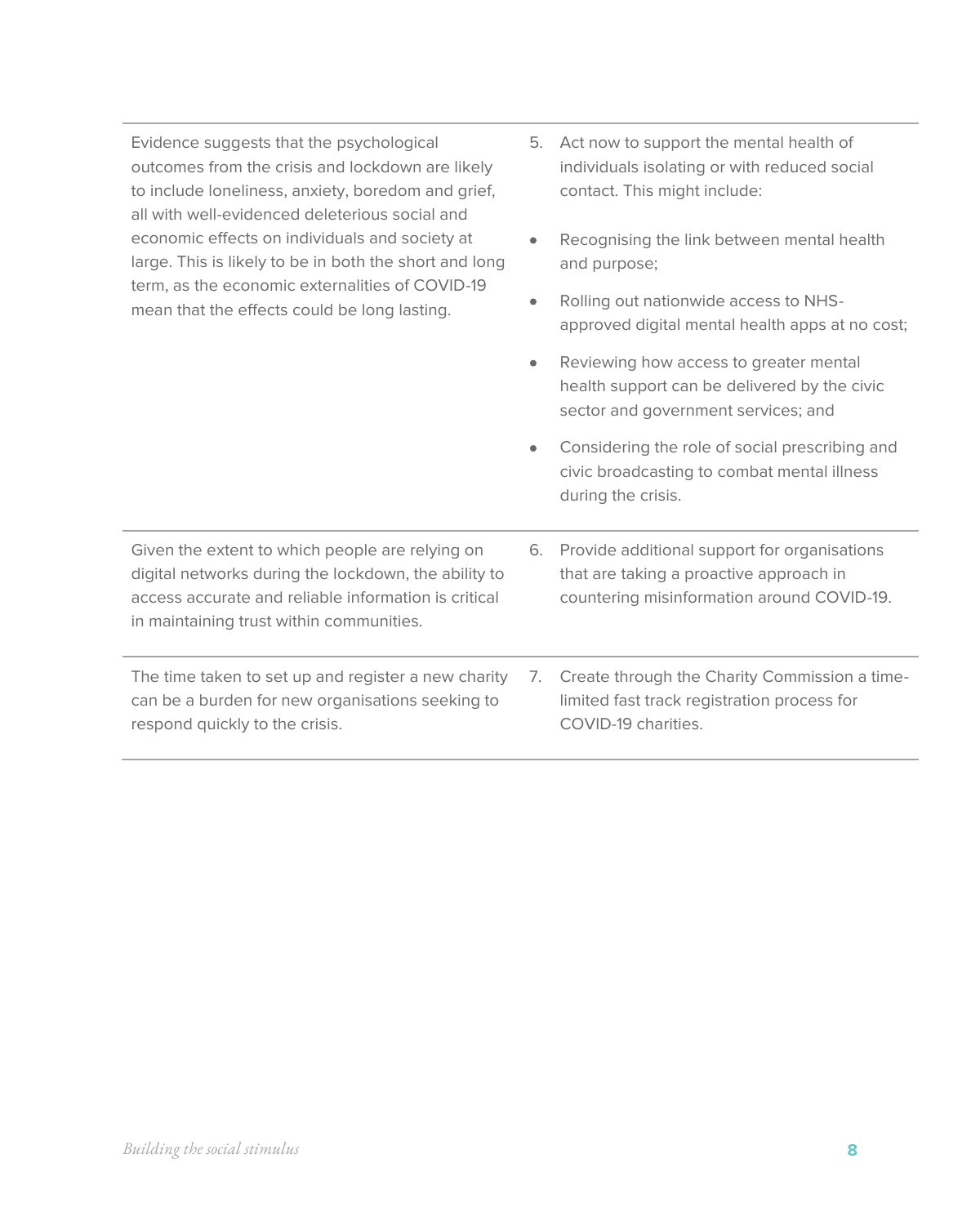#### **Phase 2 Recommendations: Supporting community as we emerge from the lockdown**

| <b>Problem</b>                                                                                                                                                                                                                                                                                                                                                                                                            | What the Government could do to fix it                                                                                                                                                                                                                                                                                                                                       |
|---------------------------------------------------------------------------------------------------------------------------------------------------------------------------------------------------------------------------------------------------------------------------------------------------------------------------------------------------------------------------------------------------------------------------|------------------------------------------------------------------------------------------------------------------------------------------------------------------------------------------------------------------------------------------------------------------------------------------------------------------------------------------------------------------------------|
| Although there are elements of our social fabric<br>that have been strengthened in spite of the<br>lockdown, in many instances this has been a bleak<br>and difficult time for individuals and communities.<br>The way in which the exit from the lockdown is<br>managed has the potential either to cause further<br>"fraying" of our social fabric, or if done well to lay<br>the foundations for a community recovery. | 8.<br>Make strengthening our social fabric an<br>explicit consideration when managing the end<br>of the lockdown. There are three early actions<br>that could be taken as we exit the lockdown to<br>help communities to recover quickly. We<br>believe these three changes could be<br>managed in such a way as to minimise the risk<br>of the virus spreading excessively: |
|                                                                                                                                                                                                                                                                                                                                                                                                                           | Reopen parks first;                                                                                                                                                                                                                                                                                                                                                          |
|                                                                                                                                                                                                                                                                                                                                                                                                                           | Allow contact between family members as a<br>first priority;                                                                                                                                                                                                                                                                                                                 |
|                                                                                                                                                                                                                                                                                                                                                                                                                           | Prioritise those supporting the vulnerable for<br>testing.                                                                                                                                                                                                                                                                                                                   |
| Some local authorities have effectively worked<br>through a network of community and civic<br>organisations to reach those in need. However,<br>others have not.                                                                                                                                                                                                                                                          | Urge local authorities to work together with all<br>9.<br>community organisations in their wards to<br>build a network of trusted partners.                                                                                                                                                                                                                                  |
| The crisis has revealed the lack of digital access<br>and technological innovation within the civic and<br>community sector. In addition, a disproportionate<br>number of elderly people do not have access to                                                                                                                                                                                                            | 10. Work with telecommunication firms to radically<br>open up digital access. This might include<br>options to:                                                                                                                                                                                                                                                              |
| the internet or digital tools to connect with loved<br>ones. One of the main ways in which the digitally<br>excluded access services and support is through                                                                                                                                                                                                                                                               | Make digital hotspots freely available for<br>۰<br>community groups and charities or giving<br>vulnerable individuals unlimited data; and                                                                                                                                                                                                                                    |
| local library networks, which have been shut for at<br>least a month.                                                                                                                                                                                                                                                                                                                                                     | If travel restrictions persist, re-open local<br>۰<br>library networks to give the digitally excluded<br>access to connection.                                                                                                                                                                                                                                               |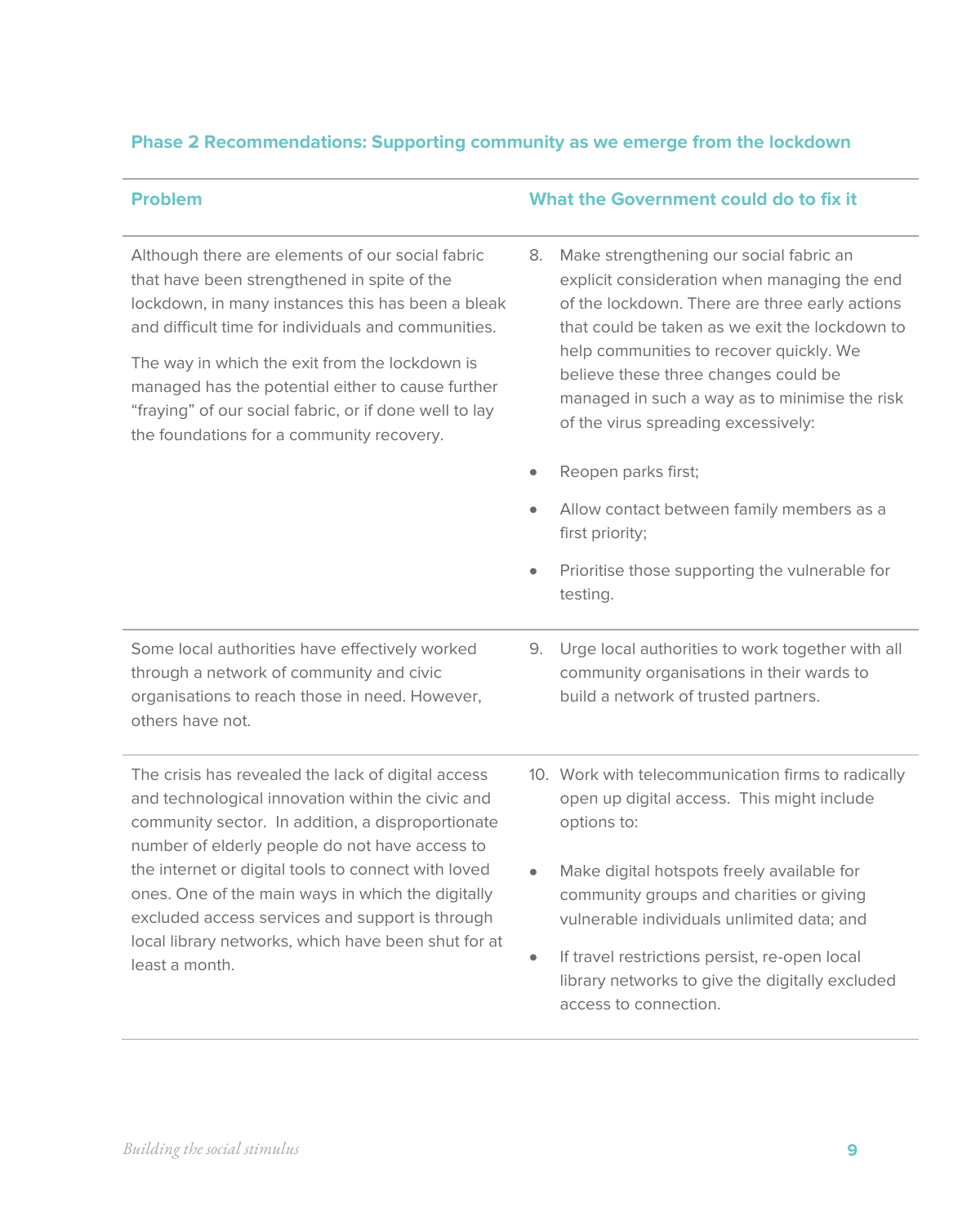#### **Phase 3 Recommendations: Building the social infrastructure to underpin the recovery**

| <b>Problem</b>                                                                                                                                                                                                                                                                                            | What the Government could do to fix it                                                                                                                                                                                                                                                                                                                                                                                                   |
|-----------------------------------------------------------------------------------------------------------------------------------------------------------------------------------------------------------------------------------------------------------------------------------------------------------|------------------------------------------------------------------------------------------------------------------------------------------------------------------------------------------------------------------------------------------------------------------------------------------------------------------------------------------------------------------------------------------------------------------------------------------|
| The outpouring of small acts of kindness and<br>support in many communities speaks to the latent<br>resource that for many years has been<br>underappreciated and left to wither by<br>policymakers. There is an opportunity, once the<br>immediate crisis is over, to sustain that civic<br>flourishing. | 11. Ensure that the NHS volunteer army leaves an<br>enduring legacy of civic involvement. One way<br>to do this would be to decentralise the<br>GoodSAM App over time, to allow<br>communities to match volunteers to civic<br>demand in their local areas. The App could<br>also be opened up more widely to community<br>groups and charities so that they can post jobs<br>and different tiers of involvement could be<br>introduced. |
| The emergency funding package that the<br>Government has announced is a welcome start but<br>it will not be sufficient to sustain the community<br>and voluntary sector through to recovery.                                                                                                              | 12. Launch a Community Recovery Fund, with<br>every £1 donated by members of the public,<br>companies and philanthropic endowments<br>matched by HM Treasury.                                                                                                                                                                                                                                                                            |
|                                                                                                                                                                                                                                                                                                           | The fund should be an independent<br>۰<br>endowment, not government-owned.                                                                                                                                                                                                                                                                                                                                                               |
|                                                                                                                                                                                                                                                                                                           | The money raised could be open to all types of<br>۰<br>organisations across civil society but with a<br>particular focus on building resilience in<br>vulnerable communities and places where<br>networks are currently weak or non-existent.                                                                                                                                                                                            |
|                                                                                                                                                                                                                                                                                                           | While the fundraising should be driven as a<br>۰<br>high-profile, national campaign, the delivery<br>and distribution of the money would be best<br>made as local as possible, according to<br>community priorities.                                                                                                                                                                                                                     |
|                                                                                                                                                                                                                                                                                                           | Potential sources of funding that the<br>Government could tap into include: the £150-<br>200m underspend from the European Social<br>Fund, £600m of dormant assets; or the £500<br>million accrued in the National Fund.                                                                                                                                                                                                                 |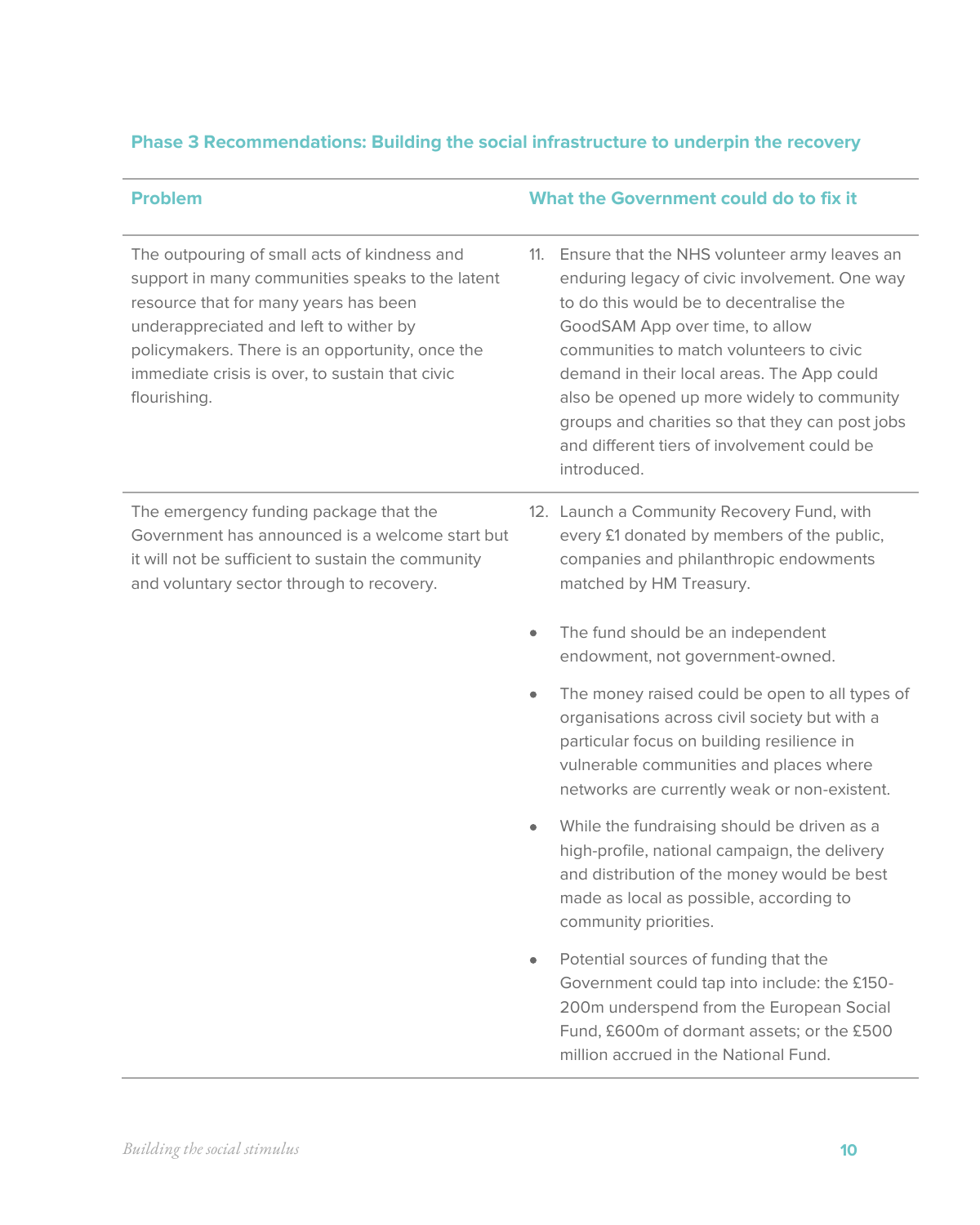| In the longer term there is likely to be an increase<br>in cases of post-traumatic stress disorder, both<br>amongst healthcare workers and those who have<br>suffered grief or serious illness.                                                                                                               | 13. Introduce a post-COVID 19 mental health<br>vigilance programme to help track the<br>progress of post-traumatic stress disorder in<br>the community and offer targeted<br>interventions. |
|---------------------------------------------------------------------------------------------------------------------------------------------------------------------------------------------------------------------------------------------------------------------------------------------------------------|---------------------------------------------------------------------------------------------------------------------------------------------------------------------------------------------|
| While there are undoubtedly ways in which the<br>current crisis is causing ruptures within our social<br>fabric, there are also ways in which it has the<br>potential to make our society stronger. We need<br>to take hold of these positive new developments<br>and turn them into a legacy for the future. | 14. Create a What Works Centre for Community<br>Strength.                                                                                                                                   |
| There are and will continue to be many people<br>across the country who, in a myriad of different<br>ways, are helping in the battle against COVID-19.<br>Some will be picked up on and recognised in the<br>media but many more will not be.                                                                 | 15. Use the honours system to recognise the<br>contribution of people during the COVID-19<br>crisis.                                                                                        |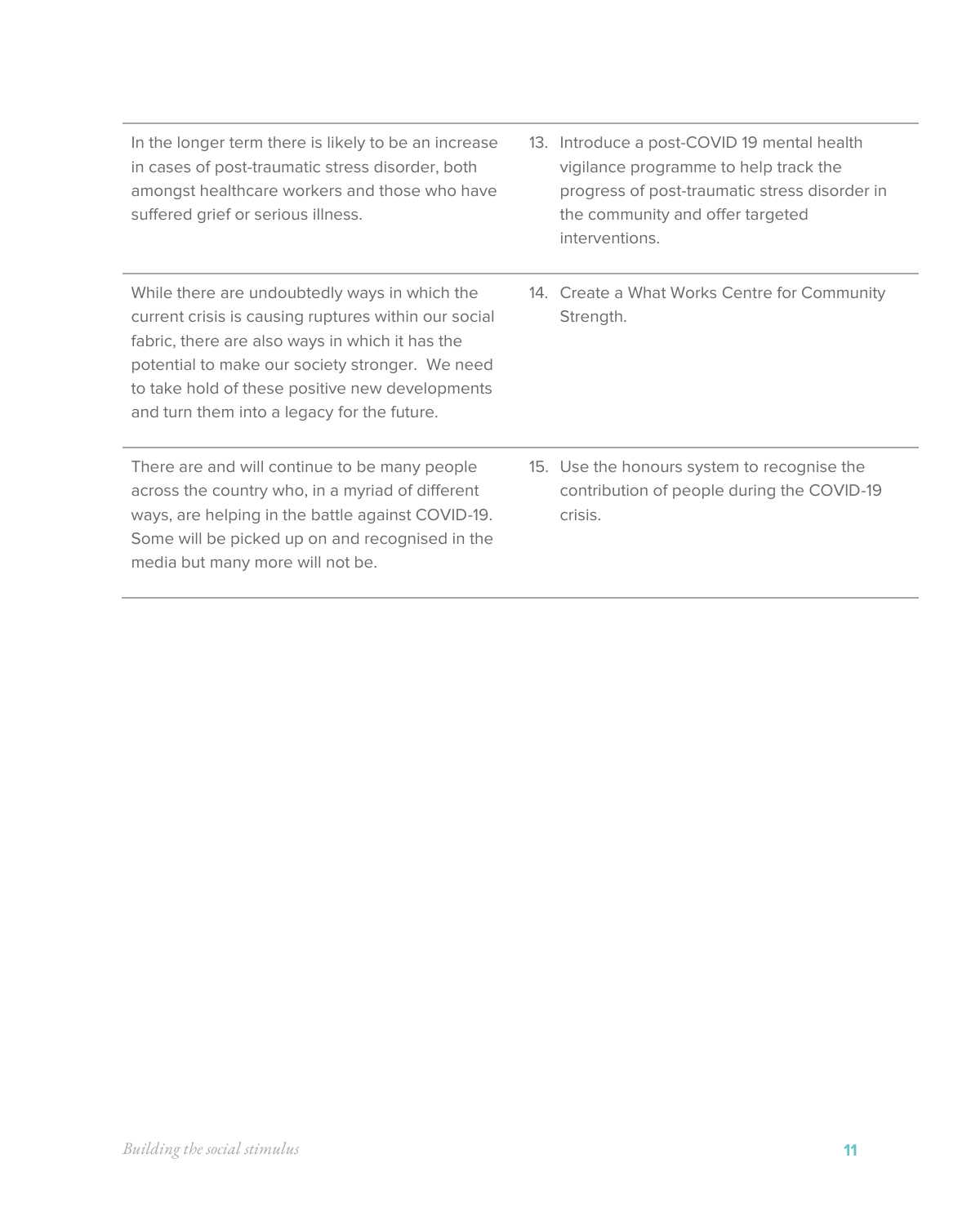# The social side of the crisis

*How the UK authorities have responded*

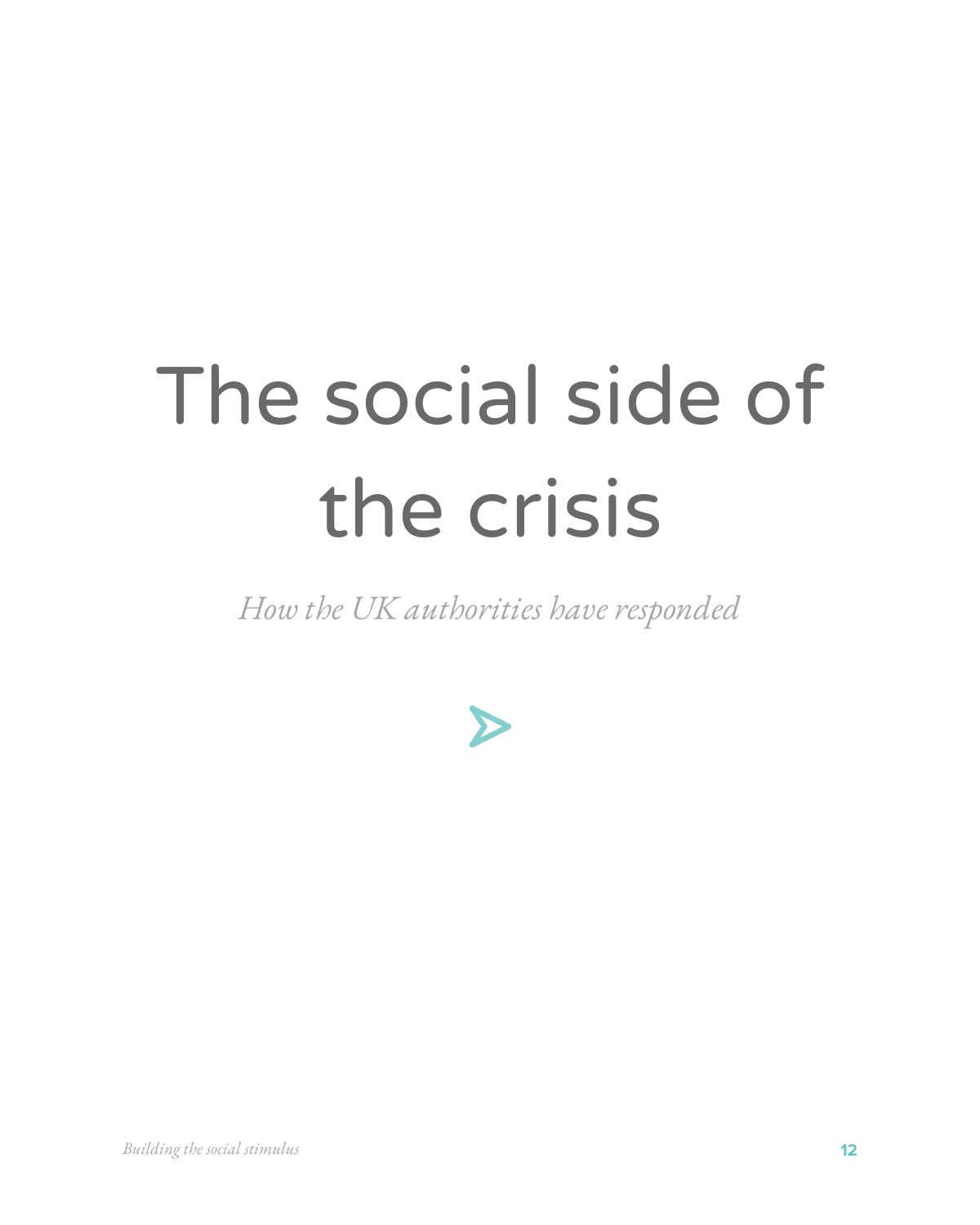### Impact of the crisis on communities

#### **Organisations facing funding and operational difficulties**

The COVID-19 crisis has left the charity sector woefully short of working capital. Charity leaders estimated at the end of March that they would lose £4.3 billion in foregone income over the next 12 weeks,<sup>8</sup> the National Lottery Heritage Fund estimate that 82% of organisations report high or moderate risk to the long-term viability,<sup>9</sup> and Social Enterprise UK estimates only 50% of members have more than a few months' cash flow. The grant funding the Government has announced will help in keeping charities and community organisations responding to communities' needs, but it does not yet come close to the amount the charity sector believes it will lose.

There are a number of ways in which revenue for charities and community organisations is drying up.<sup>10</sup> Numerous events have been cancelled. For example, last year the London Marathon alone raised £66 million for charities across the UK. Many charities rent out rooms in their buildings for activities and conferences and this income stream has all but gone.<sup>11</sup> Charity shops have had to close, a massive loss of revenue because in 2019 these shops made an estimated £295 million in profits for their parent charities.<sup>12</sup> Most charities and community groups have little access to or desire to use loan support to see them through a crisis of this nature.

At the same time as losing funding, charities and community businesses are still facing costs, in terms of maintaining premises and staff. Many also still have contractual obligations to deliver or receive services, which may be impossible to honour. A survey by New Philanthropy Capital (NPC) found that: "less than half (47%) of charities believed that independent funders offered the flexible core funding which NPC expects will be vital to keeping them afloat in the crisis."<sup>13</sup> 52% of charities have reduced existing or previous levels of service, with a further 12% intending to in the future.<sup>14</sup>

In terms of digital activity, 67% of charities have taken action to do more digitally where they can<sup>15</sup> - although that still leaves a third who have not chosen to do more digitally or who have not been able to, perhaps because of the nature of their work. NPC also found just before the crisis that: "charities' confidence in their ability to use digital technology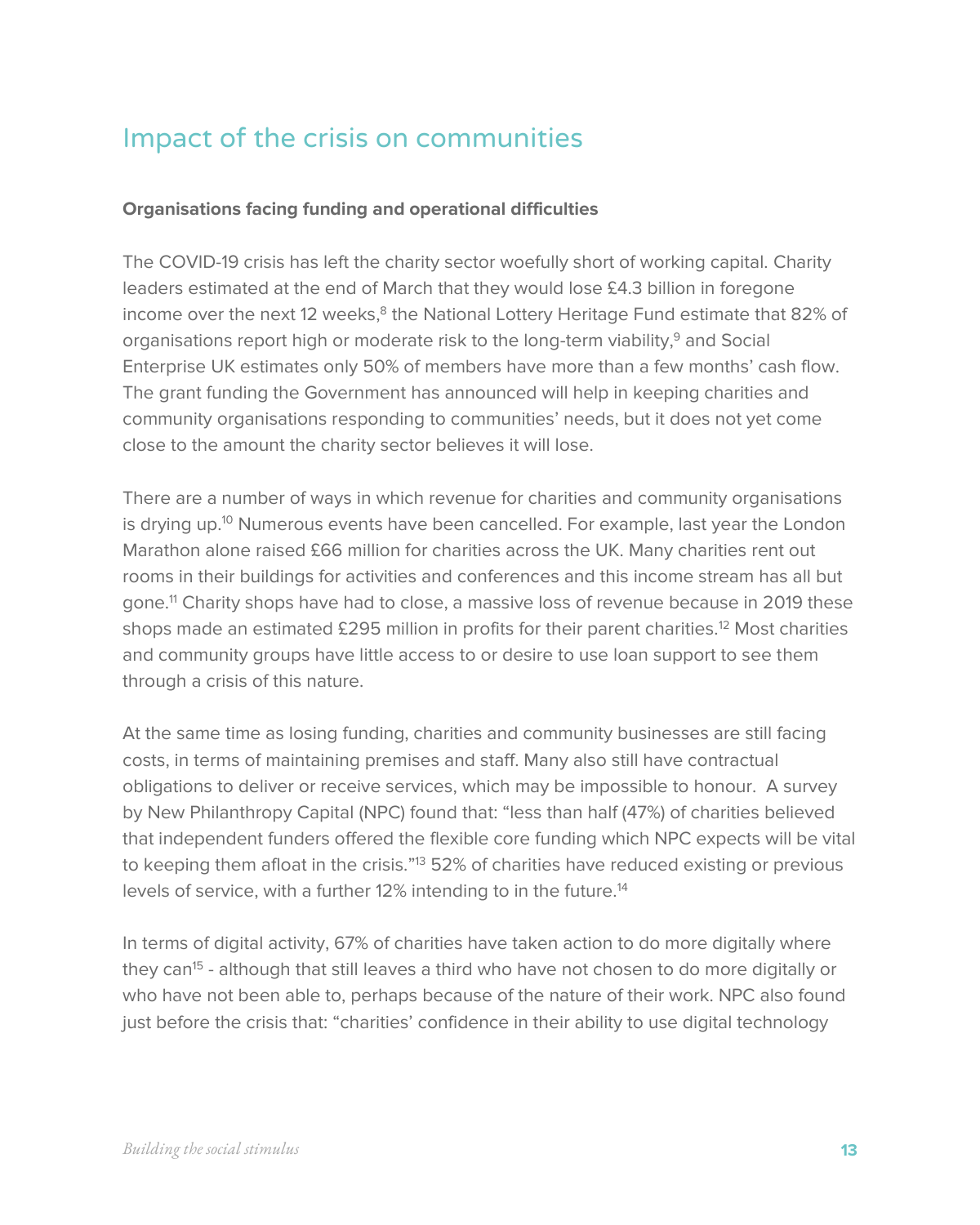has dropped by 11 percentage points to 59% from 70% since 2017" and noted that this may leave some "struggling to shift services online."<sup>16</sup>

#### Action research excerpt – Barking and Dagenham

"The whole way we operate has changed. In closing our centres we have had to think of new ways of operating whilst keeping our clients at the centre of everything we do"

#### **Community networks**

One of the notable features of community life during the pandemic has been the willingness of so many people to help each other and the number of mutual aid groups that have sprung up or strengthened around the country. COVID-19 Mutual Aid UK estimates that "there were 1,000 groups set up in the week after the government announced vulnerable people would have to be shielded from the virus." <sup>17</sup> The organisation's website now lists 3,350 groups across the country<sup>18</sup>. The most effective of these groups, according to COVID-19 Mutual Aid UK, are those that are operating at a micro-level, by street or apartment block<sup>19</sup>.

Facebook estimates that, for the period up to 9 April, nearly 2 million people in the UK were members of more than 2,000 local support Facebook groups set up against COVID-19. The membership of these groups increased from 200,000 to 1 million in just one week (the 7 days before the lockdown).<sup>20</sup> National initiatives such as  $\#$ clapforourcarers and the placing of rainbows and other items in windows have also brought communities together in new ways, with more than 350,000 posts created across Facebook and Instagram with the hashtags #clapforourcarers or #thankyouNHS.<sup>21</sup>

#### Action research excerpt – Glasgow

"We will really focus on how neighbourhoods and communities can help vulnerable people that live in those communities. [We will] work much more on connecting people virtually."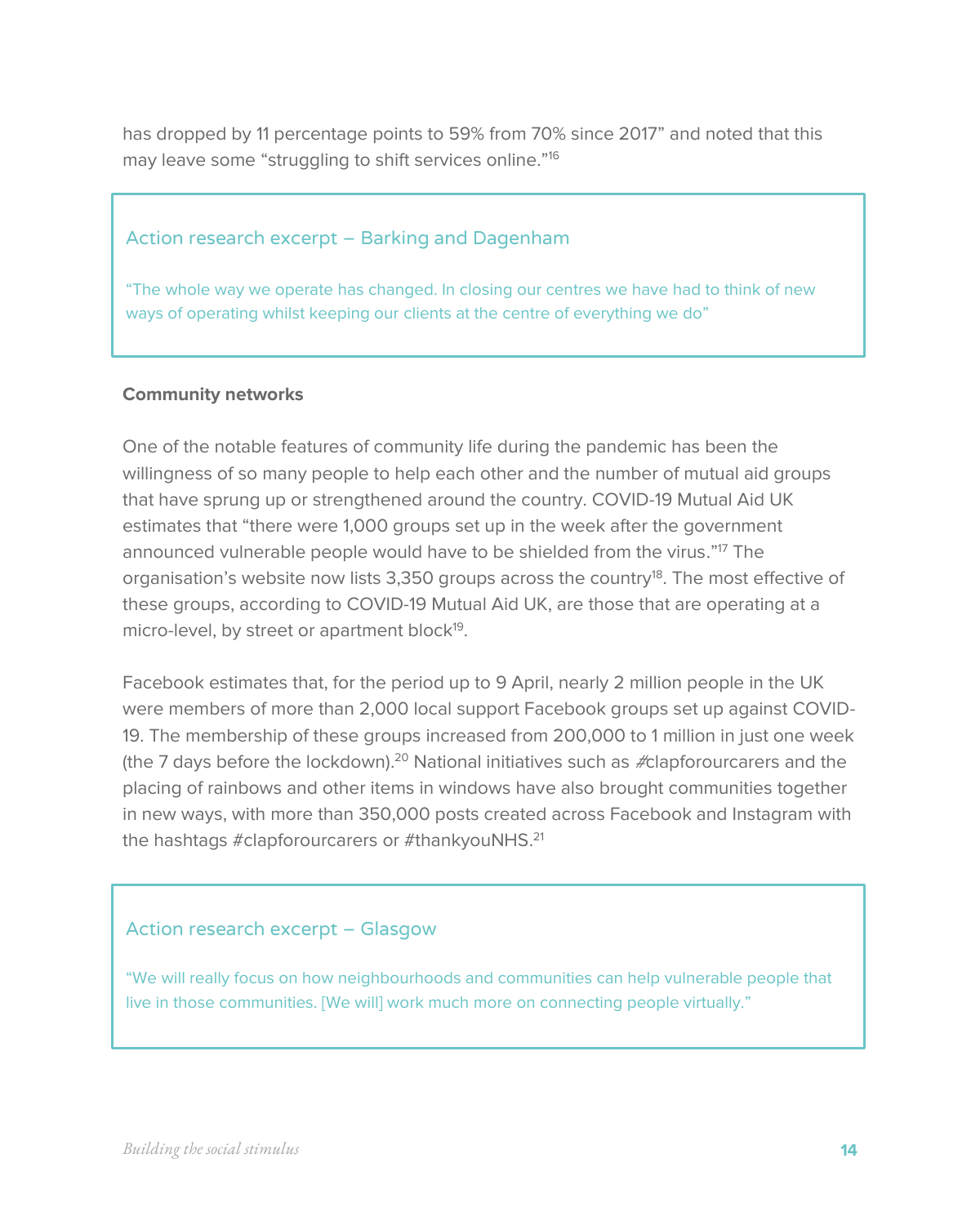However, there are major differences across the country in the networks that are available at a local level. The crisis has highlighted the importance of close connections with immediate neighbours but in many areas (and particularly urban areas without Parish Councils) there is patchy civic infrastructure for people to access below local authority level. This can be amplified by the discrepancy between the type of informal networks and support that might be accessed in a community with strong social fabric compared to those where connections are weak. Recent research by Cambridge University has highlighted in relation to mutual aid groups that the number of groups correlates with the socioeconomic profile of the area and that "geographical inequalities seem to reinforce each other."22

As Onward polling found in March, people who feel more connected to their community are more likely to offer mutual support during the crisis, pointing to a growing gap between areas with strong social fabric and places where that social fabric is fraying. 85% of those who say they have become more connected to their community in the last month say they are likely to offer support to their neighbours and participate in volunteering, compared to 72% of those who say they have become less connected to their community in the last month. This issue will also be a focus for a recently announced Local Trust research project, in partnership with the Third Sector Research Centre, to explore how 25 communities are responding to COVID-19.<sup>23</sup>

#### **Giving and volunteering**

On a national level, the response to the Government's call for volunteers to support the NHS has been unprecedented in recent times. Nearly five people per second enlisted in the government's volunteering scheme in the hours after the Health Secretary launched a call for help bolstering the NHS's response.<sup>24</sup> At present, at least, it appears that there are far more people who want to help than there are tasks available. Other volunteering programmes have also seen a huge surge in offers of help. For example, national volunteering charity, Volunteering Matters, "reported that 3,000 people had applied to its website in the past fortnight alone" whereas it "normally expects about 20 to 30 applications a week." 25

However, it should also be noted that, in terms of regular volunteering before the crisis, the highest rates were to be found in the 65–74 year-old age group, within which 42% volunteer at least once a year, and 29% regularly.<sup>26</sup> NPC has highlighted that, given many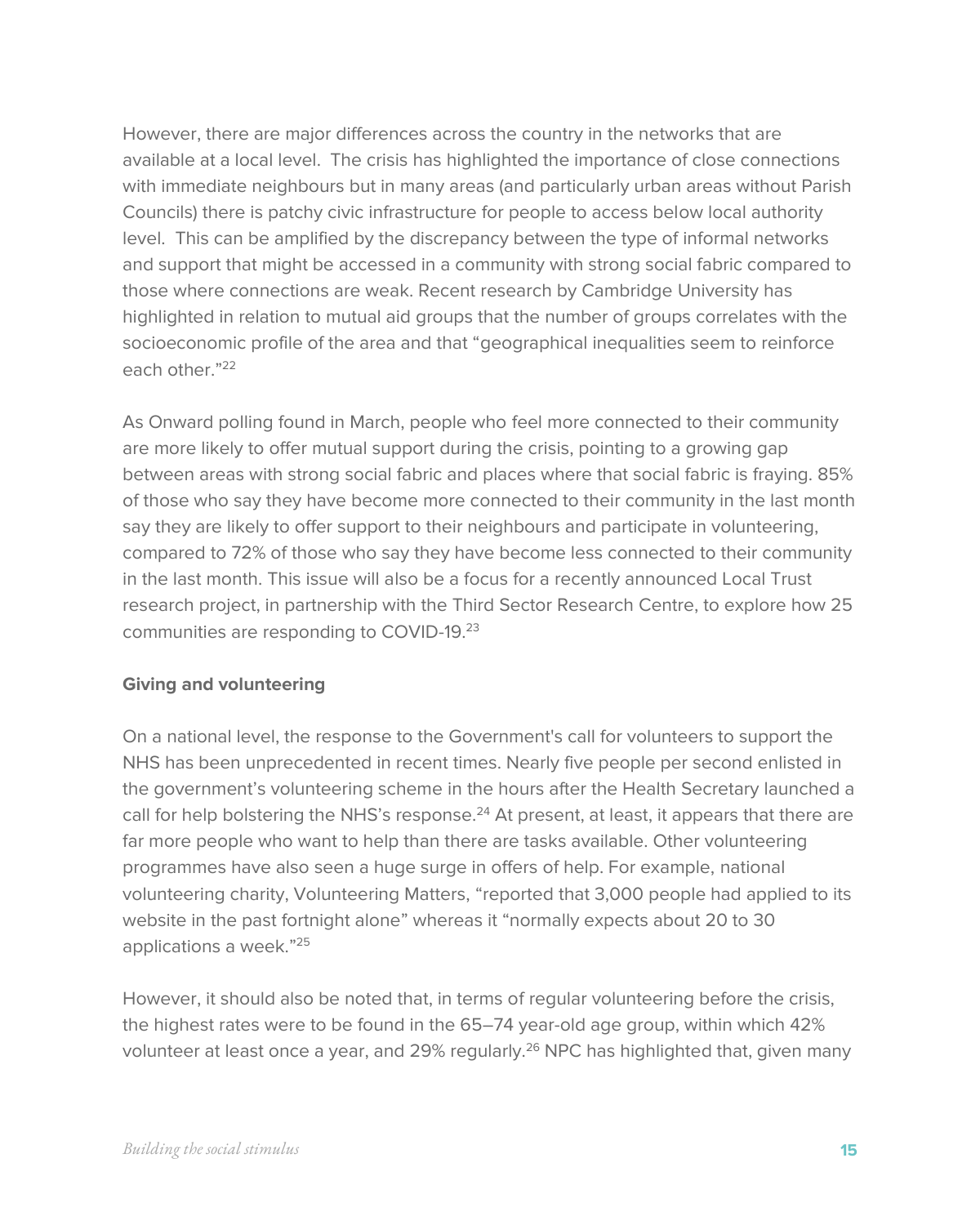of this group must now self-isolate, "charities reliant on their time will clearly be hugely affected." 27

It is difficult to ascertain precisely how the crisis will affect wider charitable donations from individuals, but as a comparator, individual giving after the 2008 financial crash fell by 11%.<sup>28</sup> Figures from Savanta's *Coronavirus Daily Tracker* show that 43% of people have found their disposable income to have decreased as a result of the pandemic.<sup>29</sup> Positive news comes from the successful appeals to the NHS Charities Together group, which has so far raised £55 million.<sup>30</sup> And as of 12 April, £25m had been pledged to the National Emergencies Trust's Coronavirus Appeal, in addition to the further £20m in match funding promised from the Government.<sup>31</sup>

The effect on corporate giving is also difficult to predict. Given the economic climate, many companies are also likely to see a significant decrease in the funds they have available for philanthropy. However, amongst those companies that are doing well during the crisis, there are some encouraging examples of generosity. For example: Tesco has launched a £30 million community support package;<sup>32</sup> Barclays has launched a £100 million COVID-19 Community Aid Package;<sup>33</sup> and Martin Lewis (of Money Saving Expert) has offered a *f*1million fund for small and local charities <sup>34</sup>

#### **Mental health**

As the COVID-19 crisis progresses, we are likely to face increased levels of depression, harmful use of alcohol and drugs, as well as self-harm or suicidal behaviour.<sup>35</sup> In the longer term there is likely to be an increase in cases of post-traumatic stress disorder, both amongst healthcare workers and those who have suffered grief or serious illness. A group of 24 mental health experts recently set out in detail in an article in The Lancet Psychiatry<sup>36</sup> what they believe are likely to be some of the mental health consequences of the pandemic and those who are most likely to be affected. They noted that the SARS epidemic in 2003 was "associated with a 30% increase in suicide in those aged 65 years and older; around 50% of recovered patients remained anxious; and 29% of health-care workers experienced probable emotional distress." The paper also notes:

"Many of the anticipated consequences of quarantine and associated social and physical distancing measures are themselves key risk factors for mental health issues. These include suicide and self-harm, alcohol and substance misuse,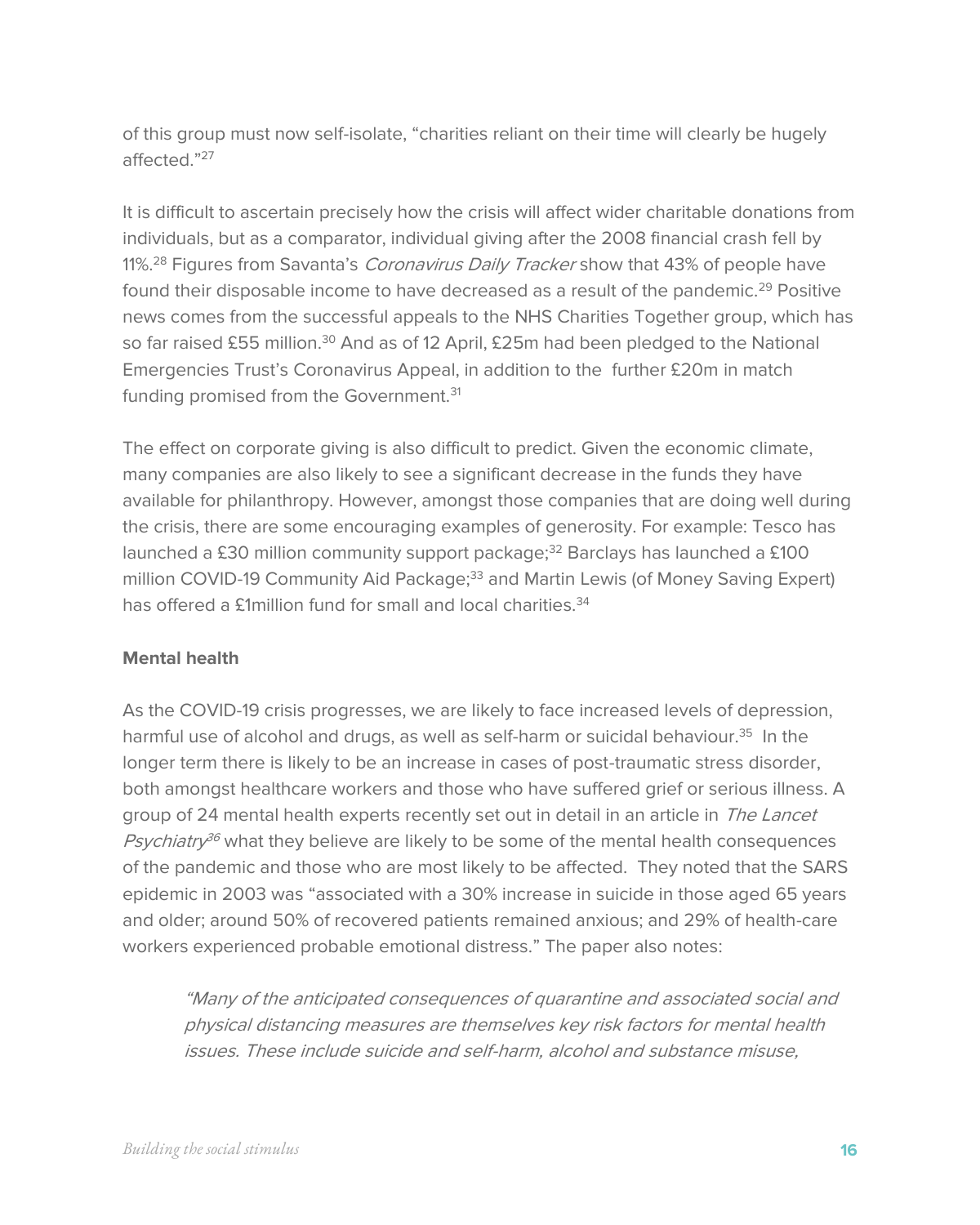gambling, domestic and child abuse, and psychosocial risks (such as social disconnection, lack of meaning or anomie, entrapment, cyberbullying, feeling a burden, financial stress, bereavement, loss, unemployment, homelessness, and relationship breakdown)."

#### **Digital exclusion**

While many activities and social connections have moved online and increasing numbers of people are maintaining relationships in this way, there is a significant proportion of the population who are excluded from digital activity. According to latest government statistics, "in 2018 there were still 5.3 million adults in the UK, or 10.0% of the adult UK population who either have never used the internet or have not used it in the last three months, described as 'internet non-users'." 37

This headline figure masks a far worse situation amongst the elderly, which is of particular relevance in the present crisis given that it is primarily the elderly who have been asked to self-isolate. In the over-75s age group, 48.7% of men are 'internet non-users' and 62.4% of women. Amongst the elderly, it is also probable that a number of those that do access the internet do not do so in their own home, or if they do use the internet at home they do so in limited ways. This is highlighted by figures in The Lloyds Bank UK Consumer Digital Index 2019, which found that amongst the over-65s and within households, only 57% have a phone; only 50% have a tablet; only 67% have a computer and only 71% have internet access.<sup>38</sup>

#### Action research excerpt – Barking and Dagenham

"The whole way we operate has changed. In closing our centres we have had to think of new ways of operating whilst keeping our clients at the centre of everything we do."

Digital exclusion is also strongly linked to socio-economic factors: nearly half of offline people (47%) come from a low-income household and 16% of benefits claimants are digitally disengaged i.e. they have little or no digital behaviours.<sup>39</sup>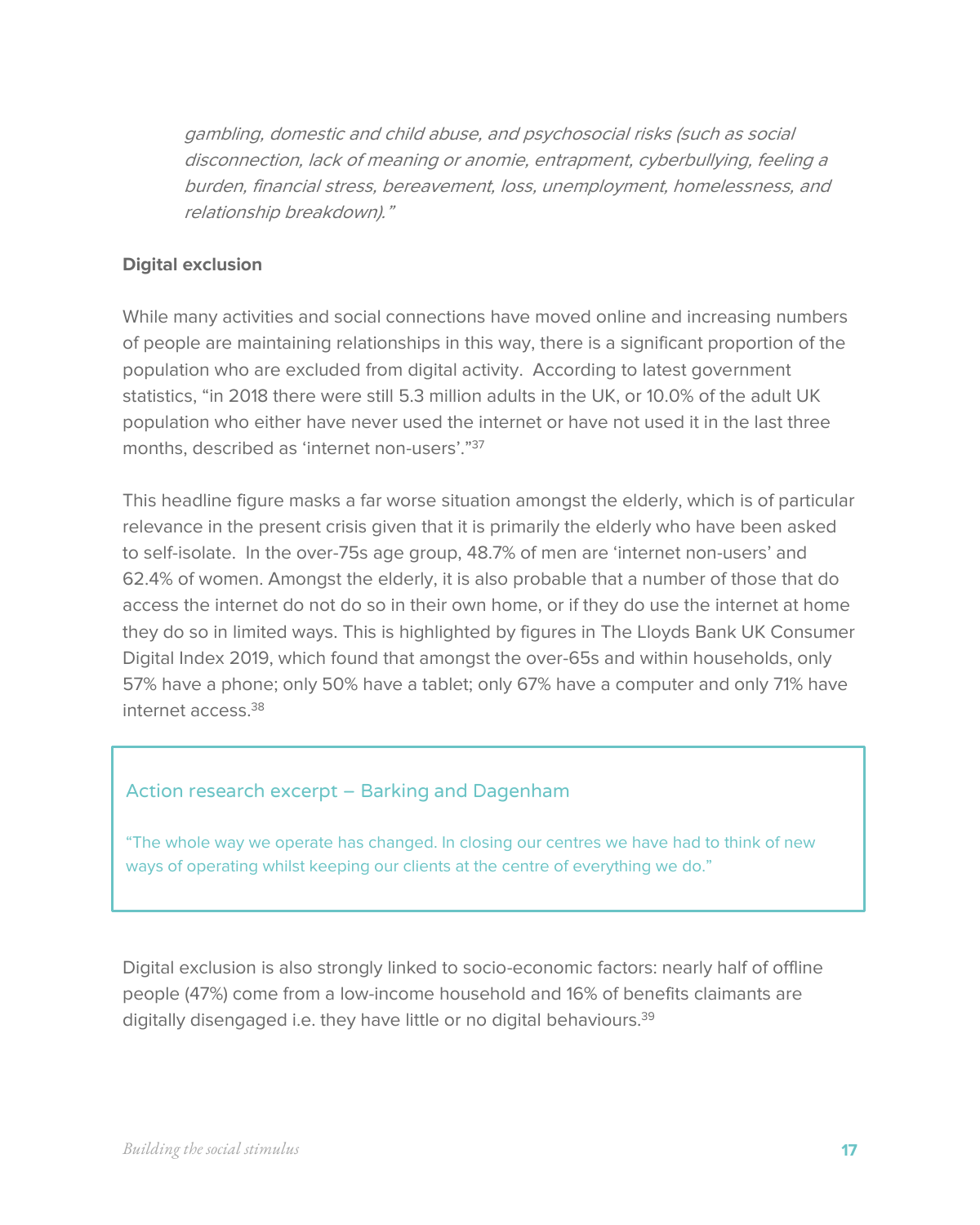#### **Caring**

The lack of access to services during the lockdown has placed an additional burden on those with existing care responsibilities. The closure of nurseries, schools and new places in care homes has also brought new caring responsibilities to many people. Given that 58% of those caring for the elderly are female and 42% are male,<sup>40</sup> and that women are far more likely than men to adjust their employment patterns to care for children<sup>41</sup>, the additional burden of these responsibilities is likely to fall disproportionately on women. This may have implications for society beyond the immediate crisis.

### Public opinion on the state of communities during the crisis

The Office for National Statistics recently found that over half of adults (54.9%) 'have a sense of belonging with other residents in their local community during the coronavirus pandemic' and that over 2 in 3 (67.9%) 'thought people are doing more to help others since the coronavirus outbreak'.<sup>42</sup>

On 30 March, Onward published polling data which provided a detailed analysis on the state of community in the UK during the COVID-19 crisis.<sup>43</sup>

People were more concerned about the jobs and incomes of the wider community (net concern +72%) than the jobs and incomes of their immediate family (+51%) or their own jobs (+13%). This was true of every age group, every social class and every region. Notably, nearly a quarter of people (24%) were "not at all concerned" about their own job or income. This was largely driven by those who are not in work - long-term unemployed and retirees. Net concern about one's job and income among employed people (concerned minus unconcerned) was three times higher than for the general population (+40%). This was still lower than concern for others among this group.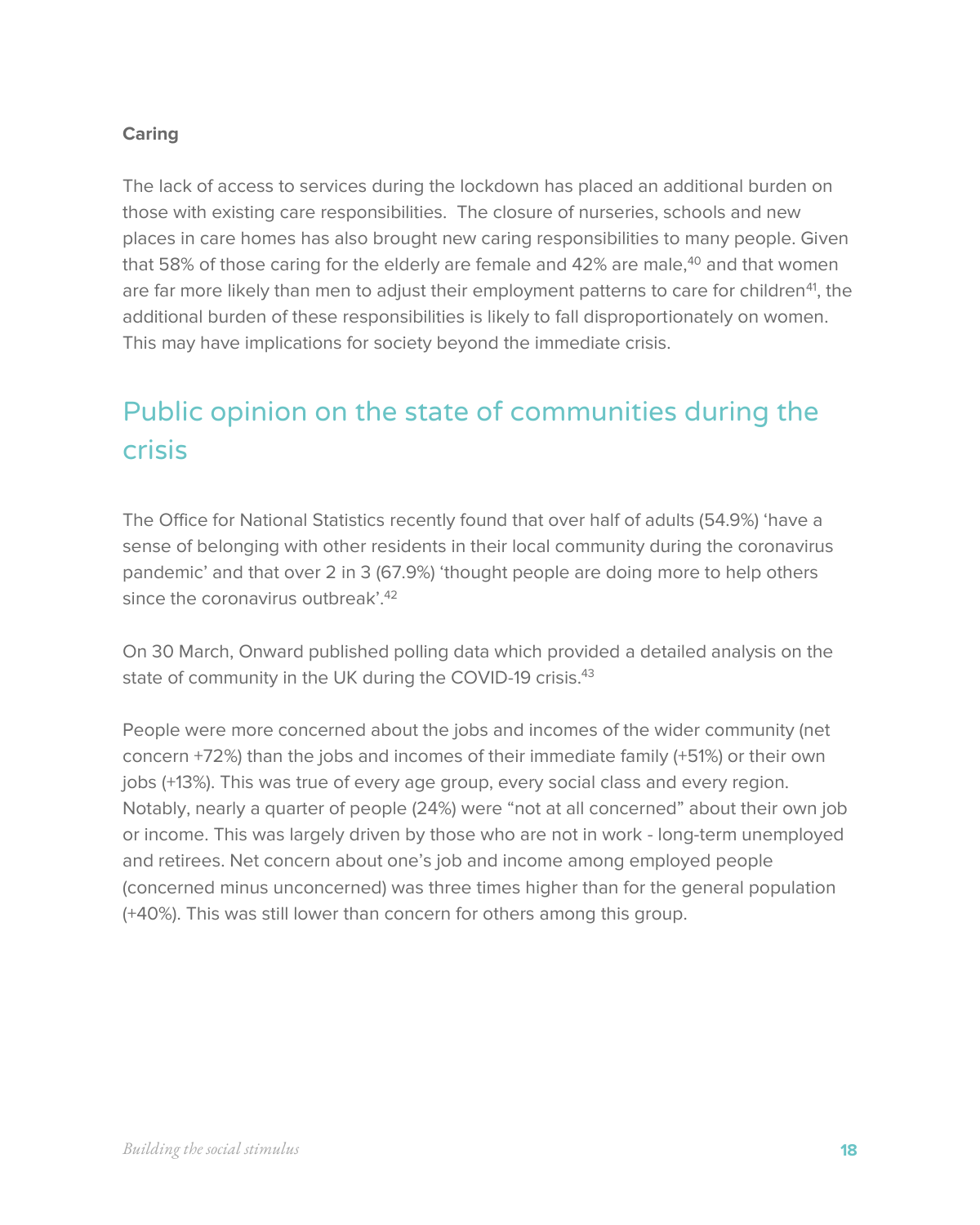#### **Figure 1: How worried are you about the immediate impact of the following?**

Sources: Onward analysis of J.L. Partners polling



■ Weighted by level of worry ■ Worried minus not worried

Public-spiritedness was also visible in the polling data when people were asked about the economic impact of the pandemic. More people were concerned about the jobs and incomes of the wider community (84%) than the jobs and incomes of their immediate family (74%) or their own jobs (52%), This was true of every age group, every social class and every region. Three times as many people were unconcerned about their own job (39%) as jobs and incomes locally (12%). A quarter of people (24%) said they were "not at all concerned" about their own job or income, but this fell to 12% among those under the age of 45 years old.

One in five (21%) people said they would not help their local community in any way. Those aged under-35 were least likely to say they will support their community during the crisis compared to other age groups but, those that were, were willing to support in more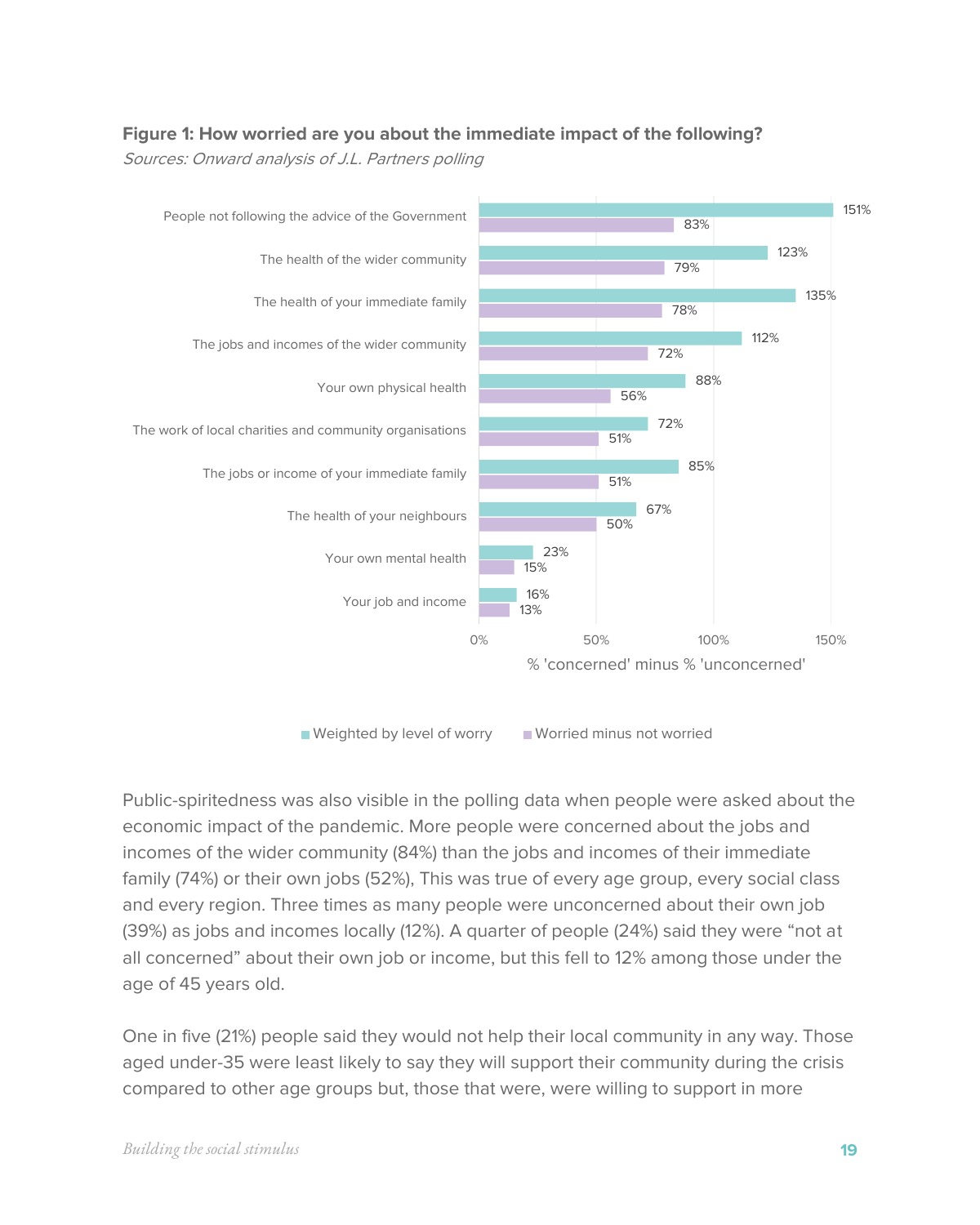numerous and more active ways, for example administering tests for people who may be infected with COVID-19, providing childcare for parents who need to work or are involved in the response, and volunteering in a local hospital or healthcare facility. People who feel that they have become more connected to their community in the last month were significantly more likely to say they will offer support to their neighbours and participate in volunteering than people who feel they have become less connected to their community in the last month.

The poll also revealed strong support for the Government taking steps to harness the power of civic society and community groups to respond to the crisis. Two thirds of people (69%) supported the idea of relaxing tax rules around donations to encourage more people to give to good causes during the crisis, compared to 4% opposed. 66% of people supported the idea of taxpayers directly subsidising the wages of charity workers responding to COVID-19, compared to 8% against. 59% of people were in favour of charities and community groups being asked to administer coronavirus tests in the community, versus 8% against. A plurality of people (42%) favoured using taxpayers' money to take cafes and pubs that go bust during the next few months into community ownership.

The poll revealed strong support for the Government taking steps to harness the power of civil society and community groups to respond to the crisis. The most popular policy tested was the one ministers have already adopted, the creation of a national voluntary force, with only 3% of people in opposition. The extraordinary response of 670,000 people applying to become NHS Volunteer Responders is testament to the popularity of this proposal and the latent potential of civic society amid the crisis.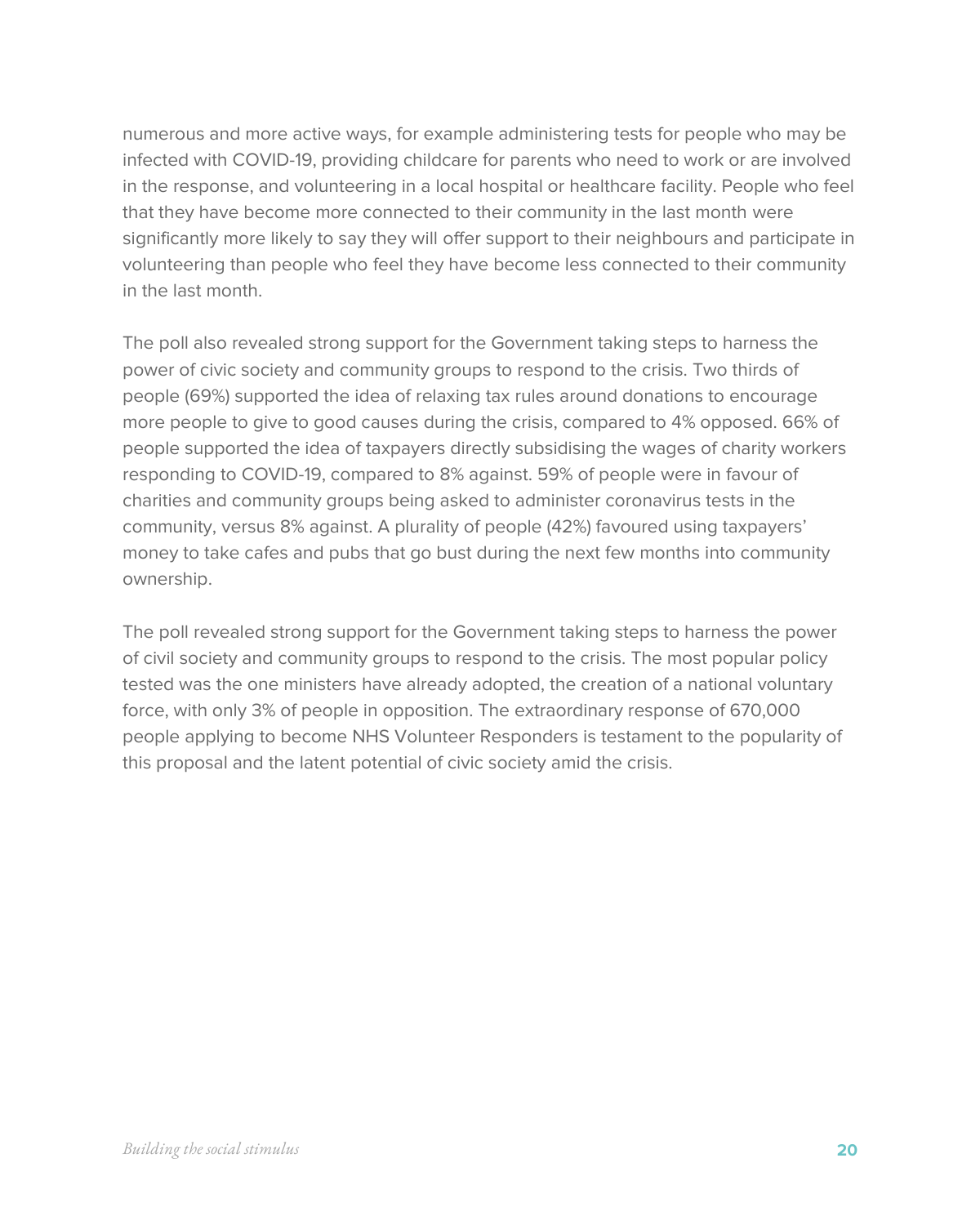

#### **Figure 2: Willingness to undertake different tasks to support local community**

Sources: Onward analysis of J.L. Partners polling

Net likelihood, weighted by level of likelihood Net likelihood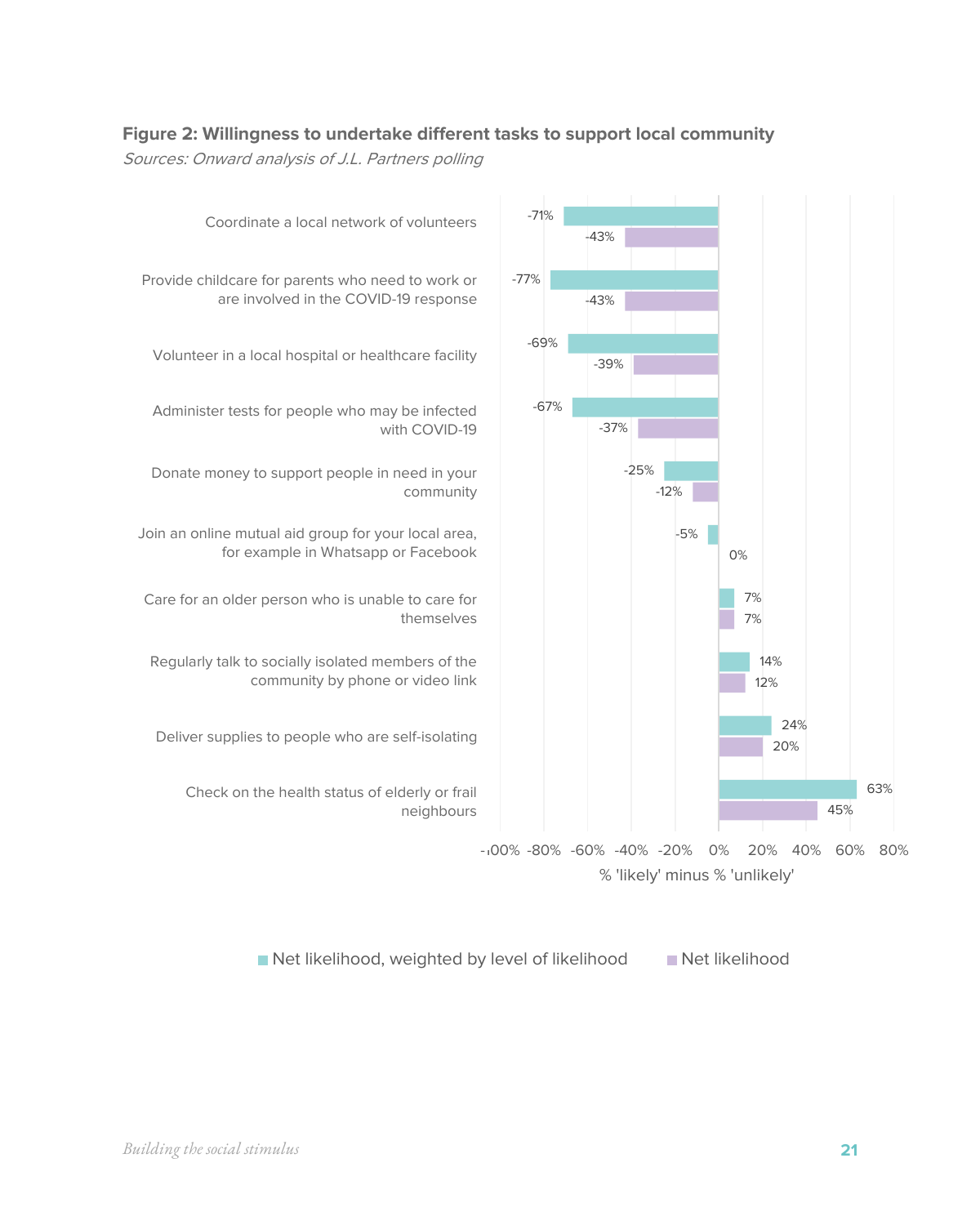#### **Figure 3: Support for different policy interventions to support civic action**

Sources: Onward analysis of J.L. Partners polling



 $\blacksquare$  Weighted net support  $\blacksquare$  Net support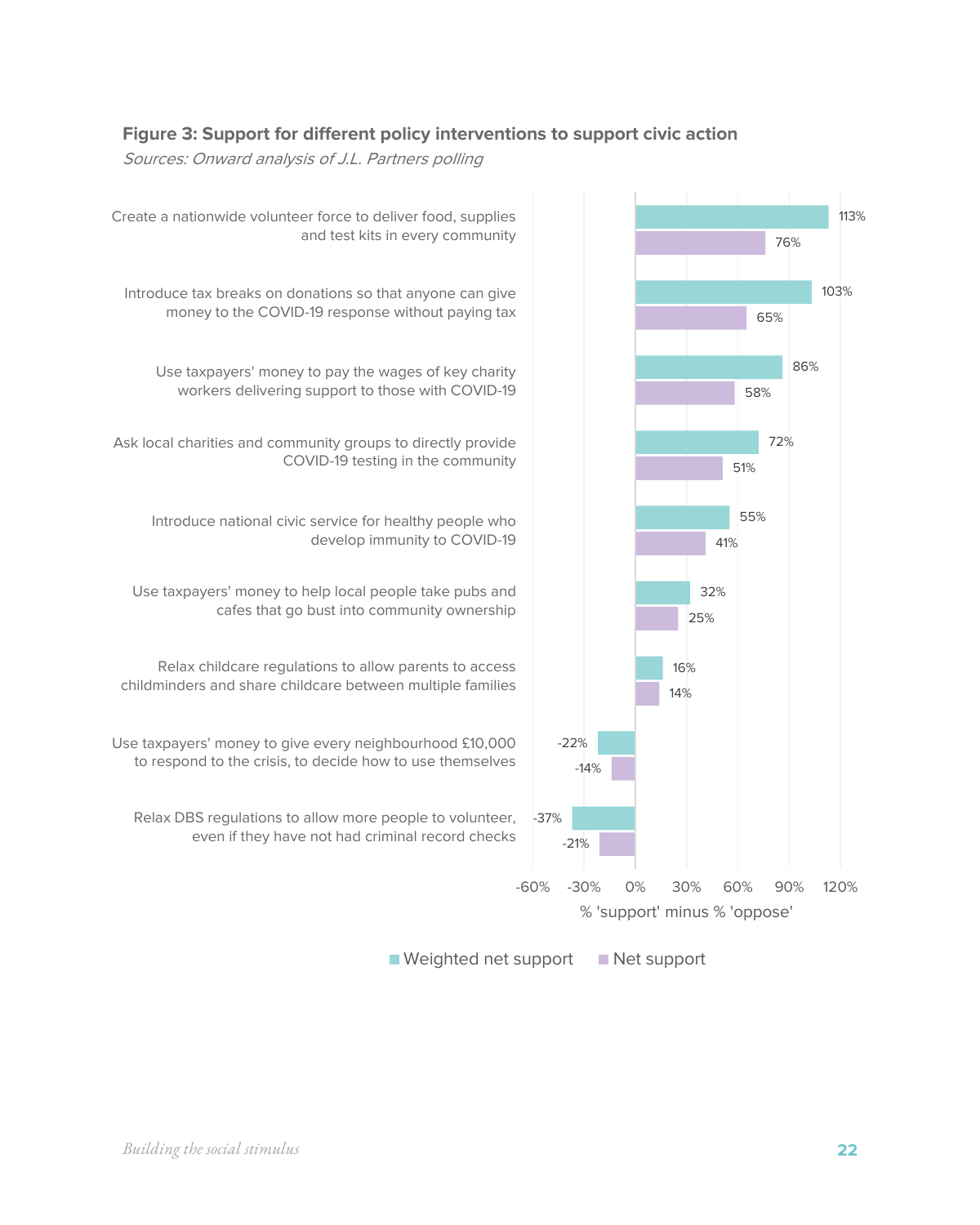### UK Government actions relevant to a social stimulus

The UK Government has already taken a number of welcome steps to support communities and the voluntary sector. We have conducted a review of central government action and analysed how each initiative contributes to maintaining or strengthening the six pillars or our social fabric.

The initiatives that the Westminster government has taken, and which we believe are relevant for consideration, are discussed below.

#### **Support for charities**

- **£750 million emergency funding package for frontline charities.** This includes £360 million direct from government departments and £370 million for smaller charities, including through a grant to the National Lottery Community Fund. The Government will also match donations to the National Emergencies Trust as part of the BBC's Big Night In fundraising event up, pledging £20 million as a minimum.<sup>44</sup>
- **Government grants to cover 'furloughed' staff wages.** Charities/not-for-profits are included in the scheme through which government will provide support grants to pay wages. The Government confirmed that: "Any employer in the country- small or large, charitable or non-profit will be eligible for the scheme."45 The Government will reimburse employers for 80 per cent of the wages of any employees that they pay through the pay as you earn (PAYE) system if those employees are temporarily not working - what the government calls 'furloughed'. The maximum payment from the government will be £2,500 per month. This will be paid for an initial three months and will be extended if necessary. Employers do not have to pay back the money.
- **£5 million for mental health support charities.** This is for charities to expand support services for those struggling with mental health problems during the COVID 19 outbreak.46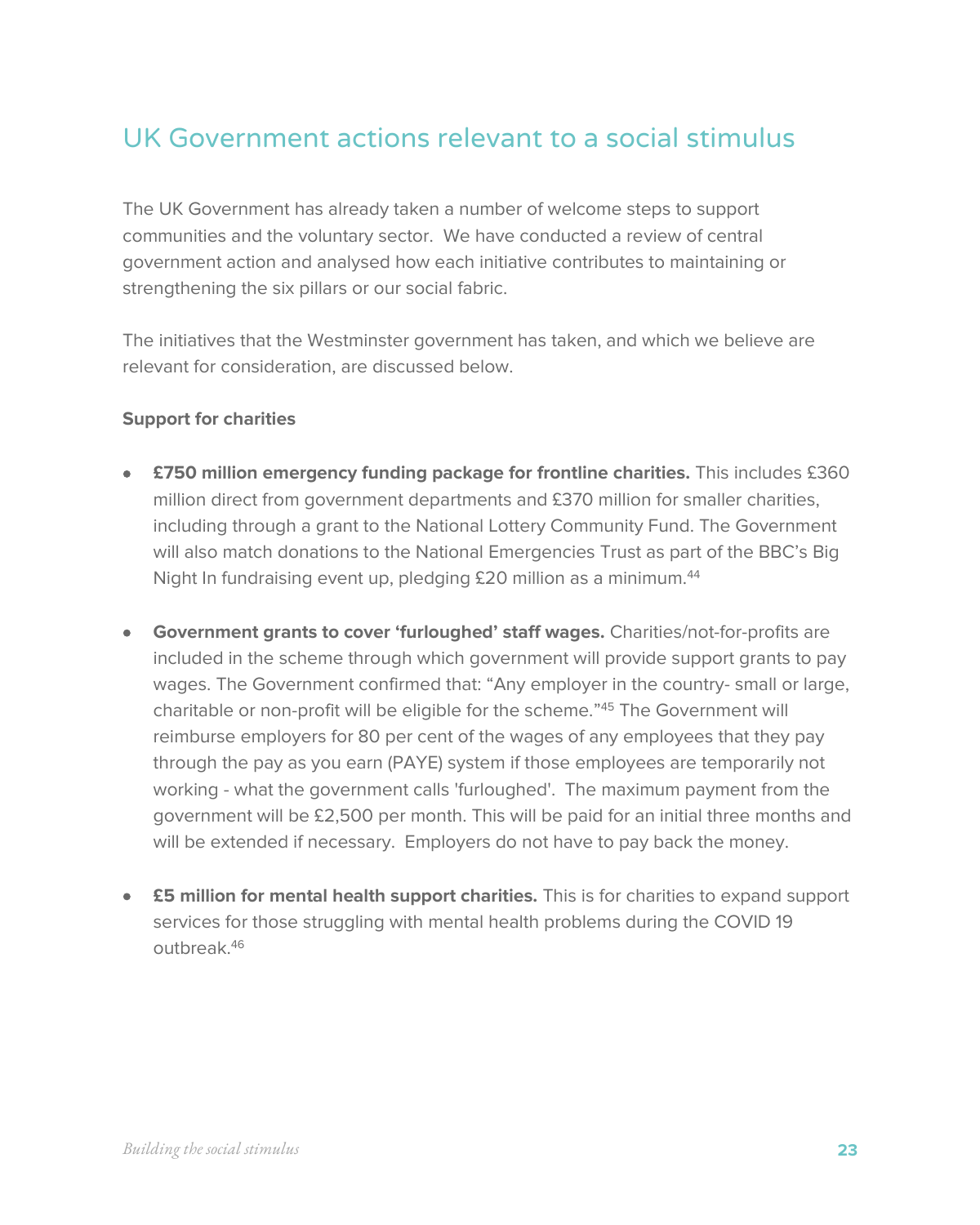#### **Helping each other**

- **Rely on friends and family for help.** The Government has repeatedly called on people to turn first to friends and family if they are in need.
- **NHS Volunteer Responders.** The Government has launched the NHS volunteer responders programme to provide a way for people to volunteer to support the NHS. People will carry out 'simple but vital tasks including driving people to and from hospital, and delivering food and medication'. There has been an overwhelming public response and NHS England has now stated: "Recruitment to this scheme was temporarily paused on 29 March 2020 to process the initial 750,000 applications." 47
- **Transferring workers to the NHS.** Skilled and experienced NHS volunteers are to be given protection to leave their main jobs for up to four weeks so they can volunteer.<sup>48</sup>
- **National volunteering effort.** 'DCMS is working closely with the civil society sector including National Emergencies Trust, the National Council of Voluntary Organisations and the British Red Cross – on how to galvanise volunteers and coordinate help to those who need it most'.<sup>49</sup>
- **Rules for DBS checks relaxed.** DBS ID check rules for volunteers have been relaxed for a temporary period so that identity documents can be checked using a video link and scanned documents can be used in advance of the DBS check being submitted.<sup>50</sup>
- **£8 million emergency support for adoptive families.** This funding will be available to pay for therapeutic support for families whose adopted children may have already suffered trauma and be made more anxious owing to the uncertainty of the effects of the virus.<sup>51</sup>

#### **Digital and Information**

• **Public Information Campaign.** The Government has launched an extensive public information campaign, including text messages, a coronavirus information service on What's App and TV adverts featuring the Chief Medical Officer.<sup>52</sup>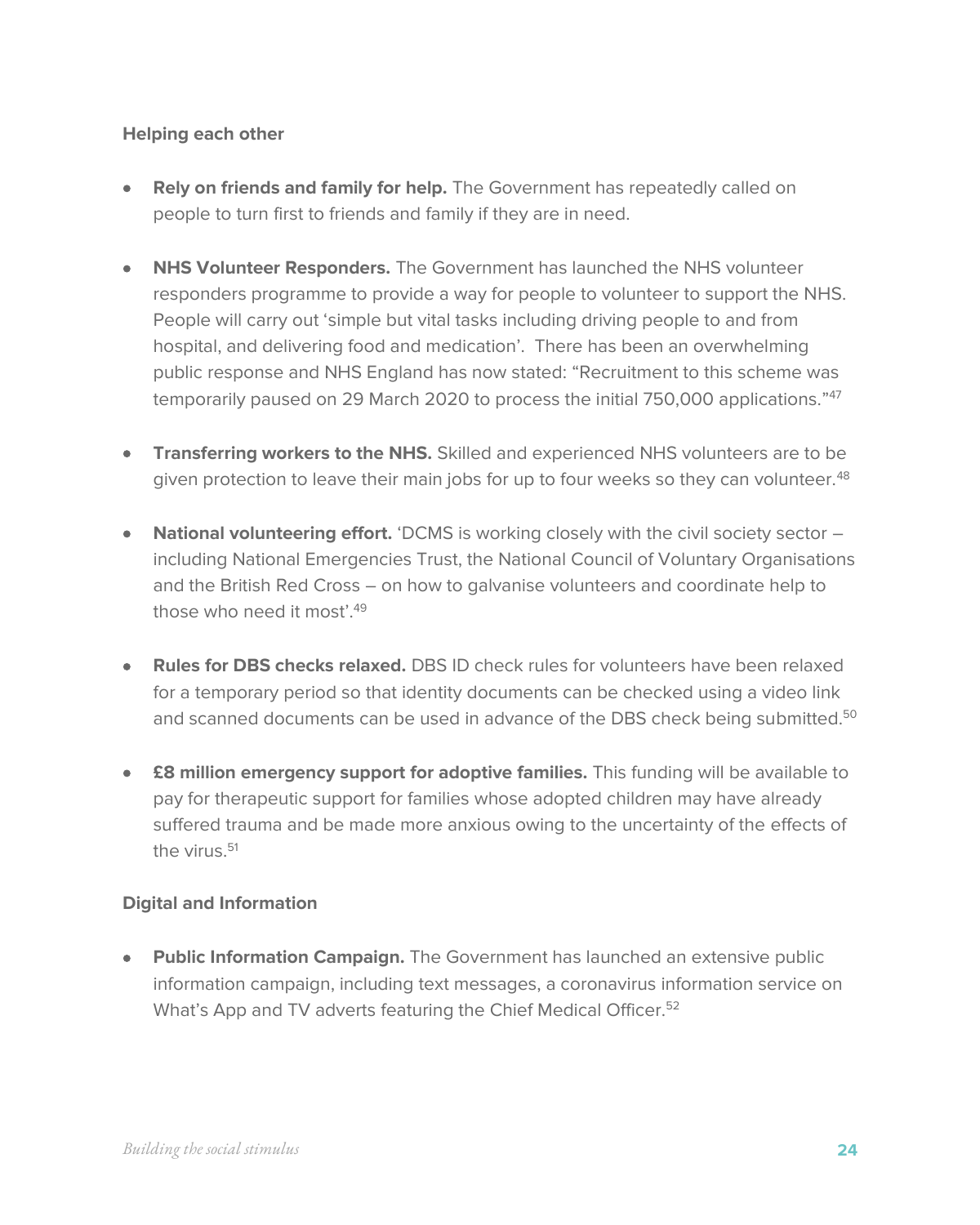- **PM letter to the nation.** On 28 March, 2020, the Prime Minister announced he is "writing to every UK household to urge them to stay at home, protect the NHS and save lives." 53
- **Reinforced Every Mind Matters Campaign.** Public Health England has provided new content for its *Every Mind Matters* website, including new NHS expert tips and advice on looking after mental wellbeing. This is supported by a new film narrated by The Duke and Duchess of Cambridge to be broadcast on national television from 20 April. The *Every Mind Matters* campaign will also "be supported through social media, digital, national TV and partner support activity, helping to reach the audiences most at-risk of poor mental health." 54
- **Measures to tackle the spread of false information online**. The Government has announced that a Cabinet Office Rapid Response unit is taking action against false narratives; working with social media companies to remove false information; and directing people to the government's *Share* initiative and 'Don't feed the beast' campaign.<sup>55</sup>
- **Support for patients to connect digitally with friends and family.** The Government has announced that NHSx is working with technology firms to help COVID-19 patients stay in touch digitally with family and friends. As part of this, Facebook is providing up to 2,050 of its Portal video calling devices for free.<sup>56</sup>
- **Telecoms companies to support vulnerable customers.** The Government has agreed measures with telecoms companies to support vulnerable customers. These are commitments made by those companies rather than funded by government and include: fair treatment of customers who cannot pay their bills; removal of data allowance caps on fixed broadband services; new and generous mobile and landline packages to support vulnerable customers; and alternative means of communication where possible for vulnerable or self-isolating customers where repairs to broadband and landlines cannot be carried out.<sup>57</sup>
- **£500,000 funding for digital support for those at home.** This funding has been made available for technology companies to come up with digital support solutions for people who need to stay at home because of coronavirus.<sup>58</sup>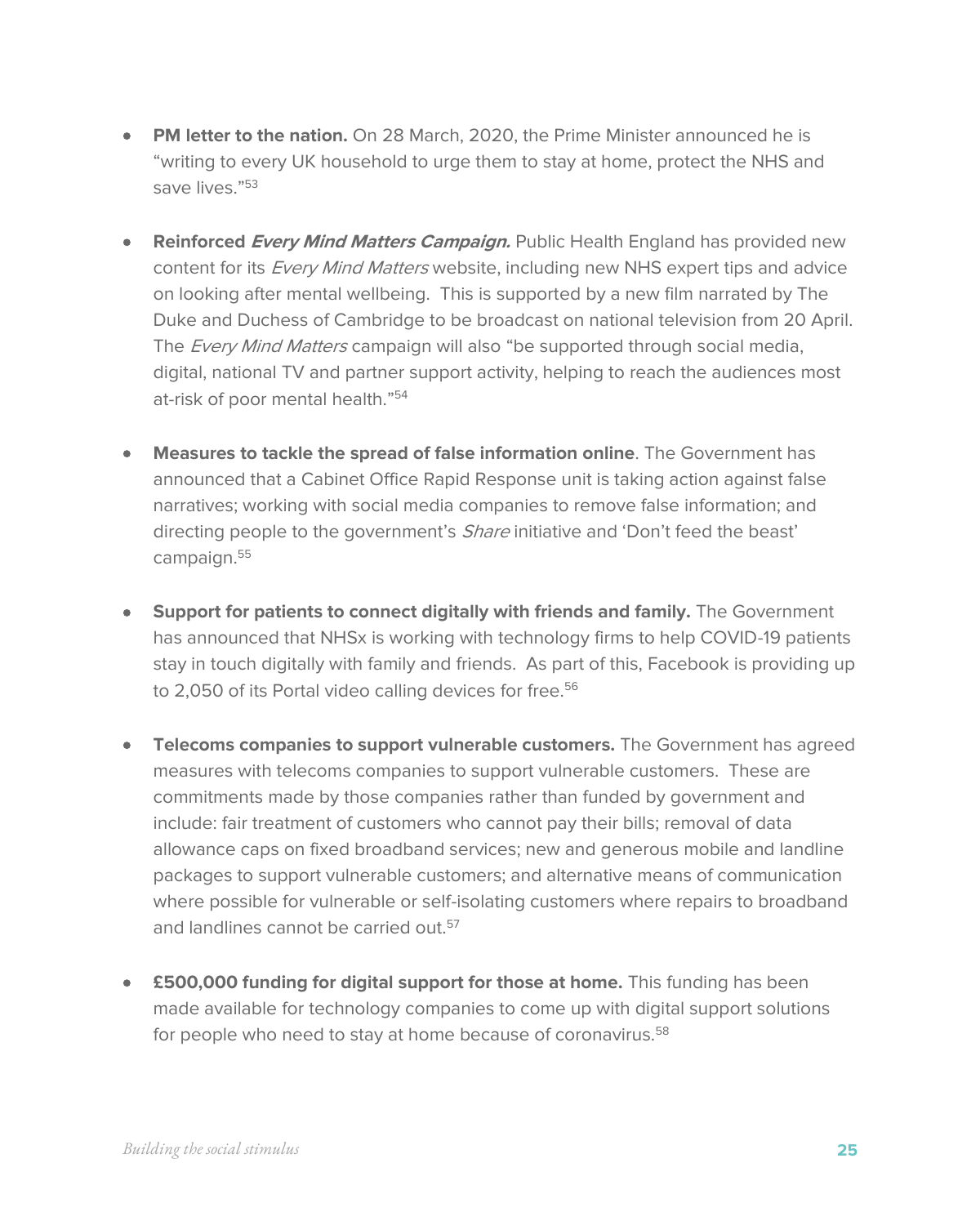• **Online learning support package.** The Government has announced: free laptops and tablets for disadvantaged children in England; 4G routers for families of secondary school children and care leavers without internet; an agreement with telecoms companies to exempt selected educational resource sites from data charges; and a new national initiative to provide 180 video lessons each week, from reception to year 10.<sup>59</sup>

#### **Arts and Culture**

- **Arts Council England £160 million emergency funds.** The Arts Council England is offering the cultural sector new financial support totalling £160 million during the crisis. This is divided up into: £90 million for National Portfolio Organisations; £50 million for organisations that are not in receipt of regular funding from the Arts Council; and £20 million for individuals, to support artists, creative practitioners and freelancers.<sup>60</sup>
- **'Culture at your fingertips from home' initiative.** The Government has announced digital initiatives to allow cultural providers to offer ways to enjoy the Arts at home, including through the support of the DCMS' Digital Tech Champions initiative and the BBC's Culture in Quarantine initiative.<sup>61</sup>

#### **Homelessness**

- **£3.2 million for rough sleepers to self-isolate.** On 17 March 2020, the Government announced that £3.2 million in emergency funding would be available to all local authorities in England to 'reimburse them for the cost of providing accommodation and services to those sleeping on the streets to help them successfully self-isolate'.<sup>62</sup>
- **All rough sleepers to be housed.** The Government has asked local authorities to ensure that all rough sleepers are housed during the COVID-19 crisis. They expect the money for this to come initially from the £1.6 billion grant they have made to local authorities to respond to COVID-19 pressures, although they will keep this under review<sup>63</sup>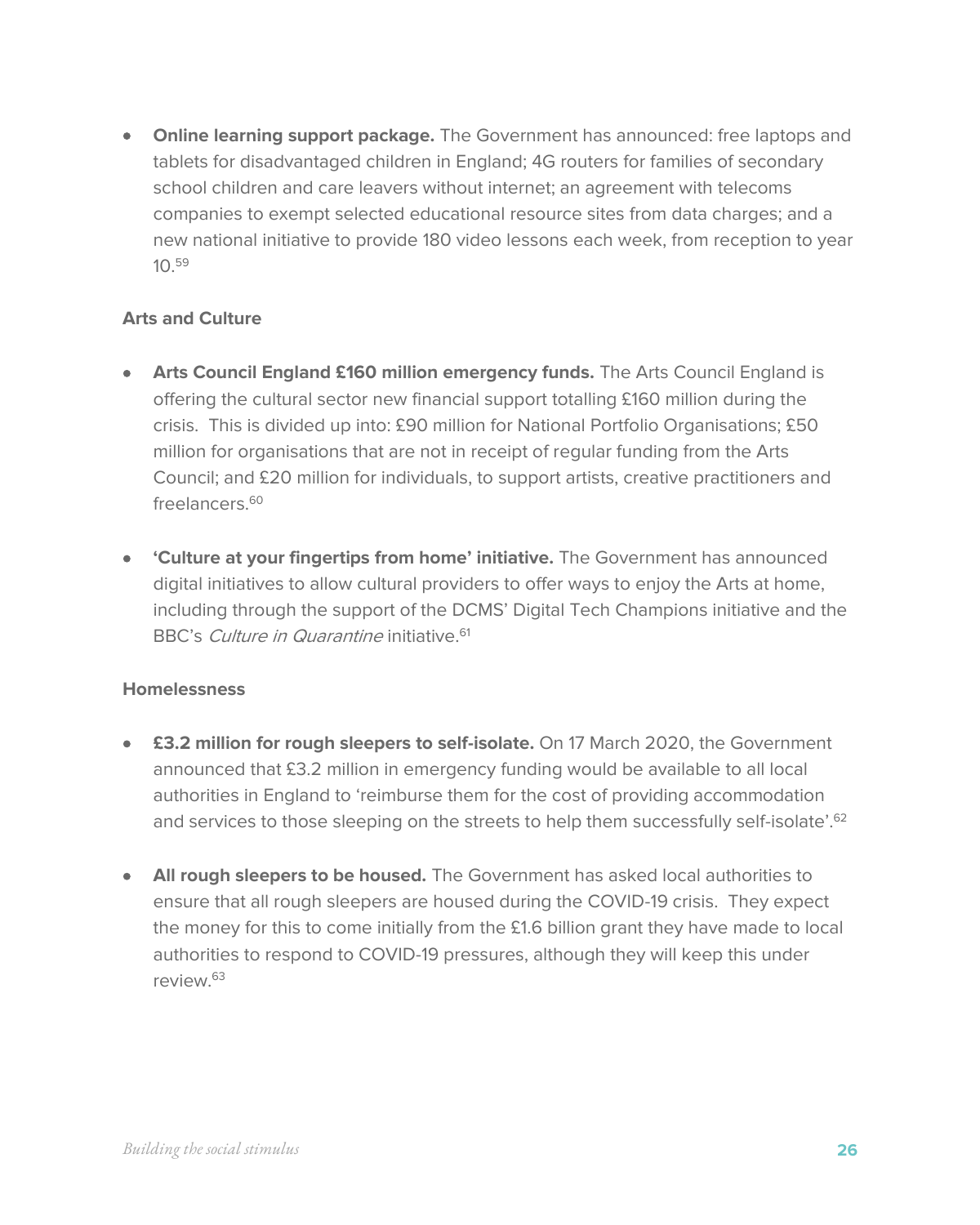#### **Supermarkets/ food supplies**

- **Support system for those who don't have the help they need.** The Government has established a Local Support System for the 1.5 million most vulnerable people who are self-isolating - the so-called Shield programme. Being part of this network includes a helpline and support with food and medicine deliveries. This is intended mainly for those without friends and family to help and is being delivered through a partnership with the groceries industry, local government, local resilience and emergency partners, and voluntary groups.<sup>64</sup>
- **Supermarkets can cooperate.** Competition laws have been relaxed so supermarkets can work together, allowing them to share data on stock levels and cooperate to keep stores open and deliveries going.<sup>65</sup>
- **Supermarket delivery hours extended.** Delivery hours for supermarkets have been extended to help them deliver to more people and to support those isolating at home  $66$

#### **Charity Commission/ regulatory measures**

- **Advice on safe giving to charities.** The Charity Commission has issued advice to the public on how to ensure any funds they donate are given to genuine charities and they are not subject to scams or exploitation.<sup>67</sup>
- **Charity Commission guidance for the charity sector.** The Charity Commission has issued guidance for charities<sup>68</sup> on how to operate during the COVID-19 outbreak and has a webpage which it is regularly updating with answers to common questions. These include: whether a charity's existing charitable objects allow it to assist with COVID-19 work; how reserves and restricted funds can be used; and whether rules about face-to-face meetings can be relaxed.
- **Financial reporting guidance for charities.** The Charities' SORP committee (the body that issues the Statement of Recommended Practice (SORP) for charities for their financial reporting) has issue[d](https://www.charitysorp.org/about-the-sorp/covid-19/) guidance for charities on how COVID-19 may affect their financial reporting.69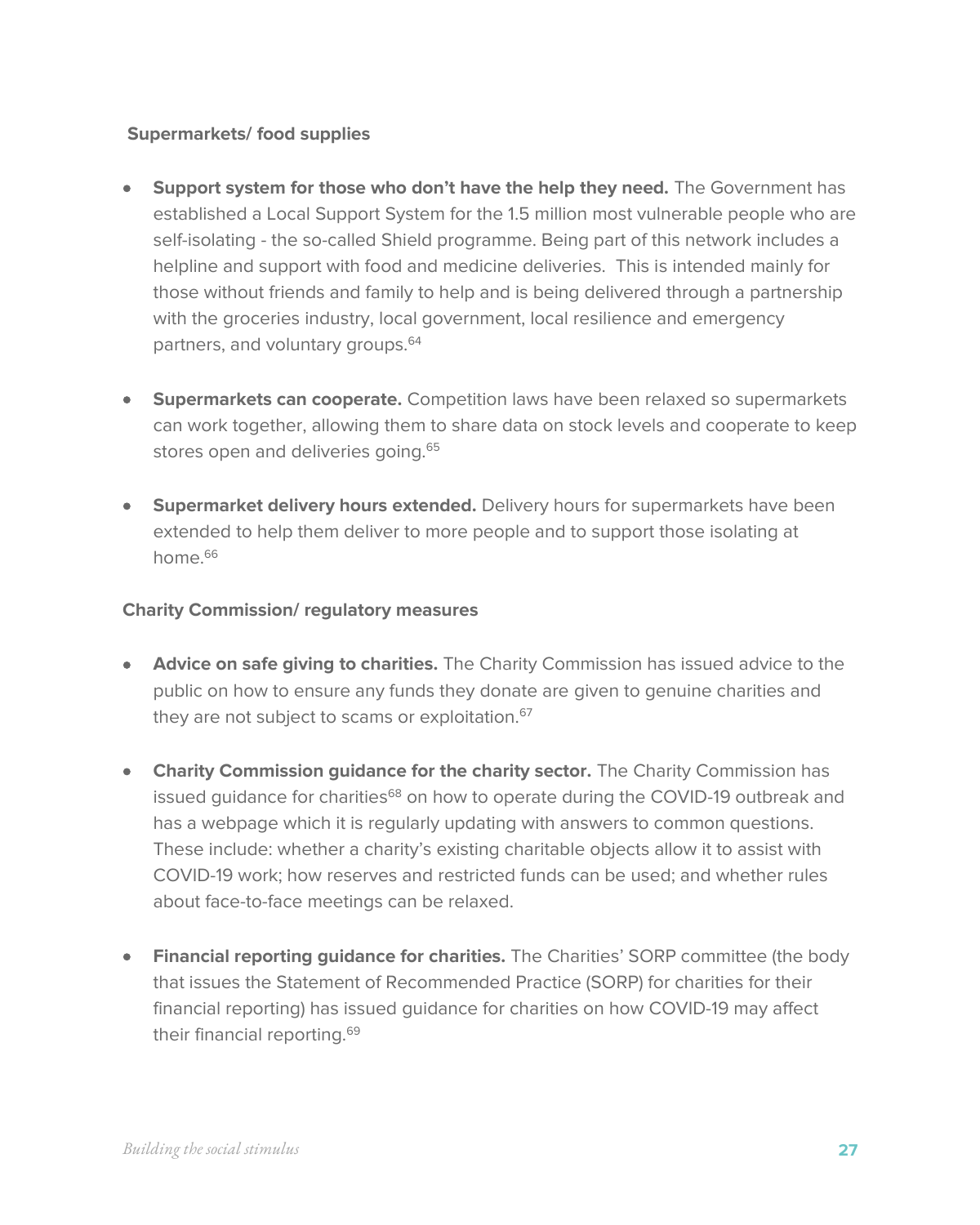• **COVID-19 guidance for Community Interest Companies (CICs).** The Office of the Regulator of Community Interest Companies (CICs) has announced guidance for CICs on how to access government support and flexibility if they cannot 'provide normal services and meet the community benefit that they were set up to serve' during the crisis.<sup>70</sup>

#### **Parks**

**Parks must stay open.** After many local authorities closed public parks early on in the lockdown, Communities Secretary, Robert Jenrick, announced on 18 April that he had 'made it clear to councils that all parks must remain open'.<sup>71</sup>

### Onward's Repairing our social fabric programme

The research conducted as part of Onward's Repairing our Social Fabric programme has led to the conclusion that six aspects of social fabric are particularly important to ordinary people and essential to understanding what is happening in local communities. These six threads are: relationships; physical infrastructure; civic institutions; economic value; cultural behaviours; and pride and belonging.

These threads are described in more detail in Annex 1. Together, they provide a conceptual framework that is highly germane to thinking about how communities are responding to the current crisis. As it is an extensive description of what makes up a community today, this taxonomy should be an invaluable tool for understanding how exhaustive policy to support communities through COVID-19 is, and where possible gaps are.

The impact of the Government's measures so far on the six threads of our social fabric can be seen in the following ways:

#### **Relationships**

Firstly, the public have been encouraged to rely on friends and family for help. A degree of support has been made available to assist with this, particularly the support that has been announced for patients to connect digitally with family and friends, the funding for digital support for those at home and the support package in place for adoptive families.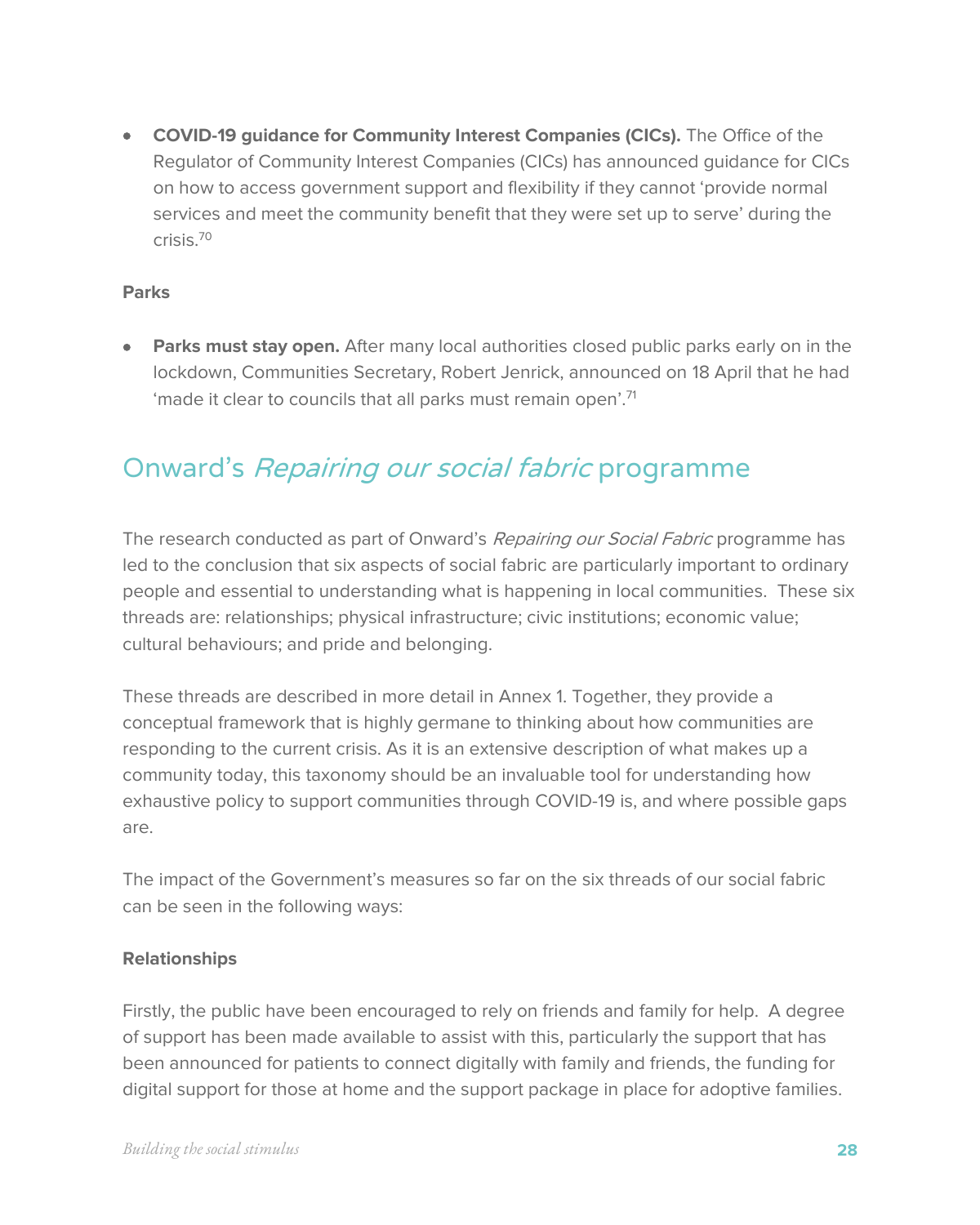Measures of this nature are important, both in terms of providing immediate relational support for those in need and in ensuring that key relationships are maintained in the longer term throughout the crisis. Secondly, the emergency relief funding for frontline charities should support them, at least in the short term to sustain relationships with those in need of their services. Thirdly, volunteering initiatives, including the national NHS volunteer responders programme, have been hugely well received and should have a positive impact, both immediately and in the longer-term, in connecting those willing to help with those in need, strengthening the relational fabric of our communities.

#### Action research excerpt – Glasgow

"We have been overwhelmed by volunteers, we can now process them much faster, the response has been great and we have loads"

#### **Physical Infrastructure**

The emergency relief funding announced for charities and the volunteering initiatives that have been put in place also contribute to maintaining physical community infrastructure throughout the crisis. However, it is in relation to physical infrastructure that communities are most suffering during the lockdown. Our social fabric has weakened significantly in this regard, as places where people usually come together such as pubs, community centres, places of worship, and playgrounds have been forced to close. A welcome exception was the announcement made by the Government on 18 April that parks must reopen or remain open, although this guidance has not been followed by all local authorities. Two other notable exceptions to the weakening of physical infrastructure are the support the Government has provided for the homeless, which has significantly exceeded what was previously available, and the measures taken to allow supermarkets to cooperate and extend their delivery hours to help households access the supplies they need. However, despite the limitations placed on most physical infrastructure, there has been a surge in the use and development of digital infrastructure, in some instances backed by government support.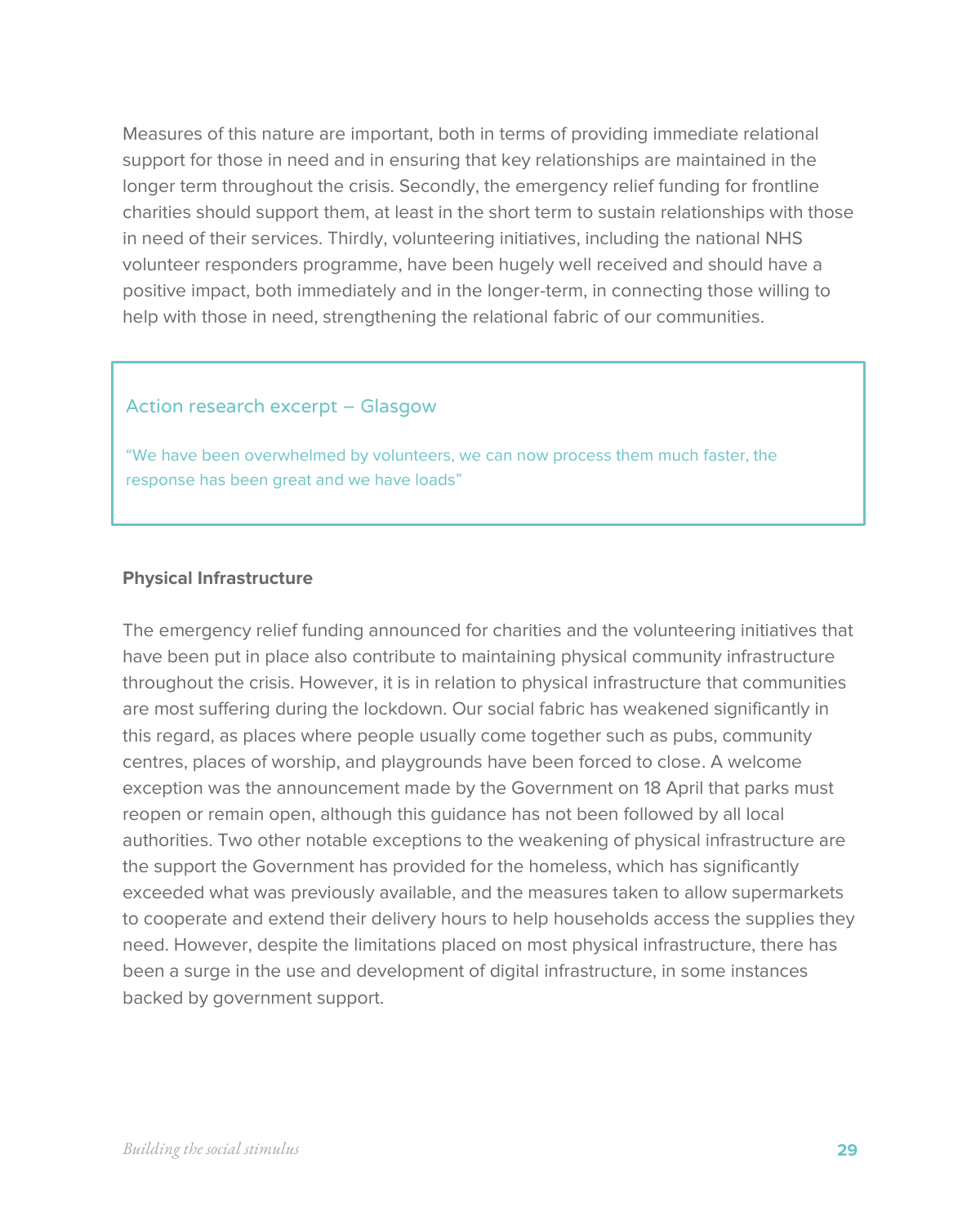#### Action research excerpt – Glasgow

"The digital thing is clear to me, there is something about reaffirming everything we know - can be more flexible with staff. Do we need premises? How can we do things in the sector in a digital way? We have a lot of network meetings, training events - could we work smarter?"

#### **Civic Institutions**

The NHS is the primary civic institution to which government measures under consideration here are relevant. While our health service may be extremely stretched in terms of resources, it appears to have been strengthened through the crisis in terms of public support and the public trust placed in it. Another notable initiative is the Prime Minister's decision to write personally to every household in the country. This was an unusual act, forging a one-off, but direct link between individuals and the highest office in our nation. The Government's wider public information campaign, measures to tackle the spread of false information and help to ensure safe giving to charities also largely appear to be sustaining public trust and satisfaction with decision making, at least at present, as our polling described above shows.

#### **Economic Value**

Like physical infrastructure, economic value in communities is taking a heavy hit during the pandemic, although the Government's wider economic package will help to maintain it to some degree. In terms of the government measures we have been considering, which have more direct social impacts, the key initiatives the Government has taken include Arts Council emergency funding, the digital support measures mentioned above (including those to support online home learning) and the package of support for the homeless.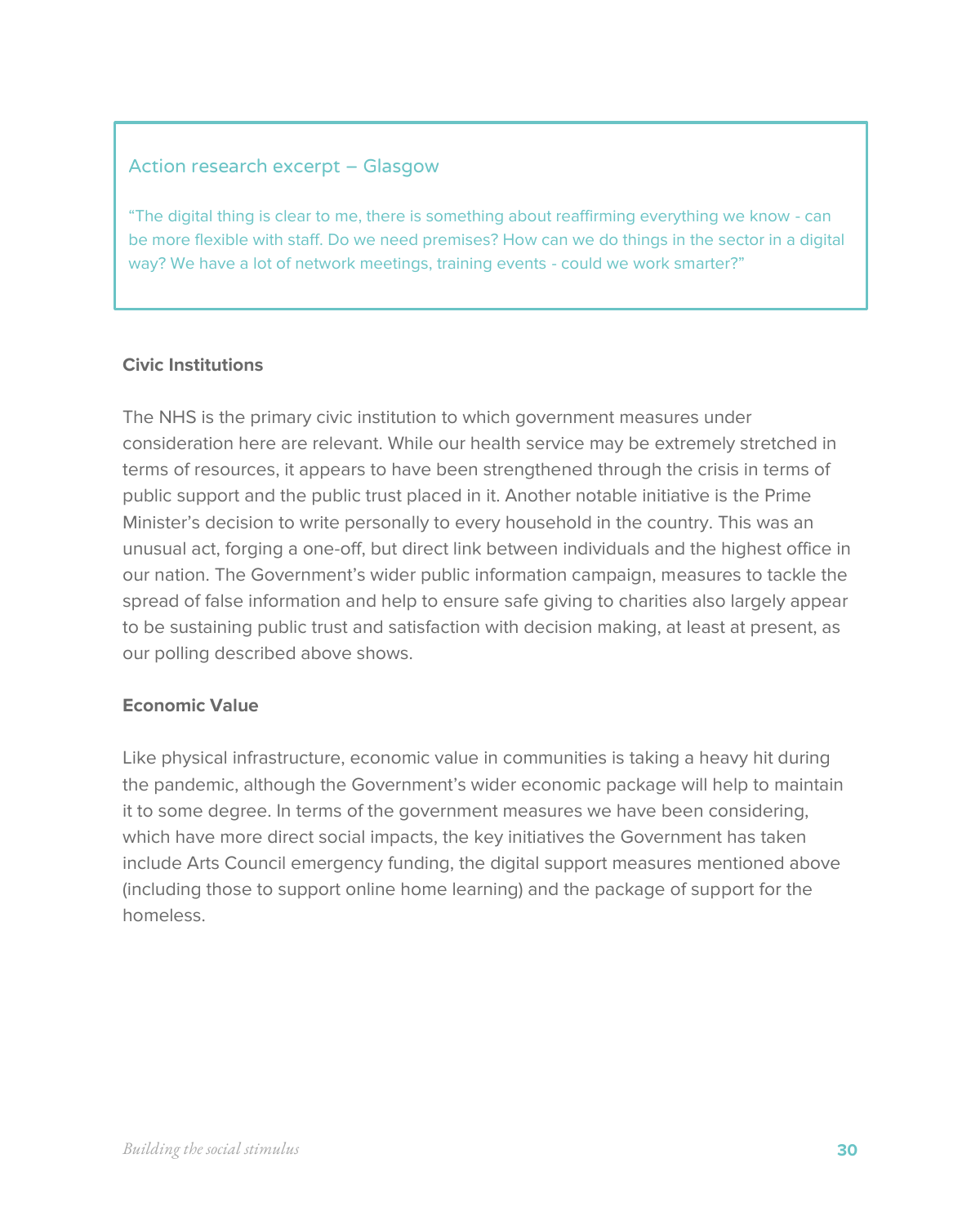#### **Cultural Behaviours**

Relatively few of the Government's initiatives relate to cultural behaviours. However, those that do - primarily the public information campaign and attempts to tackle the spread of false information online - are quite significant in that they have been designed to support an enormous and very swift change in our cultural behaviour during the lockdown. It has been interesting to see how readily the majority of the population have made this shift, with many even calling on the Government to go further. The £5 million support announced for mental health charities is also relevant to this pillar of our social fabric, in supporting people to maintain healthy patterns of behaviour.

#### **Pride and Belonging**

As with cultural behaviours, there have been fewer government initiatives relating to Pride and Belonging than in relation to other pillars of our social fabric. There have been some limited proposals intended to reinforce belonging to family structures (asking people to rely on friends and family for help, support for patients to connect digitally with families and support for adoptive families). However, on a national level, the NHS Volunteer Responders scheme is significant. While, in the short-term, it is taking time to get off the ground, in the medium term it has the potential to reinforce people's feeling of being part of a national effort and strengthen our sense of collective identity.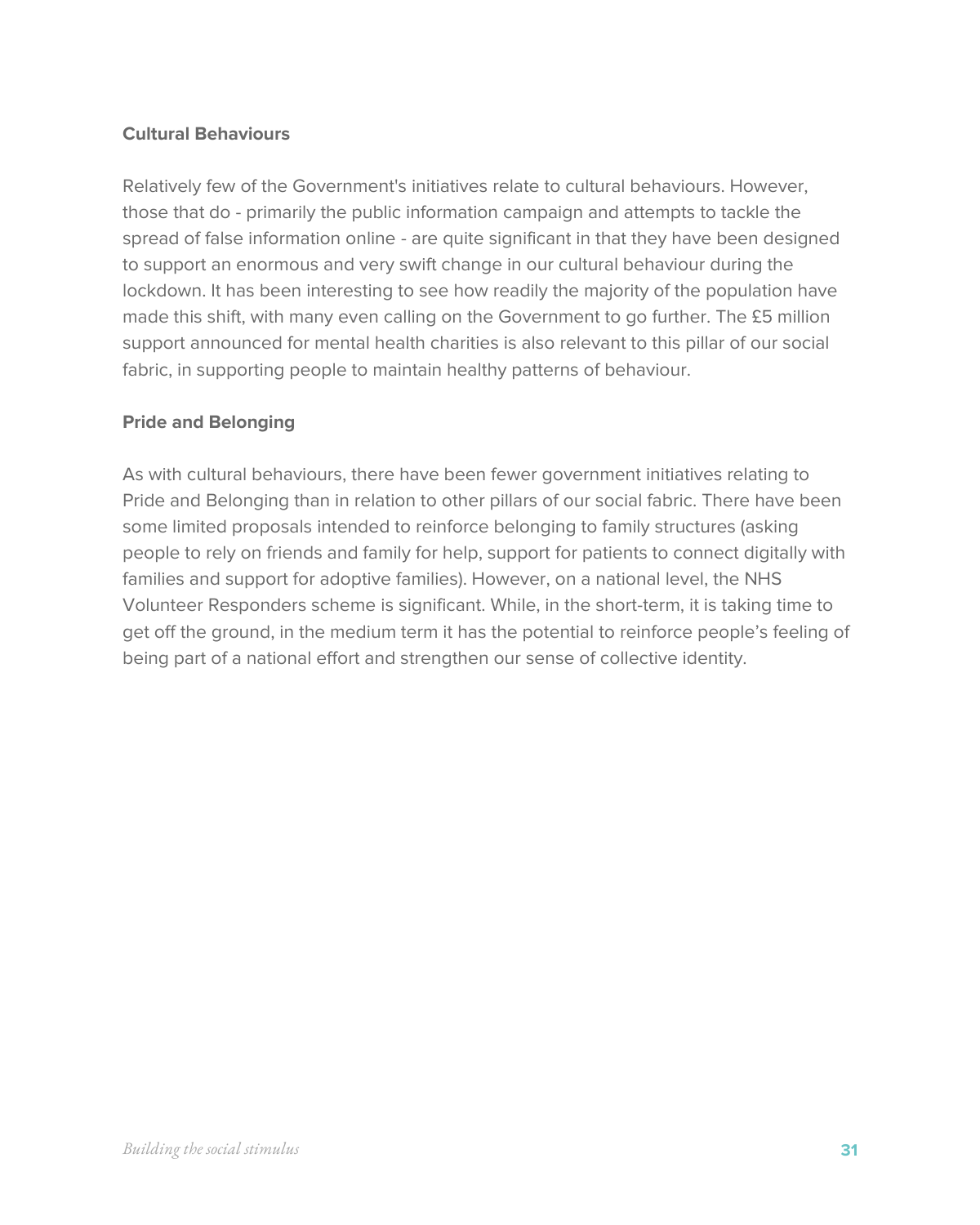| <b>Initiative</b>                                                    | <b>Relationships</b> | <b>Physical</b><br>Infrastructure | <b>Civic</b><br><b>Institutions</b> | <b>Economic</b><br><b>Value</b> | <b>Cultural</b><br><b>Behaviours</b> | <b>Pride and</b><br><b>Belonging</b> |
|----------------------------------------------------------------------|----------------------|-----------------------------------|-------------------------------------|---------------------------------|--------------------------------------|--------------------------------------|
| <b>Central Government/ England</b>                                   |                      |                                   |                                     |                                 |                                      |                                      |
| <b>Support for charities</b>                                         |                      |                                   |                                     |                                 |                                      |                                      |
| £750 million emergency funding<br>package for frontline charities    | $\checkmark$         | $\checkmark$                      |                                     |                                 |                                      |                                      |
| Government grants to cover<br>'furloughed' staff wages               |                      | $\checkmark$                      |                                     | $\checkmark$                    |                                      |                                      |
| £5 million for mental health support<br>charities                    | $\checkmark$         |                                   |                                     |                                 | $\checkmark$                         |                                      |
| Helping each other                                                   |                      |                                   |                                     |                                 |                                      |                                      |
| Rely on friends and family for help                                  | $\checkmark$         |                                   |                                     |                                 |                                      | $\checkmark$                         |
| NHS Volunteer Responders                                             | $\checkmark$         | $\checkmark$                      | $\checkmark$                        |                                 |                                      | $\checkmark$                         |
| Transferring workers to the NHS.                                     |                      |                                   | $\checkmark$                        |                                 |                                      |                                      |
| National volunteering effort                                         | $\checkmark$         | $\checkmark$                      |                                     |                                 |                                      | $\checkmark$                         |
| Rules for DBS checks relaxed                                         | $\checkmark$         | $\checkmark$                      |                                     |                                 |                                      |                                      |
| £8 million emergency support for<br>adoptive families                | $\checkmark$         | $\checkmark$                      |                                     |                                 |                                      | $\checkmark$                         |
| <b>Digital and Information</b>                                       |                      |                                   |                                     |                                 |                                      |                                      |
| Public Information Campaign                                          |                      |                                   | $\checkmark$                        |                                 | $\checkmark$                         |                                      |
| PM letter to the nation                                              |                      |                                   | $\checkmark$                        |                                 |                                      | $\checkmark$                         |
| Reinforced Every Mind Matters<br>Campaign                            | $\checkmark$         |                                   |                                     |                                 | $\checkmark$                         |                                      |
| Measures to tackle the spread of<br>false information online         | $\checkmark$         |                                   | $\checkmark$                        |                                 | $\checkmark$                         |                                      |
| Support for patients to connect<br>digitally with friends and family | $\checkmark$         | $\checkmark$                      |                                     |                                 |                                      | $\checkmark$                         |
| Telecoms companies to support<br>vulnerable customers                |                      | $\checkmark$                      |                                     | $\checkmark$                    |                                      |                                      |
| £500,000 funding for digital<br>support for those at home            | $\checkmark$         | $\checkmark$                      |                                     | $\checkmark$                    |                                      |                                      |
| Online learning support package                                      | $\checkmark$         | $\checkmark$                      | $\checkmark$                        | $\checkmark$                    |                                      |                                      |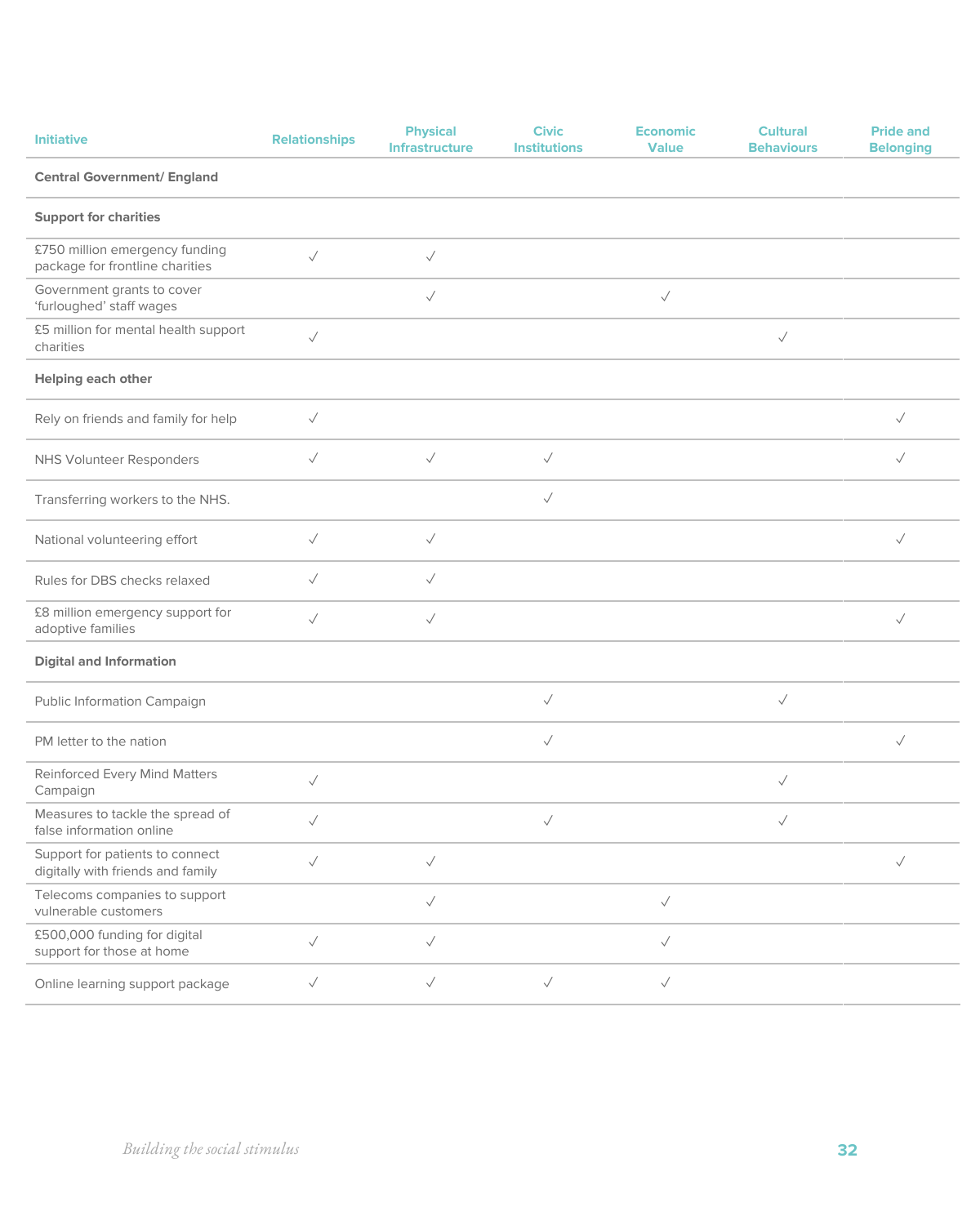| <b>Initiative</b>                                                   | <b>Relationships</b> | <b>Physical</b><br>Infrastructure | <b>Civic</b><br><b>Institutions</b> | <b>Economic</b><br><b>Value</b> | <b>Cultural</b><br><b>Behaviours</b> | <b>Pride and</b><br><b>Belonging</b> |
|---------------------------------------------------------------------|----------------------|-----------------------------------|-------------------------------------|---------------------------------|--------------------------------------|--------------------------------------|
| <b>Arts and Culture</b>                                             |                      |                                   |                                     |                                 |                                      |                                      |
| Arts Council England £160 million<br>emergency funds                |                      | $\checkmark$                      |                                     | $\checkmark$                    |                                      |                                      |
| 'Culture at your fingertips from<br>home' initiative                |                      | $\checkmark$                      |                                     | $\checkmark$                    |                                      |                                      |
| <b>Homelessness</b>                                                 |                      |                                   |                                     |                                 |                                      |                                      |
| £3.2 million for rough sleepers to<br>self-isolate                  |                      | $\checkmark$                      |                                     | $\checkmark$                    |                                      |                                      |
| All rough sleepers to be housed.                                    |                      | $\checkmark$                      |                                     | $\checkmark$                    |                                      |                                      |
| Parks                                                               |                      |                                   |                                     |                                 |                                      |                                      |
| Parks must stay open.                                               |                      | $\checkmark$                      |                                     |                                 | $\checkmark$                         |                                      |
| Supermarkets/food supplies                                          |                      |                                   |                                     |                                 |                                      |                                      |
| Support system for those who<br>don't have the help they need.      |                      | $\checkmark$                      |                                     |                                 |                                      |                                      |
| Supermarkets can cooperate                                          |                      | $\checkmark$                      |                                     |                                 |                                      |                                      |
| Supermarket delivery hours<br>extended                              |                      | $\checkmark$                      |                                     |                                 |                                      |                                      |
| <b>Charity Commission</b>                                           |                      |                                   |                                     |                                 |                                      |                                      |
| Advice on safe giving to charities                                  |                      |                                   | $\checkmark$                        |                                 | $\checkmark$                         |                                      |
| Charity Commission guidance for<br>the charity sector               |                      | $\checkmark$                      |                                     |                                 |                                      |                                      |
| Financial reporting guidance for<br>charities                       |                      | $\checkmark$                      |                                     |                                 |                                      |                                      |
| COVID-19 guidance for Community<br><b>Interest Companies (CICs)</b> |                      | $\checkmark$                      |                                     | $\checkmark$                    |                                      |                                      |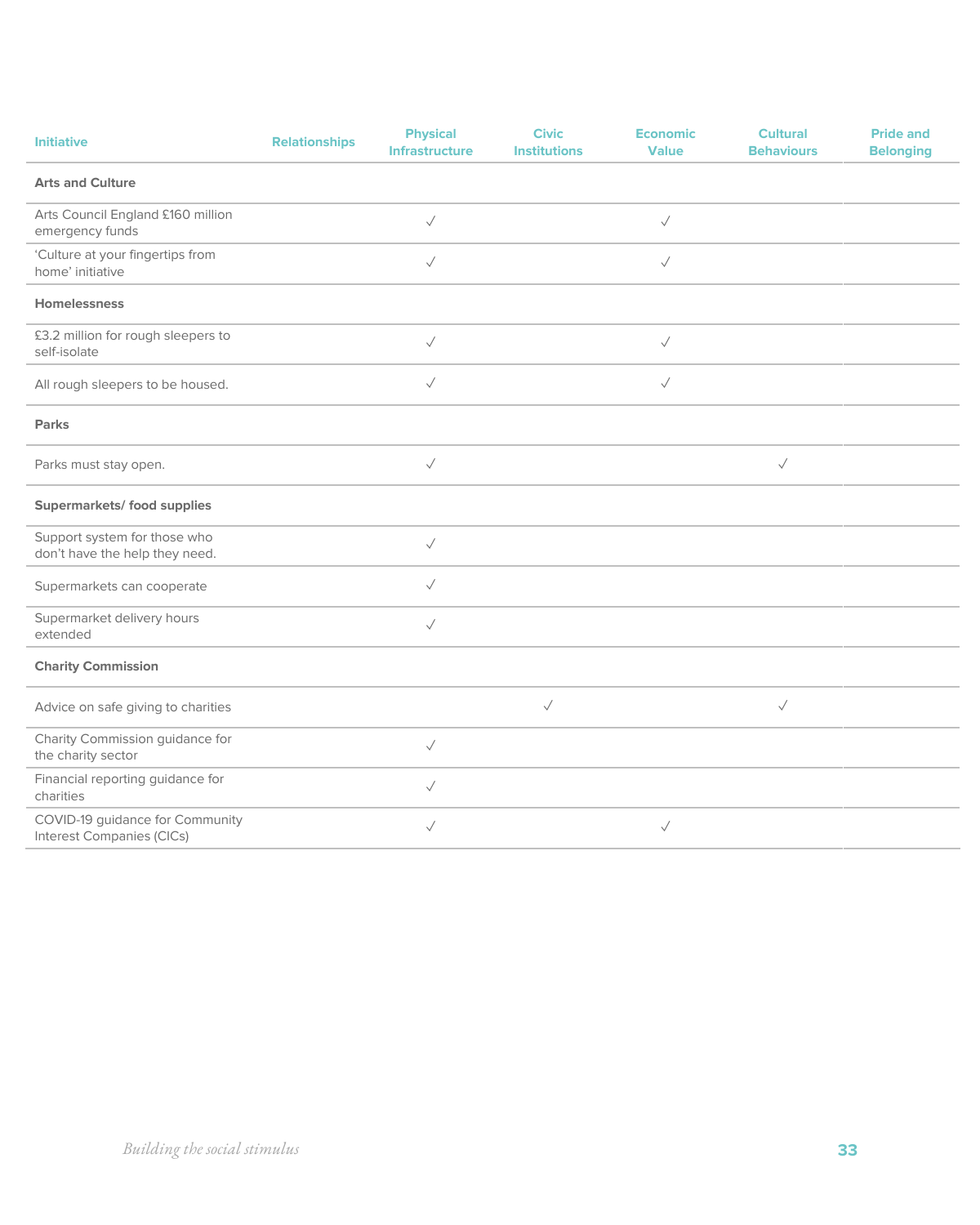### Initiatives taken by the Devolved Administrations

We have also analysed initiatives taken by the devolved administrations to provide support to the charities sector and to communities in the wake of the crisis. A number of the central government initiatives have national reach and so are also applicable to Scotland, Wales and Northern Ireland; where matters are devolved, actions taken by the devolved administrations have been similar to those taken in England, although often brought forward sooner.

#### **Scotland**

The Scottish Government has announced a £350 million "welfare and wellbeing" fund to be "made available to councils, charities, businesses and community groups and designed to be flexible, cutting down on red tape to enable them to respond swiftly."72 The fund includes a £25 million reserve "to allow swift and flexible responses to rapidly changing circumstances." It is otherwise made up of:

- **£50 million to support local authorities.** This is "to support their own local resilience, support and hardship plans."
- **£45 million to support those "in immediate need."** These funds will be added "to the existing Scottish Welfare Fund which makes Community Grants and Crisis Grants available to those in immediate need. This more than doubles the current £35.5 million fund, which is administered by local authorities. They will be given more flexibility in how it is used to ensure they can fully support people in financial crisis, including workers in the 'gig economy'."
- **A £70 million Food Fund.** This is to "help organisations in the public, private and voluntary sectors address issues of food insecurity."
- **A £50 million Wellbeing Fund for charities needing additional capacity to work with those affected by the COVID-19 crisis.** This is to include the homeless and those suffering from fuel poverty.
- **A £40 million Supporting Communities Fund**. This is "to support the rapidly growing and inspiring community efforts at a local level."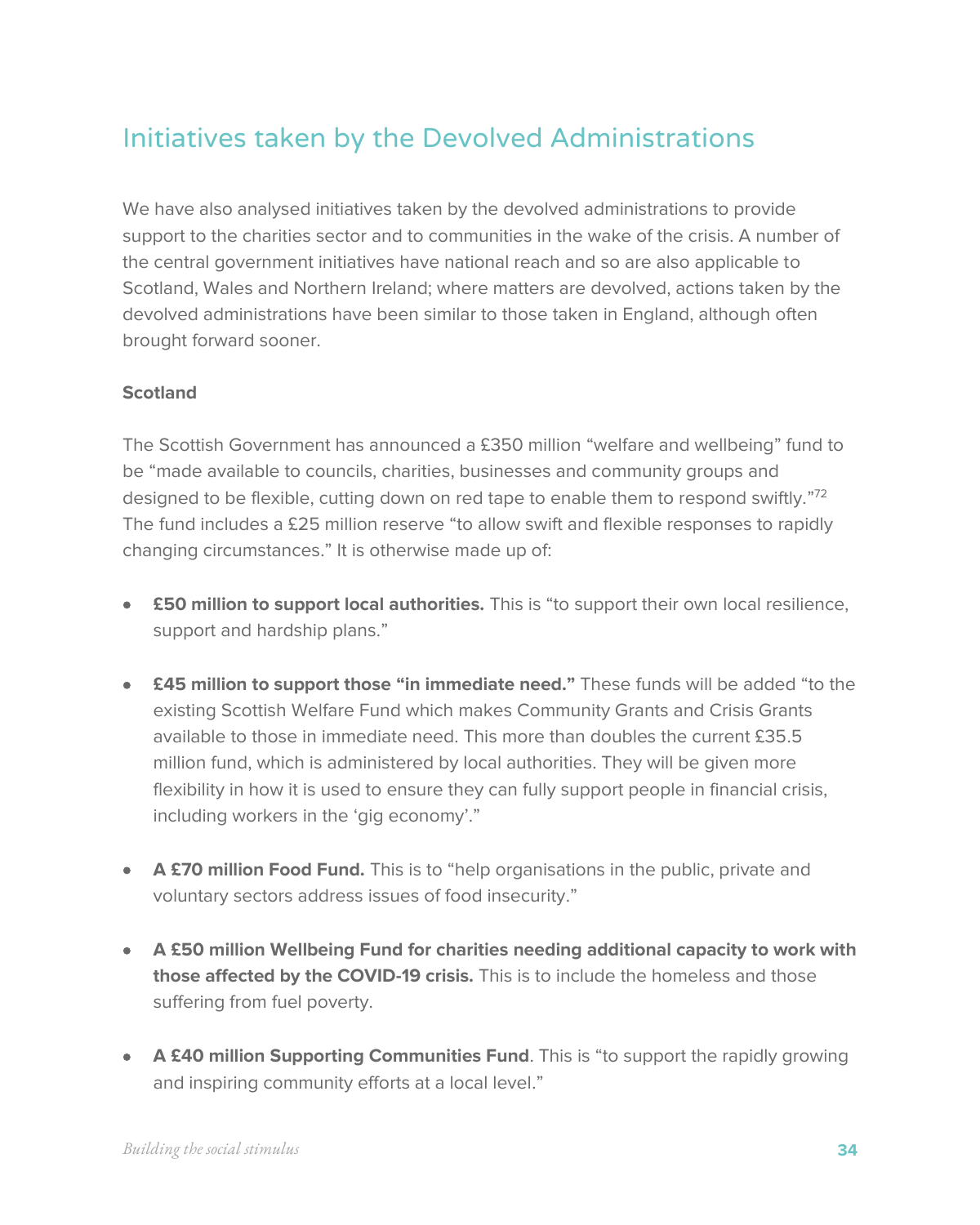- **£50 million for increased social security costs.** This is "to meet an anticipated increase in applications for the existing Council Tax Reduction Scheme and Scottish social security benefits."
- **£20 million for "a Third Sector Resilience Fund.** This is to help ensure the health and continued viability of the third sector organisations affected by cash flow and other problems, which have a key role to play in our national response."

#### **Wales**

- **'Looking out for each other' campaign.** This "provides practical guidance about how everyday tasks, like running errands or simply staying in touch, can be done safely, without physical contact to minimise the risk of contracting coronavirus. It will also share information about how to stay mentally and physically active."<sup>73</sup>
- **£500 million economic Resilience fund.** This aims to "plug the gaps in the support schemes already announced by the UK Government." It will be available to "firms of all sizes, including social enterprises, with a focus on those which have not already benefited from the coronavirus grants already announced by the Welsh Government." 74
- **£24 million for Welsh voluntary sector.** This will provide "immediate support for Wales' most vulnerable and help coordinate the thousands of willing volunteers wanting to help others during the current crisis."75
- **£15 million for home deliveries to the self-isolating.** The Welsh Government aims to "ensure people in Wales who are not able to leave their home are able to get direct deliveries of food and other essential items to their door."76
- **£18m support for the culture, creative and sports sectors.** The Welsh government has announced an £18 million fund to "help support the sector, safeguarding businesses and jobs" in the wake of COVID-19. This comprises: £7 million for arts; £8 million for sports; £1 million for grassroots music, TV and publishing; £1 million for museums and libraries; £750,000 emergency relief for the smallest organisations; and £250,000 for digital library resources.<sup>77</sup>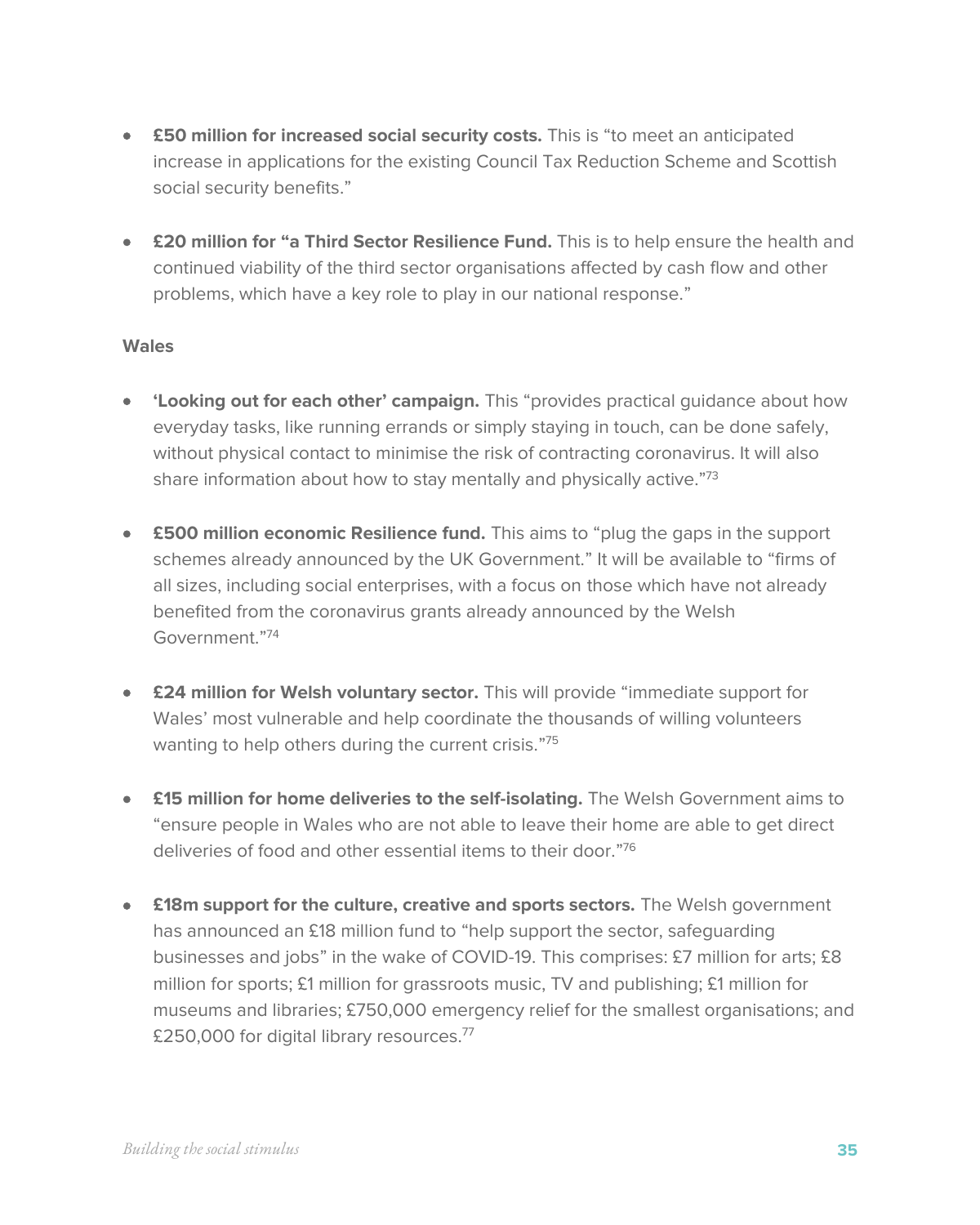• **£10 million for rough sleepers.** The Welsh Government has announced this funding to "enable local authorities to secure the accommodation needed to ensure those without a home can be protected, supported, and isolated if necessary."<sup>78</sup>

#### **Northern Ireland**

- **Plans for a community contingency fund.** The Northern Ireland Department for Communities (DfC) has announced that it will "bring forward very quickly a COVID-19 related Community Contingency Fund." The aim of this is "to make sure that funding will be available where it is needed by groups who are supporting people who are socially isolated, struggling financially or who can't access food supplies."79
- **Living expense support for those infected by COVID-19.** The Northern Ireland administration has introduced grant payments "to assist with short-term living expenses where a person, or a member of their immediate family, has been infected by COVID-19 or told to self-isolate. There is no limit on the amount of an individual award, which will be calculated based on individual circumstances."80
- **£1million fund for arts.** The Northern Ireland administration has provided an initial package to the Northern Ireland Arts Council worth £1m to provide "much-needed support for creatives and individual artists."81
- **Early release of funds to support the sports sector.** In Northern Ireland, government funds have been released early to the sports sector to help them through the difficulties incurred through having to cease events. The Northern Ireland administration is also planning to provide initial emergency financial relief to ensure that grassroots sports organisations can continue to function.<sup>82</sup>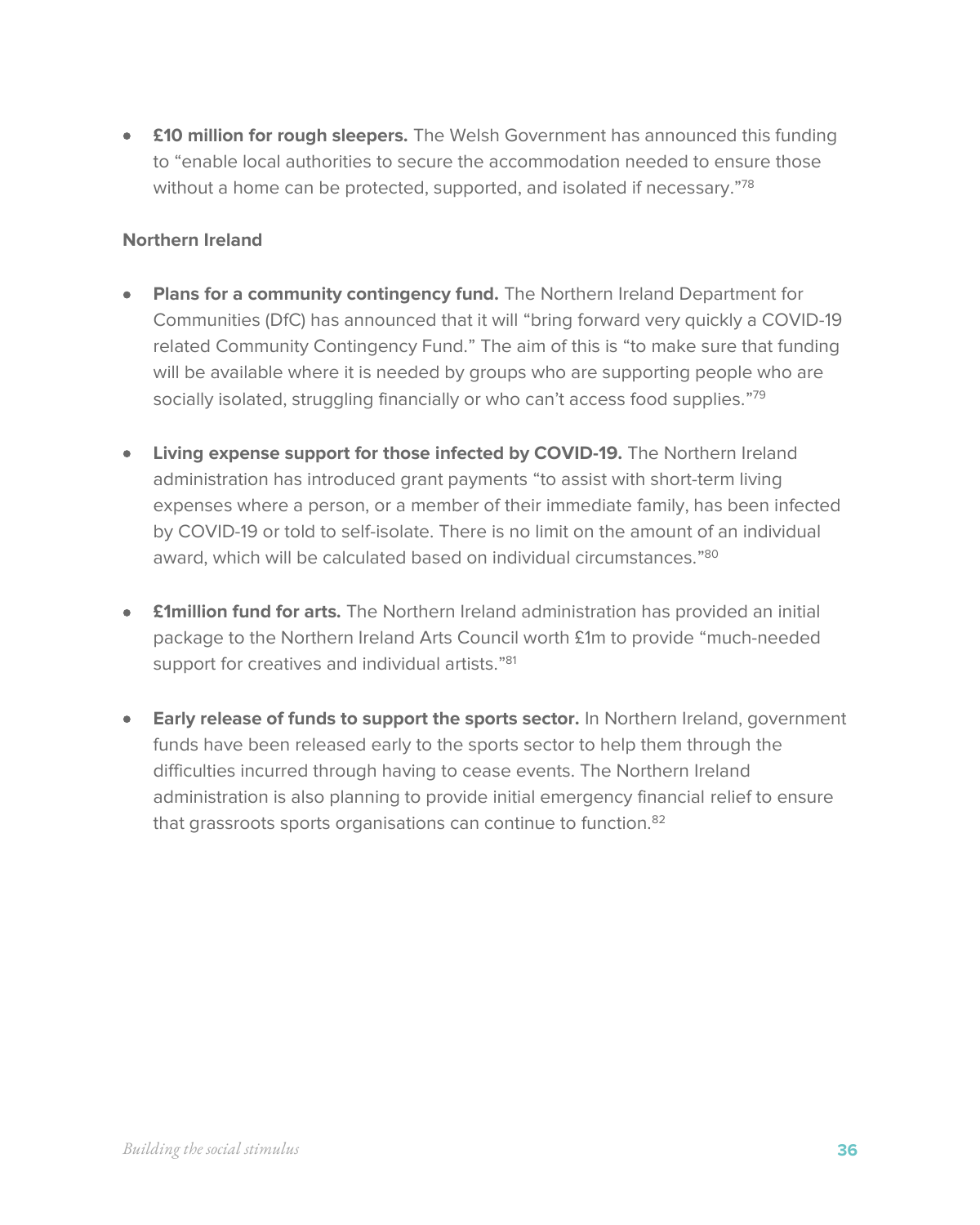### A snapshot of Local Authority activity

Given the vast number of local authorities across the country it has not been possible to consider the situation in every area. However, we have drawn together a snapshot of local authority community activity during the pandemic and identified some relevant trends. One thing that is clear, is that there is wide variation in the extent to which local authorities are working with the community sector in their areas to help provide support. Local authority initiatives we have identified include:

**Dedicated Phone Lines.** Generally local authorities appear to be providing a dedicated phone service for residents and community organisations. Amongst other things, these are being used for vulnerable people to reach out for help and to enable individuals to volunteer to help others in their community.

**Dedicated Information Pages.** These appear to be provided by all councils to give information on the effects of COVID-19 in the area. They notify residents about any changes to local council run services, current medical guidance and signpost any local organisations that can give support during this time. Most also detail how to volunteer safely.

**Funding support.** Some local authorities and Mayors are offering support to community organisations worrying about solvency. Examples of this include:

- Mayor of London: £1 million emergency support fund for civil society organisations. $83$
- Nottinghamshire Council: £1 million for existing organisations to continue to do the work they are doing to help vulnerable individuals.<sup>84</sup>
- City of York: £1.25 million emergency relief fund.<sup>85</sup>
- Norfolk Community Response Fund: Each recipient can receive up to £1000. This is run by the Norfolk Community Foundation. However, the council has donated £100,000.86
- Brighton and Hove Council: has pledged £150,000 for community organisations.  $87$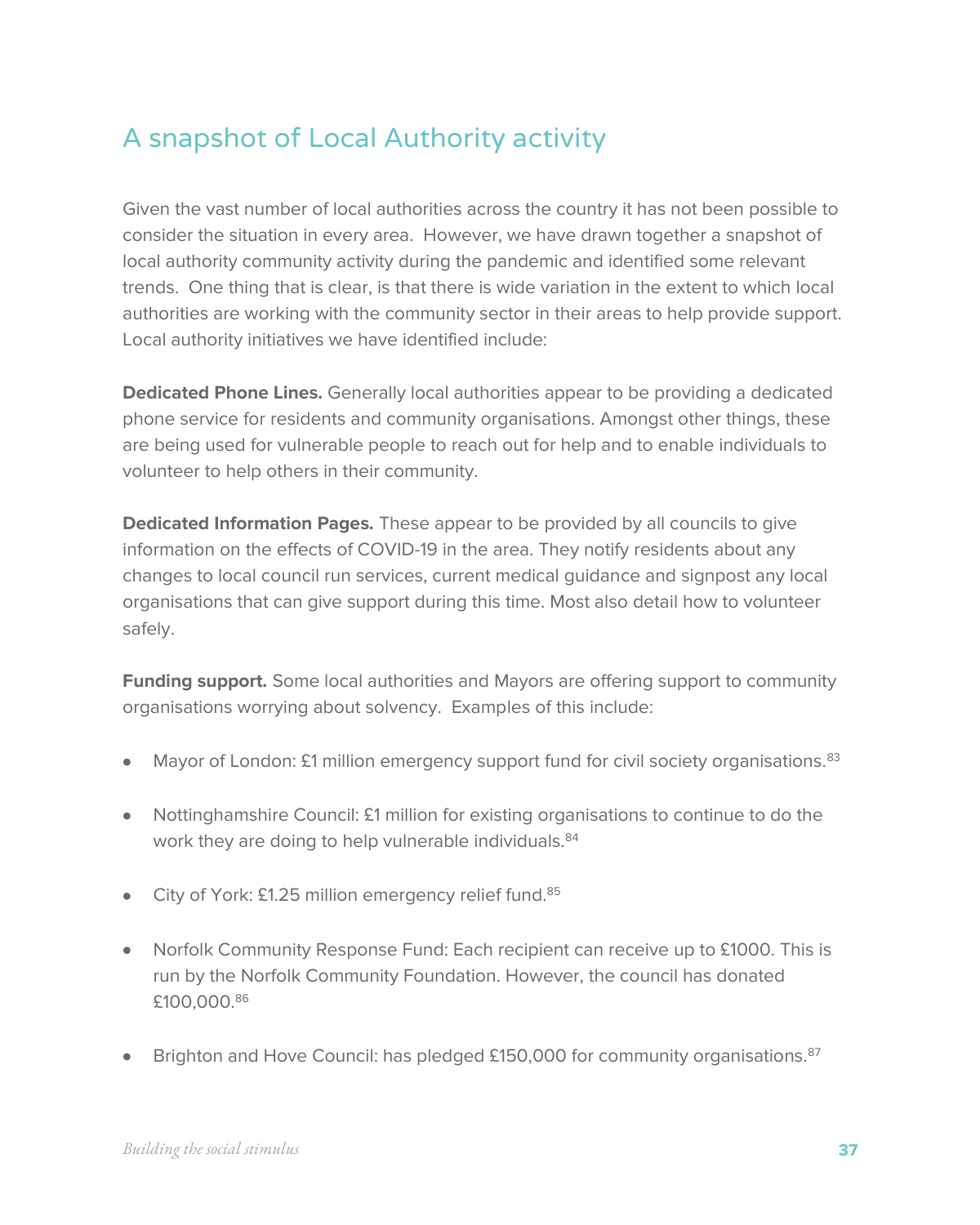**Lifting charges.** Many councils are reducing the financial requirements placed on residents. Some are cutting parking charges or changing the requirements for council tax.

**Coordination.** Many councils are working to coordinate efforts between voluntary and community organisations in their area. Mostly, this coordination is happening in places where it existed prior to the COVID-19 outbreak.

### Calls for action from the voluntary sector

Funding is the major concern of the voluntary sector. The Government's £750 million emergency relief package has been widely welcomed, but there is also widespread feeling that it is insufficient in relation to the £4.3 billion the sector estimates it is losing over the twelve weeks from 20 March.<sup>88</sup>

There remains concern around how economic measures that have already been announced apply to the voluntary sector and community businesses. There are calls for some sector-specific adjustments, particularly in relation to the furlough, loans schemes and the changes to Small Business Rate Relief.

There are a number of different campaigns that have been organised. One of the most prominent is the National Council for Voluntary Organisations' (NCVO) #EveryDayCounts campaign, which it has launched in partnership with sector representative bodies and which is backed by charities up and down the country. It is calling for: '(1) Emergency funding for frontline charities and volunteers supporting the response to the coronavirus crisis, especially where they are alleviating pressure on the health service or providing support to people suffering from the economic and social impact of coronavirus; (2) A 'stabilisation fund' for all charities to help them stay afloat, pay staff and continue operating during the course of the pandemic; and (3) confirmation that charities should be eligible for similar business interruption measures announced by the chancellor for businesses'.<sup>89</sup>

Another notable initiative is the letter of 25 March organised by Stephen Doughty MP, which was signed by over 240 other MPs and Peers and received significant backing in the press. The letter called for: emergency and stabilisation funding for charities, voluntary organisations and social enterprises; clarification as to if and how economic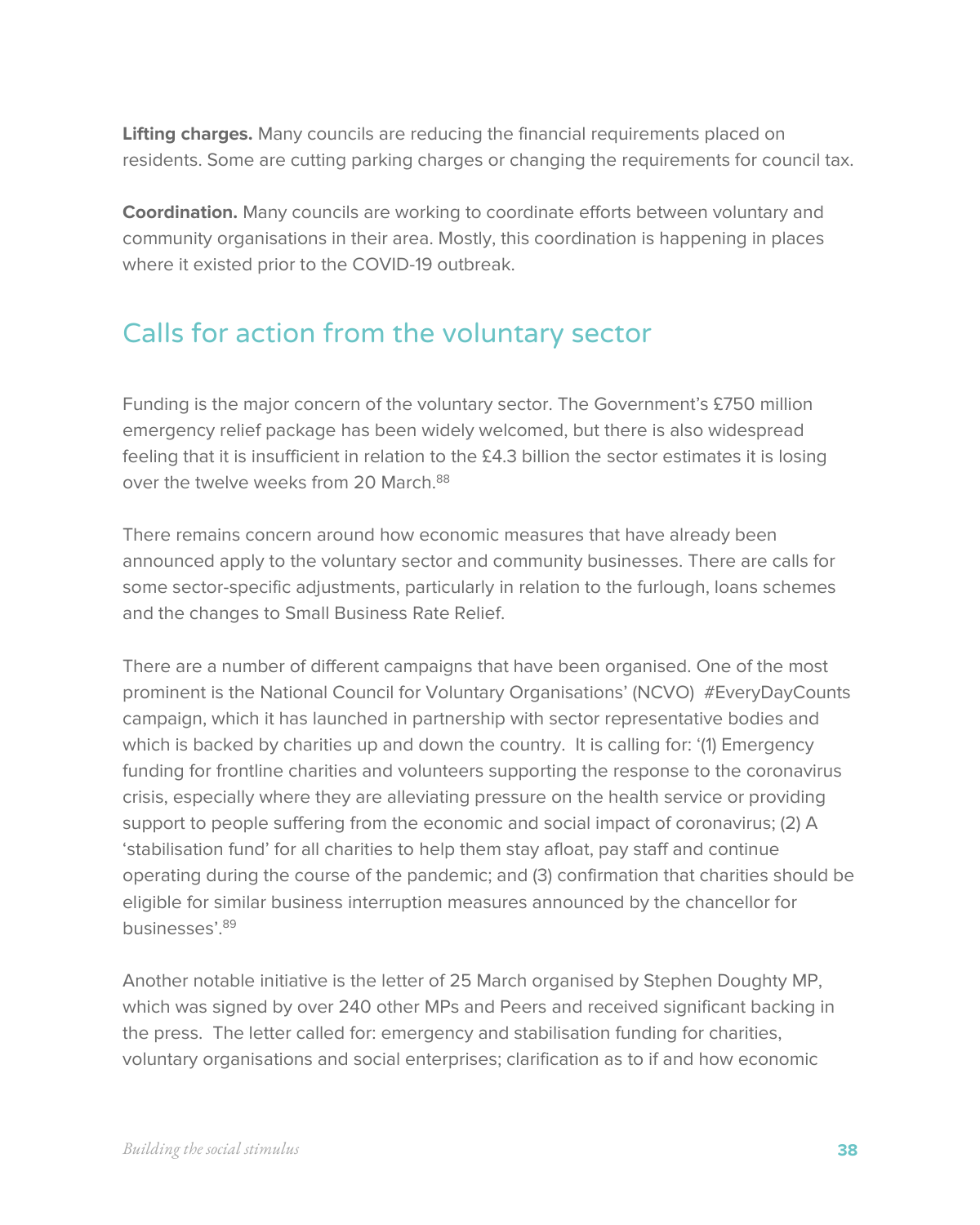measures apply to charities; and for the Government to work with funders in the charities sector to identify grant funding that could be made available.

An online petition has also been launched: savecharities.org. As at 17 April, it had been backed by 100 charity leaders and is calling for a "Charitable Coronavirus Job Retention Scheme (CCJRS) to retain staff and allow them to continue delivering vital charitable work" and a "Summer of Giving" to "incentivise public donations to rebuild charity finances" by doubling "Gift Aid to 50% on all donations received between 1st March and 31st August 2020". In addition, a number of organisations have been calling for increased support around safeguarding as more and new people become at risk.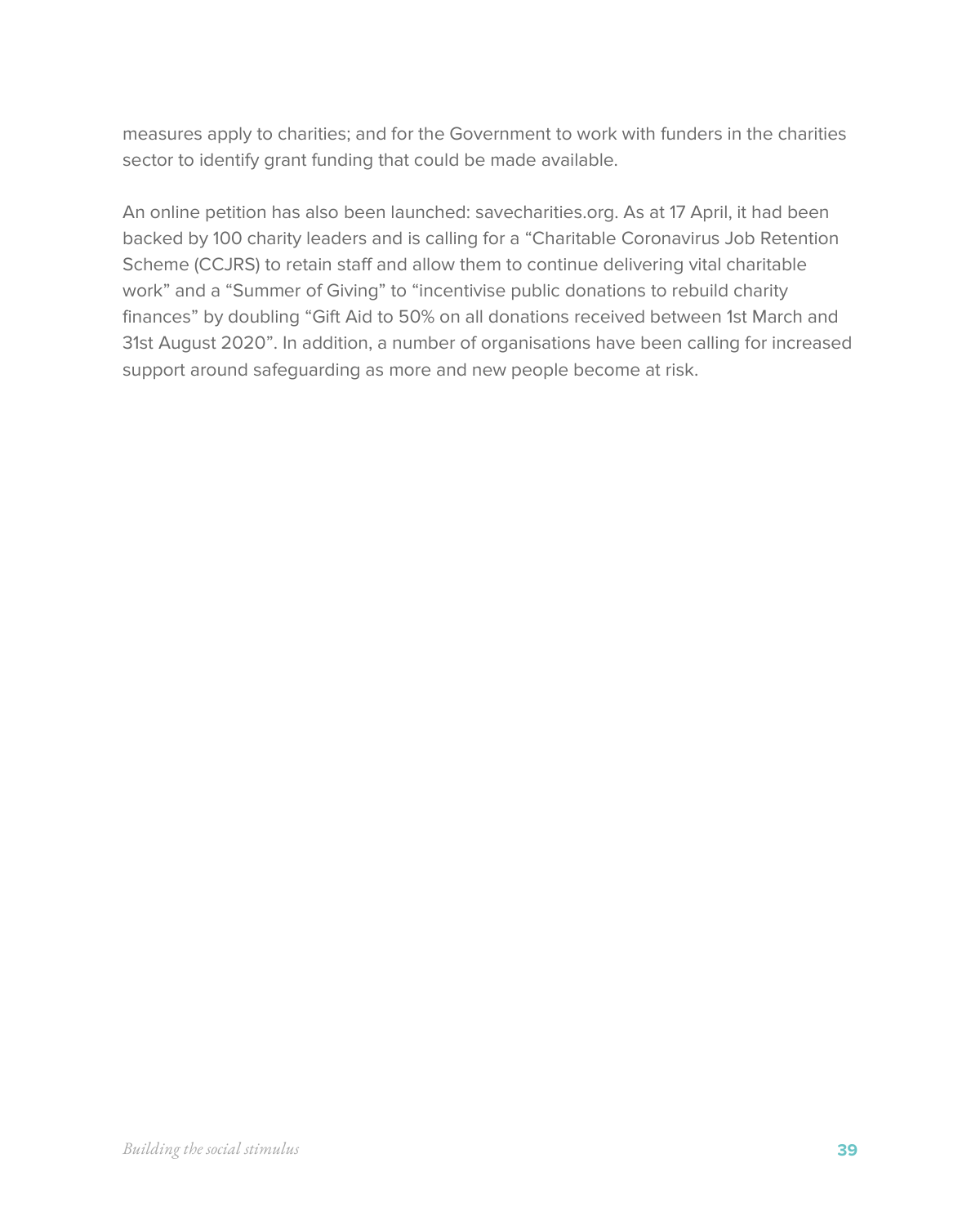# A social stimulus for the UK

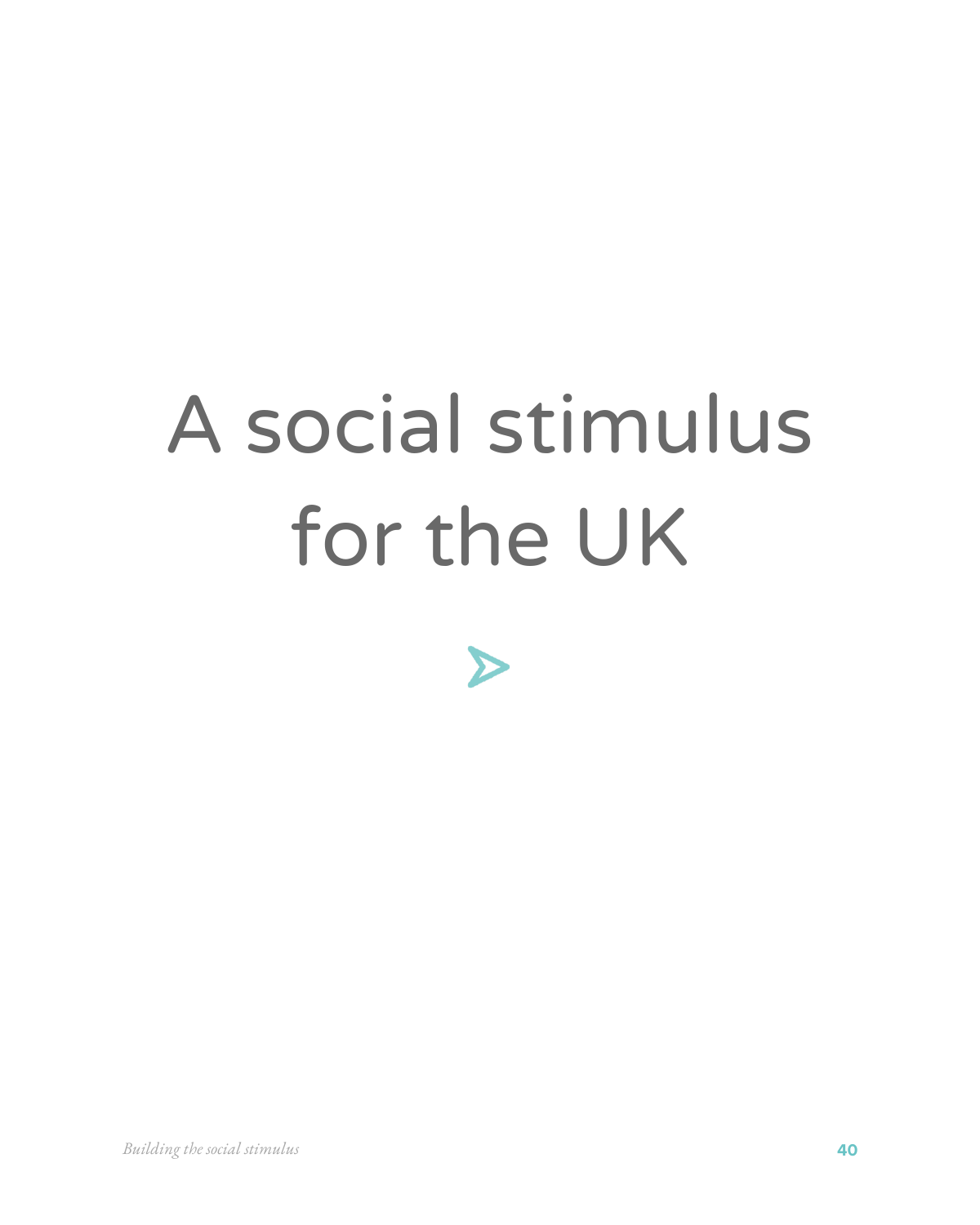It is clear that a social stimulus is needed to ensure society emerges stronger from the pandemic than it was before. Central, devolved and local governments have taken some steps towards that goal. But further steps, and more radical policies, are needed to both safeguard existing community and civic responses and to shape the outpouring of community spirit into the social foundations for the recovery.

This chapter sets out a range of policies that ministers, local government and civic and community groups themselves could adopt to that effect. It is split into the three distinct phases of the pandemic: the current lockdown, the gradual reopening of society, and the eventual recovery. It is also clear that many recommendations overlap and are mutually dependent.

## Phase 1: Supporting community and civic society during lockdown

The current social distancing rules and considerable number of people self-isolating places particular pressure on communities and the civic and voluntary groups that support them. As evidenced in this document and the accompanying research, many civic organisations have repurposed their operations and staff to meet new demands, are experiencing severe funding pressures, have struggled with the government schemes designed for businesses, and are worried that volunteers and community groups are not being harnessed effectively. Therefore, we recommend a number of urgent steps that could be taken today to complement the emergency funding already announced by ministers:

#### **Recommendation 1: Relax restrictions preventing staff furloughed under the Coronavirus Job Retention Scheme from volunteering to support the frontline response to the virus.**

Many charities, especially small community-led organisations, are furloughing staff to avoid insolvency despite rising demand for their services. While it will not be possible or desirable for government to subsidise the wages of all voluntary sector workers in the UK while allowing them to continue to work as they were before, there is a case for furloughed charity workers being permitted to volunteer in a limited capacity to deliver services that support the frontline pandemic response. There are number of ways that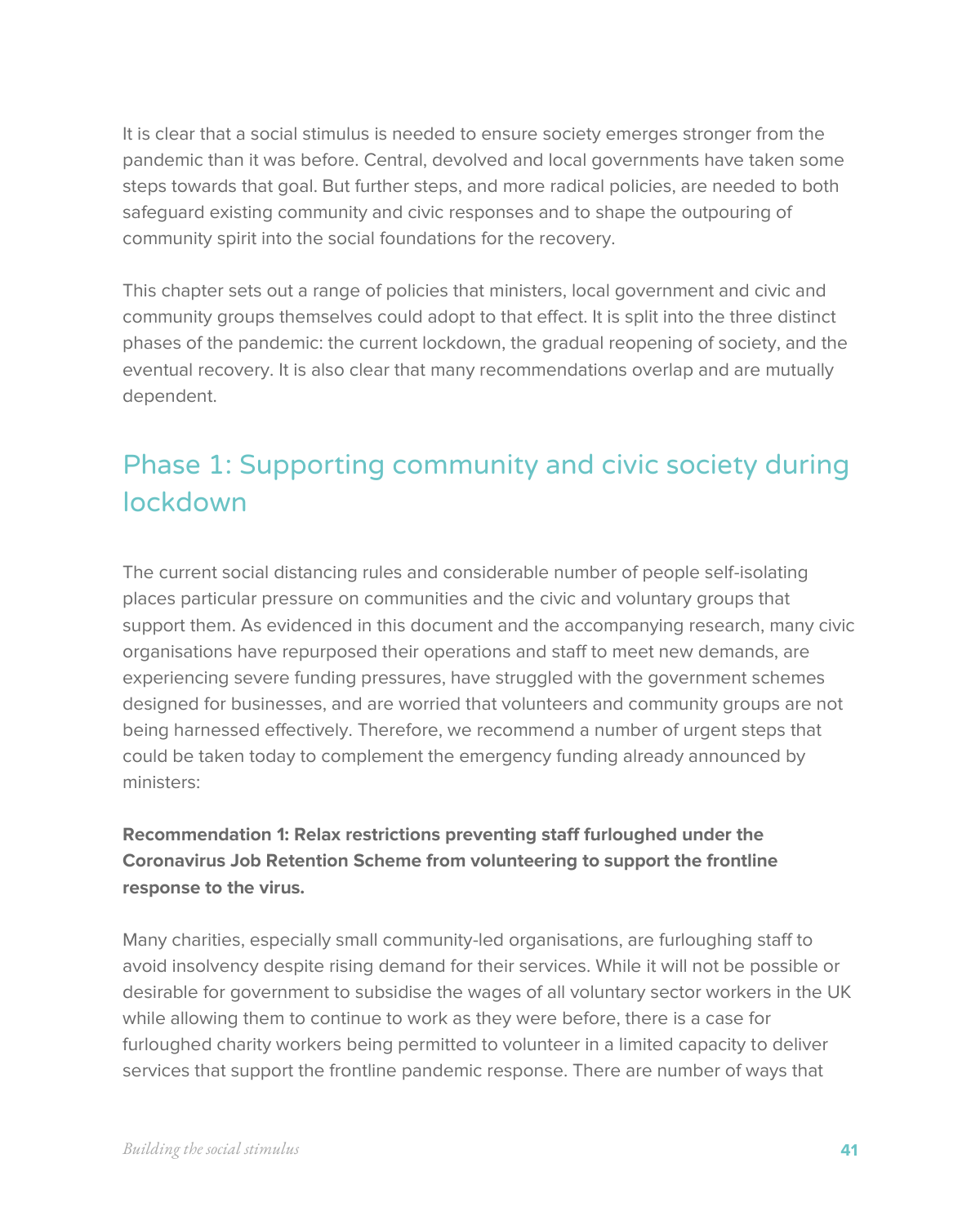ministers could offer support to charities to redeploy furloughed staff without opening up a vast liability for the Treasury, or blurring the lines between charities and the State:

**Allow furloughed staff to volunteer for a specific number of hours per week.** An estimated 9% of charities employ paid staff, meaning only 16,000 charities would potentially make use of the furlough anyway. Allowing volunteering back into previous roles, but for a only specific number of hours per week, would reduce the risk to the taxpayer that charities or community groups would furlough staff except where this was absolutely necessary for financial reasons.<sup>90</sup> This could allow for the continuation of vital services so that people with the right expertise are able to continue working, albeit in a limited capacity.

**Require directors or trustees to declare furloughed volunteering as related to the coronavirus response.** The Charity Commission already uses fit and proper persons tests to assure themselves of new trustees. This system could be extended to require charity trustees to declare that any claims for furloughed volunteers' time are in line with the organisation's charitable purpose and are directed towards delivering services that support people through the crisis. The Charity Commission would ensure compliance.

**Recommendation 2: Extend the Government's Small Business Rate Relief (SBRR) relief scheme to include organisations who already benefit from Charitable Rate Relief (CRR).**

The flexibility applied to certain businesses around SBRR, for which a 100% discount is available this year, means that community and civic organisations who would be eligible for SBRR but who in normal times applied for CRR (worth 80% of commercial rates topped up by some local authorities) may be paying business rates when commercial organisations are not.<sup>91</sup>

#### **Recommendation 3: Offer as much flexibility as possible within existing government contracts.**

The charitable and community sector is a trusted supplier of public services, at both national and local level. Many organisations gain around a third of revenue from independent funders but rely on contracts and grant funding from government sources to make up the remaining two thirds of their revenue base. This funding mix has become more prevalent in recent years given major contracting decisions, for example the Work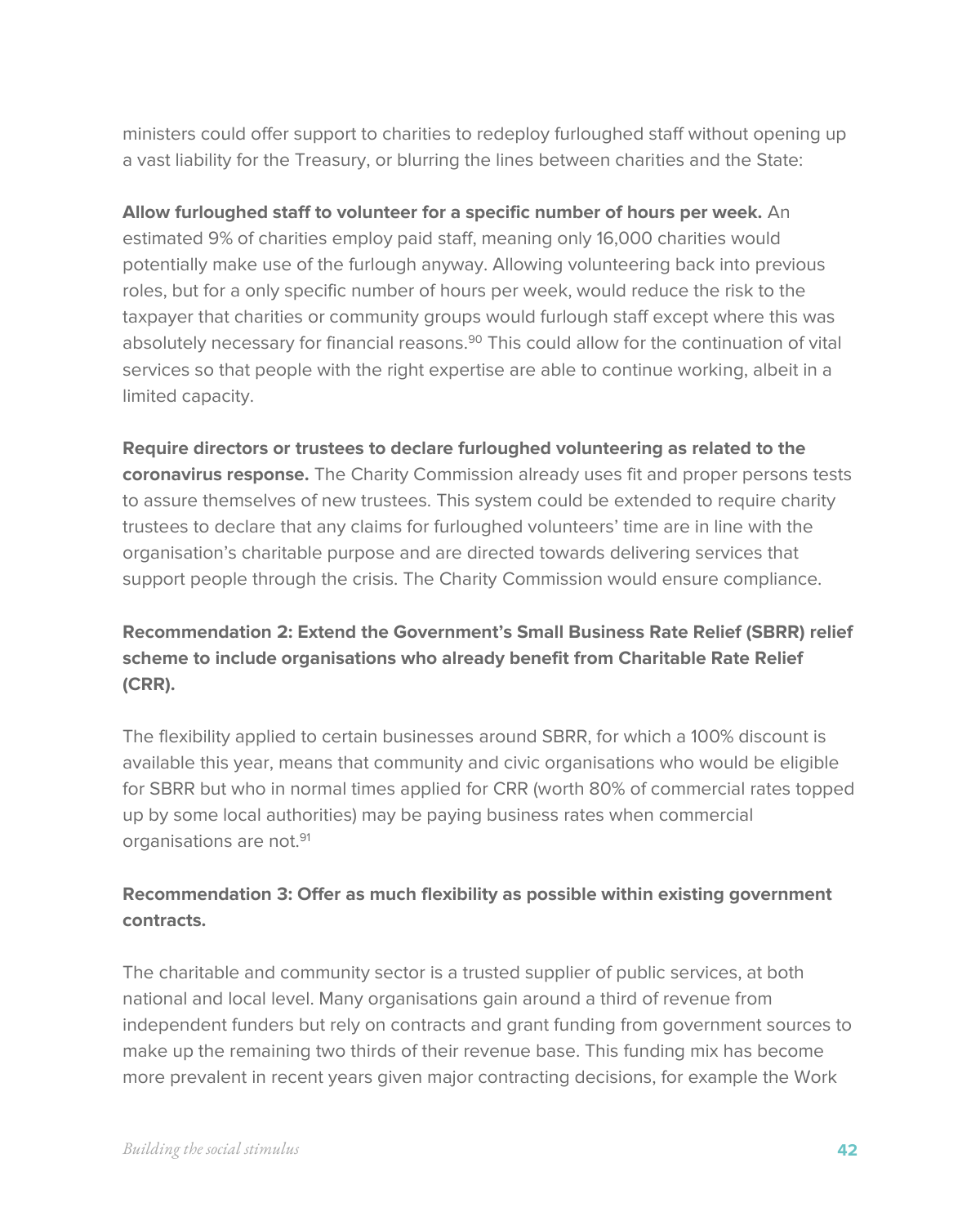Programme and Transforming Rehabilitation. Government therefore has considerable ability to support organisations through its contract and procurement terms.

In order to safeguard organisations, ministers could: immediately move to monthly rather than quarterly payments to aid cash flow in voluntary organisations; relax or suspend outcome targets where justified; or pay contract fees in advance rather than in arrears. An additional measure might be to automatically extend contracts that are due to expire for three months to avoid the costs of re-tendering at a time when civic and community organisations could be focused on supporting vulnerable people.<sup>92</sup>

#### **Recommendation 4: Supplement the emergency funding package announced by HM Treasury with medium-term support from multiple sources.**

The emergency funding package that the Government has announced is a welcome start, but it will not be sufficient to sustain the community and voluntary sector through to recovery. While it may be necessary for the Government to provide further stabilisation funding, we recommend that alternative ways to make funding available to charities, social enterprises and community businesses are also considered. The Government could:

- **Introduce charitable loan support.** It is welcome that charities are now exempt from the requirement that 50% of the applicant's income must be derived from its Trading Activity to access the Coronavirus Business Interruption Loan Scheme (CBILS) introduced by HM Treasury. However, many civic organisations still face difficulties accessing this scheme due to the costs of capital applied and greater potential uncertainties than those faced by many businesses around their future revenue. There is a case for introducing a charitable equivalent of CBILS to offer interest-free financing of up to 10% of revenue to organisations with charitable or social enterprise status. Given the annual £50 billion income of the UK charitable sector, the costs of loaning 10% of turnover at 0% interest, and assuming a 50% take-up rate would be £2.5 billion. The Welsh Government scheme may provide an interesting model: it offers a 75% grant alongside a 25% interest free Ioan.<sup>93</sup>
- **Convene endowments to voluntarily pay down a portion of their assets towards the recovery.** The combined assets of the biggest 300 endowments is £67 billion. Even accounting for the outsized contribution of the Wellcome Trust, a five per cent paydown would elicit £2 billion of immediate financing. This is not without its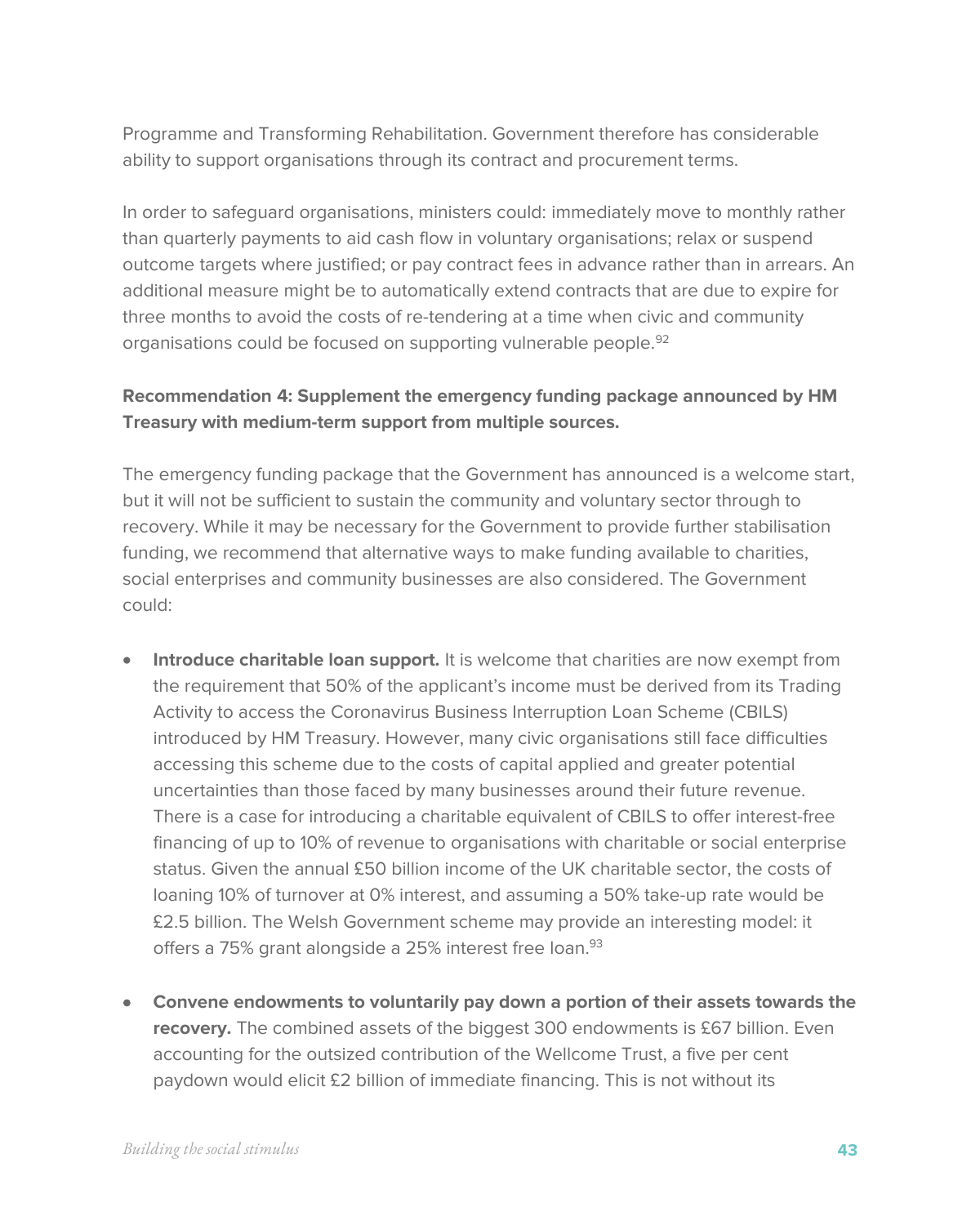challenges, not least given the effect of market turmoil on many funds and the illiquidity of many holdings, but there is an opportunity for the main financiers of community and civic activity to come together to respond to the emergency. This would not be out of the ordinary for many endowments: US funds are required to pay down five per cent of their funds each year to take advantage of tax support. Given many endowments have trusted and established networks of grantees, there is a ready-made distribution network for this funding.

- **Reform tax reliefs to incentivise donations and social investment.** Gift Aid is an established mechanism for individuals to offset their tax against donations, increasing donations to charities considerably. However, the rules around Gift Aid on corporate donations, which are paid gross without the deduction of income tax and are deductible from the company's total profits, have arguably complicated corporate giving. As corporate efforts to provide the NHS with equipment or to manufacture hand sanitizer have demonstrated, many corporations are keen to contribute to the crisis effort. Simplifying and extending incentives for corporate donations could generate considerable financial support for charities and community groups. A complementary policy would be to commit to the renewing and possibly expanding Social Investment Tax Relief (SITR), which is currently due to lapse in April 2021.
- **Temporarily remove VAT on online advertising for civic groups.** The Government could use emergency powers to temporarily remove VAT for charities advertising online to encourage more to use social media and online search advertising to fundraise during the crisis. Without live events or the ability to trade through retail and other outlets, many charities are without their main sources of fundraising and will need to use innovative routes to gain new funds.

#### **Recommendation 5: Act now to support the mental health of individuals isolating or with reduced social contact.**

As we set out previously, evidence suggests that the psychological outcomes from the crisis and lockdown are likely to include loneliness, anxiety, boredom and grief, all with well-evidenced deleterious social and economic effects on individuals and society at large. This is likely to be in both the short and long term, as the economic externalities of covid-19 mean that the effects could be long lasting. Government has acted quickly to support the physical health of the population; we must now act to support people's mental health.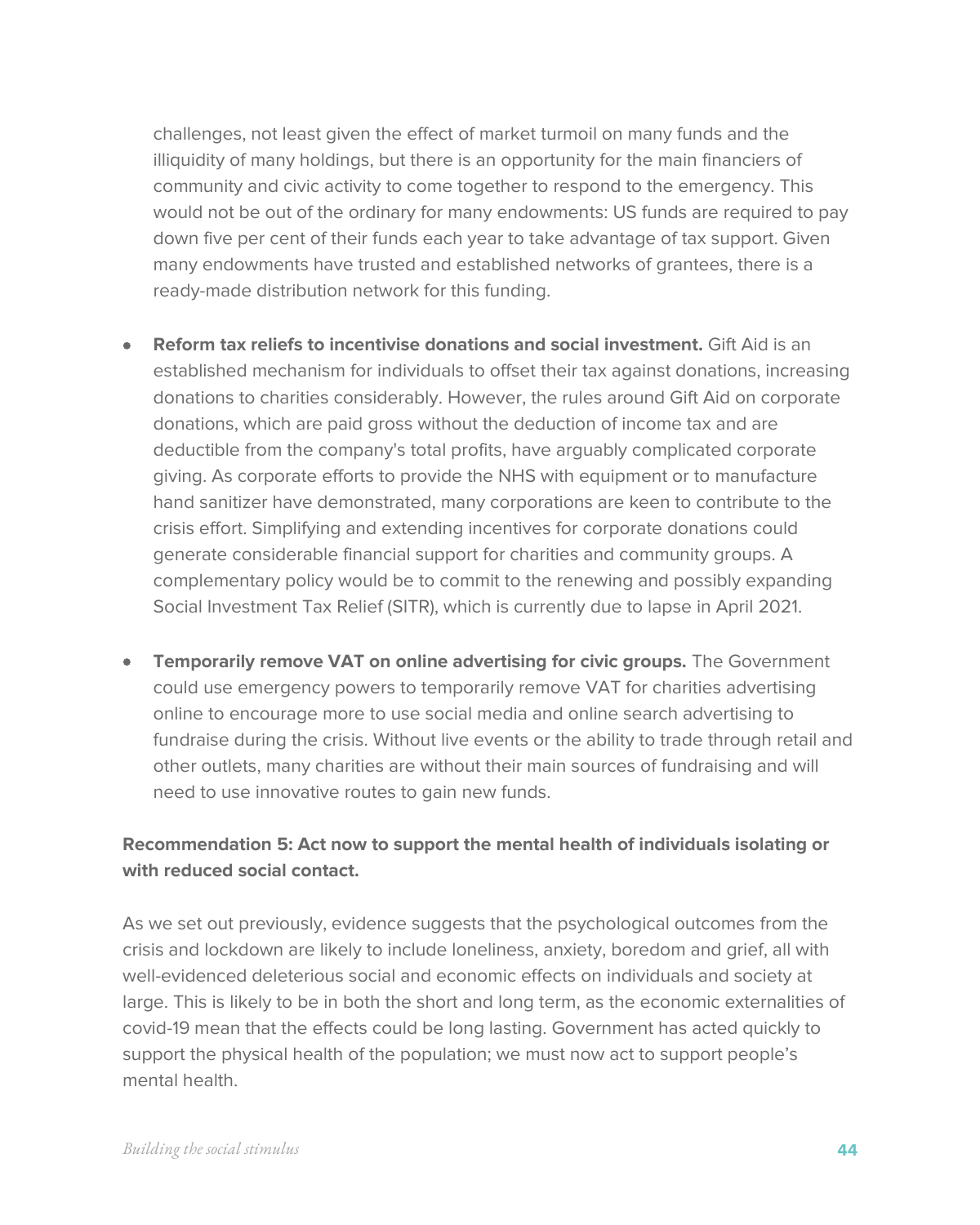We propose a kind of 'mental health airdrop' to help those who are already experiencing problems and prevent others at risk (e.g. the self-isolating) from slipping into difficulties. The benefits of doing this sooner rather than later would be enormous. This might include:

- **Recognising the link between mental health and feeling useful.** Volunteering is good for both the individual receiving help, and the person giving it. For many, a furlough from work will come with a lack of purpose, and the ability to feel useful in the community could be hugely beneficial.<sup>94</sup> We will set out what we believe should be done in more detail below, as part of our proposals on volunteering, but it is important to note that those proposals will also have positive repercussions for many people's mental health. To support this, the Government could usefully extend the free mental health helpline established for NHS staff to include all community workers providing frontline support.
- **Rolling out nationwide access to NHS-approved digital mental health apps at no cost.** Digital solutions now exist to provide mental health support, often utilising cognitive behavioural therapy, for most conditions. A large number are already assessed by NICE and approved for use by the NHS, including Sleepio, Ieso and Big White Wall. While these solutions will not be appropriate for some more severe issues, they represent an important route to mental health for the majority of people at scale and with little direct cost. The NHS should make these apps available to everyone, for free, immediately, and advertise their availability widely. For example, GPs could use existing text messaging services to signpost these services to members of their community.
- **Reviewing how access to greater mental health support can be delivered by the civic sector and government services.** At the same time, the Minister for Mental Health should urgently consider how existing organisations, volunteering initiatives and community networks can help those at risk to access preventative mental health support during the crisis, as well as professional mental health services where these are needed. Mental health services have been moving towards a community-based setting for several years, and crisis cafes, community-based places of safety and dropin centres offer valuable spaces in many areas for those suffering a crisis. They are now, largely, closed and those who might usually use them are isolated in their homes. The NHS should support these organisations to transition their services online wherever possible, while also considering expanding access to government mental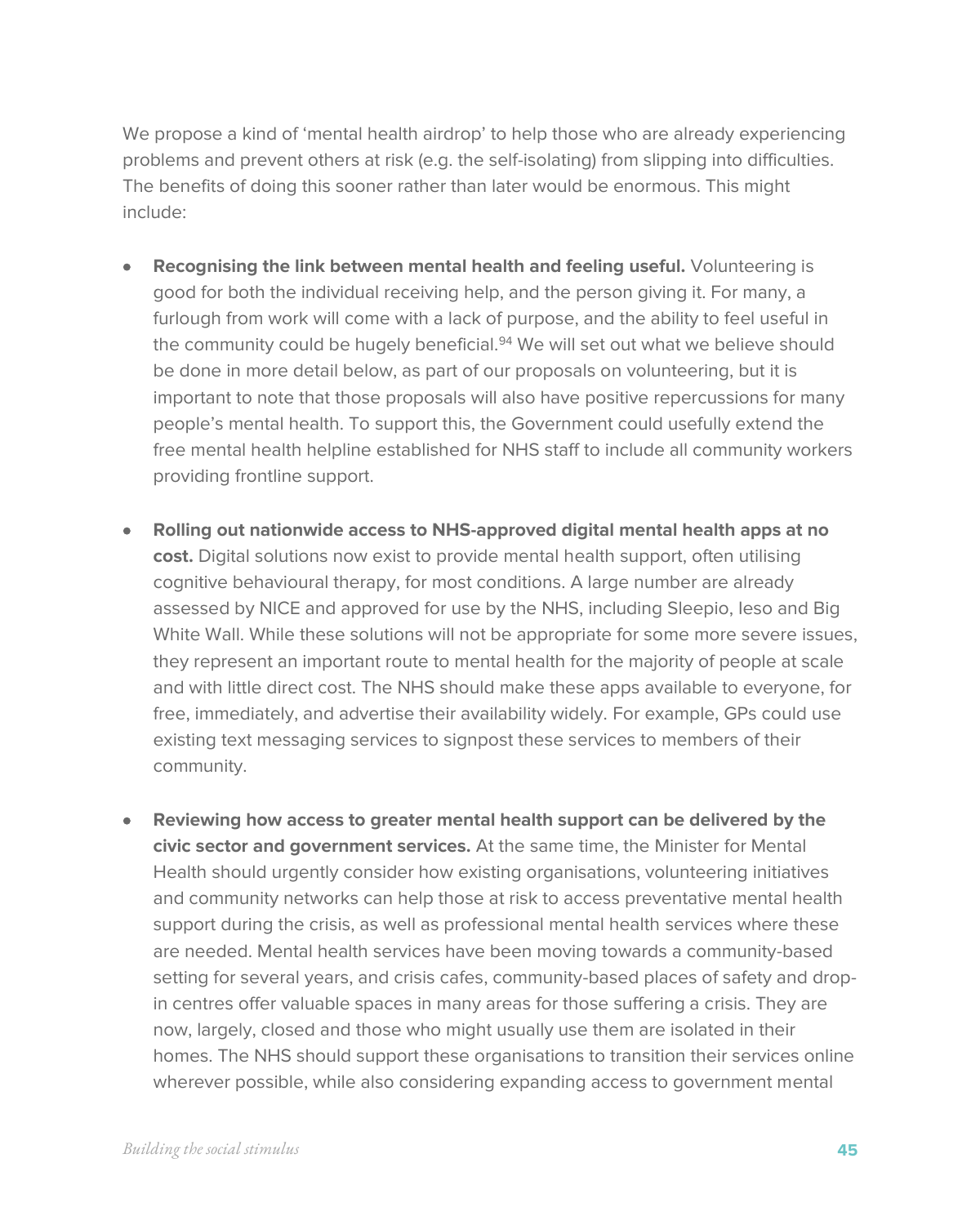health support, including IAPT. This may require investment to scale Digital IAPT, which was underfunded and under-resourced by qualified professionals even before the outbreak began.

• **Consider the role of social prescribing and civic broadcasting to combat mental illness during the crisis.** While many social prescribing initiatives may be disrupted by the restrictions, it remains a tried and tested method for treating a variety of conditions. The Royal College of GPs should work with their members and the NHS to explore ways for social prescribing to be used to counteract the inevitable mental health consequences of the lockdown. In a similar vein, ministers could also work with public service broadcasters to allow more content to be made available during the pandemic to support people's mental health. This would be particularly useful in providing material that those who do not have internet or smartphones (predominantly the elderly) could access.

#### **Recommendation 6: Provide additional support for organisations that are taking a proactive approach in countering misinformation around COVID-19.**

Given the extent to which people are relying on digital networks during the lockdown, the ability to access accurate and reliable information is critical in maintaining trust within communities. The Government has already taken some welcome steps to counter misinformation. We believe more support could be provided to those civil society groups that are taking a proactive approach in this area.

#### **Recommendation 7: Create a time-limited fast track registration process for COVID-19 charities through the Charity Commission.**

The time taken to set up and register a new charity can be a burden for new organisations seeking to respond quickly to the crisis. This would enormously help groups like Meals for the NHS, for example, which raised £1 million in its first two weeks but is not able to register a charity and has therefore missed out on Gift Aid.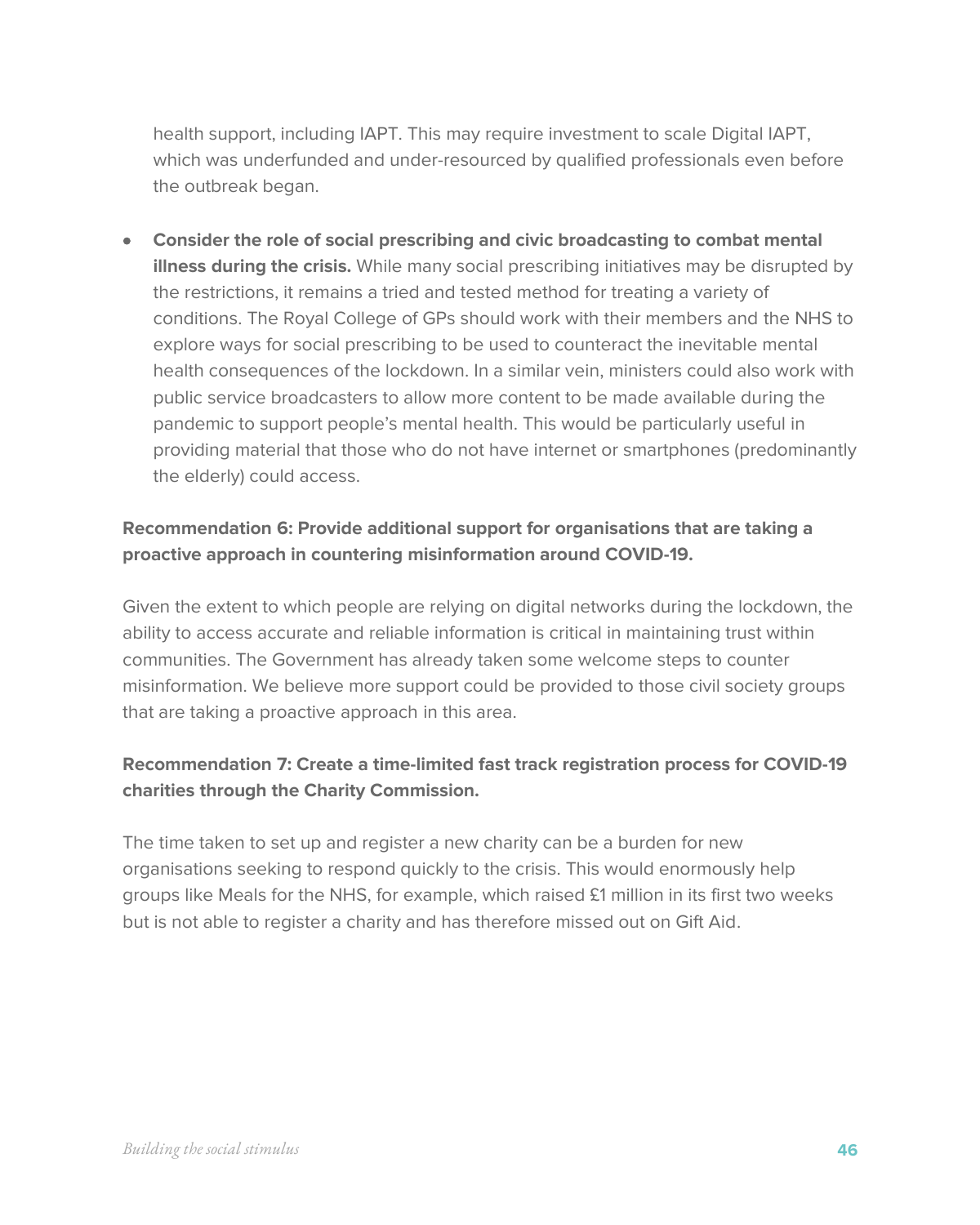### Phase 2: Supporting community as we emerge from the lockdown

A managed exit from the current lockdown will be enormously challenging and will need to be guided first and foremost by the latest scientific research and the need to protect our NHS from becoming overstretched. It is clear that allowing the economy to revive will be a high priority. However, within that framework there will also be political decisions to be taken about what to permit or reopen first, and many of these decisions will affect the kind of behaviours that make for a positive civic and social life.

#### **Recommendation 8: Make strengthening the social fabric an explicit consideration when managing the end of the lockdown.**

Although there are elements of our social fabric that have been strengthened in spite of the lockdown (notably the emergence of local groups supporting each other and those in need and the willingness of community groups to take activities online), in many instances this has been a bleak and difficult time for individuals and communities. The way in which the exit from the lockdown is managed has the potential either to cause further "fraying" of our social fabric, or if done well to lay the foundations for a community recovery. There are three early actions that could be taken as we exit the lockdown to help communities to recover quickly. We believe these three changes could be managed in such a way as to minimise the risk of the virus spreading excessively:

• **Reopen parks first.** Parks and green spaces are some of our most important community physical infrastructure, particularly in the summer months. They are shared spaces which can be enjoyed together, even while maintaining social distancing. It is well documented that spending time exercising and enjoying the open air is hugely beneficial for our mental health. Denying access to these spaces has had a disproportionately negative impact on those living in overcrowded or substandard housing and on those without gardens of their own. We believe parks and green spaces should be open for all uses (including any indicated under social prescribing for an individual) within the social distancing guidelines in place at any particular time. If parks and green spaces become too overcrowded, then access could be limited to particular groups at particular times of day, as has happened with supermarkets. We welcome the Government's announcement on 18 April that all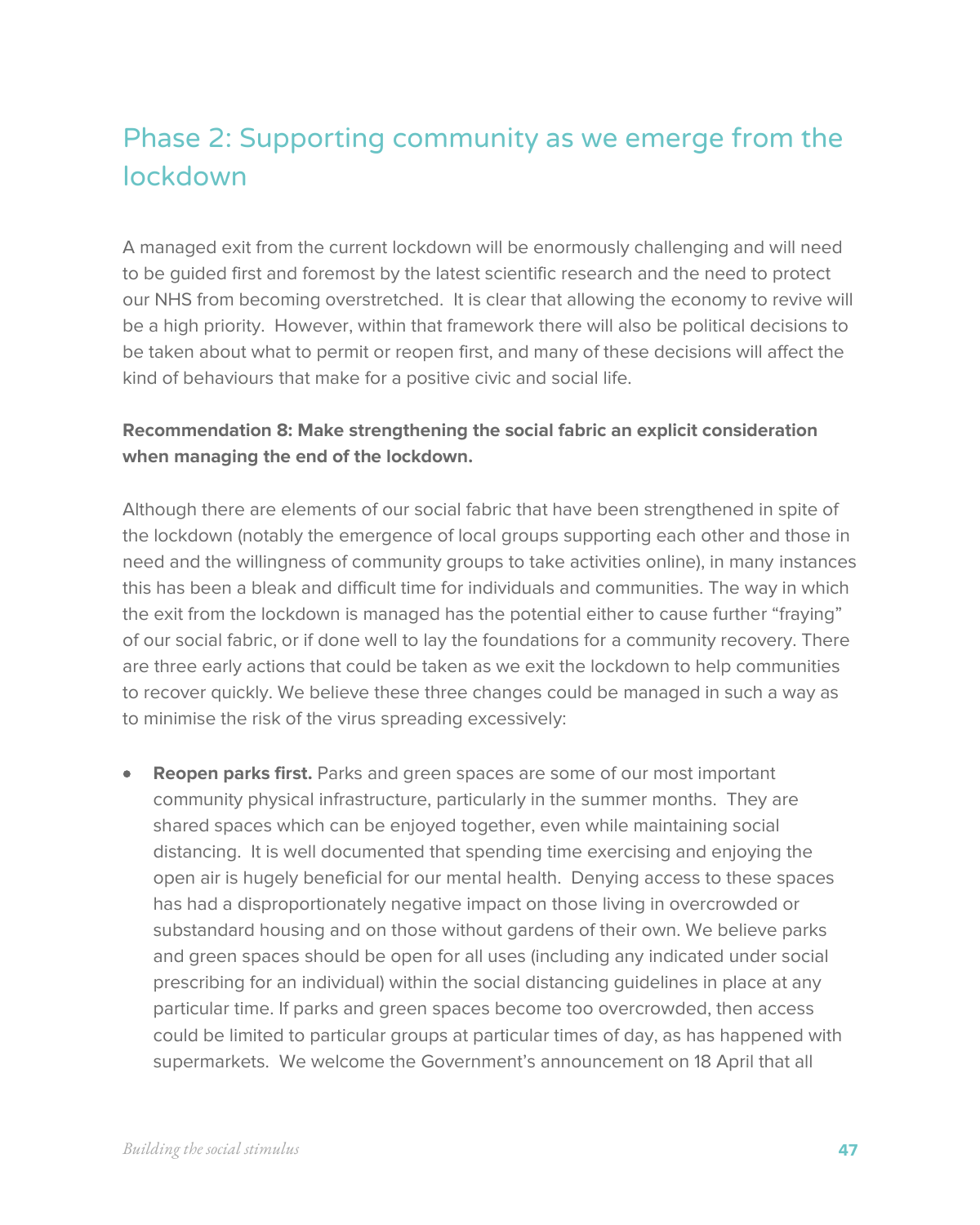parks should be open. However, some Local Authorities have not fully complied with the request to reopen their parks and others have closed parks since the Government's announcement - for example Middlesborough and Bridgend.

- **Allow contact between family members as a first priority.** There is strong evidence that, in general, family ties protect individuals from myriad harms and support them to achieve health, wealth and happiness. They are often the place where social bonds are at their strongest. For many people, having to avoid seeing close family members has been one of the hardest aspects of the lockdown. Early permission for family members to visit each other (perhaps only in groups of limited numbers and perhaps while maintaining appropriate distance in the case of the vulnerable) would help enormously in reducing many people's isolation and in strengthening feelings of belonging.
- **Prioritise those supporting the vulnerable for testing.** Some of those who have found the lockdown to be the most challenging are: those without family support structures; those who live alone and already suffer from loneliness; those with preexisting serious difficulties in their mental or physical health; and those in extremely challenging economic circumstances. It is often local charity or religious workers or local authority staff who provide vital support for these people in their day-to-day life. Even before the pandemic there would have been many people in this group who were teetering on the edge of serious crisis. Having only online or telephone contact with the outside world risks being the last straw that pushes them over the edge. To avoid disproportionate repercussions for these people, early access to COVID-19 testing should be made available to local charity workers, religious workers and local authority staff who support this group to allow them to return to direct support.

#### **Recommendation 9: Urge local authorities to work together with all community organisations in their wards to build a network of trusted partners.**

It is clear from Onward's local research that some local authorities have effectively worked through a network of community and civic organisations to reach those in need. However, others have not. We recommend that all local authorities use the crisis as a spur to work together more effectively with local groups to commission services locally and build lasting, trusting links. This would enable the local authority to better understand the response to the virus in every hyperlocal community, and to collaborate with community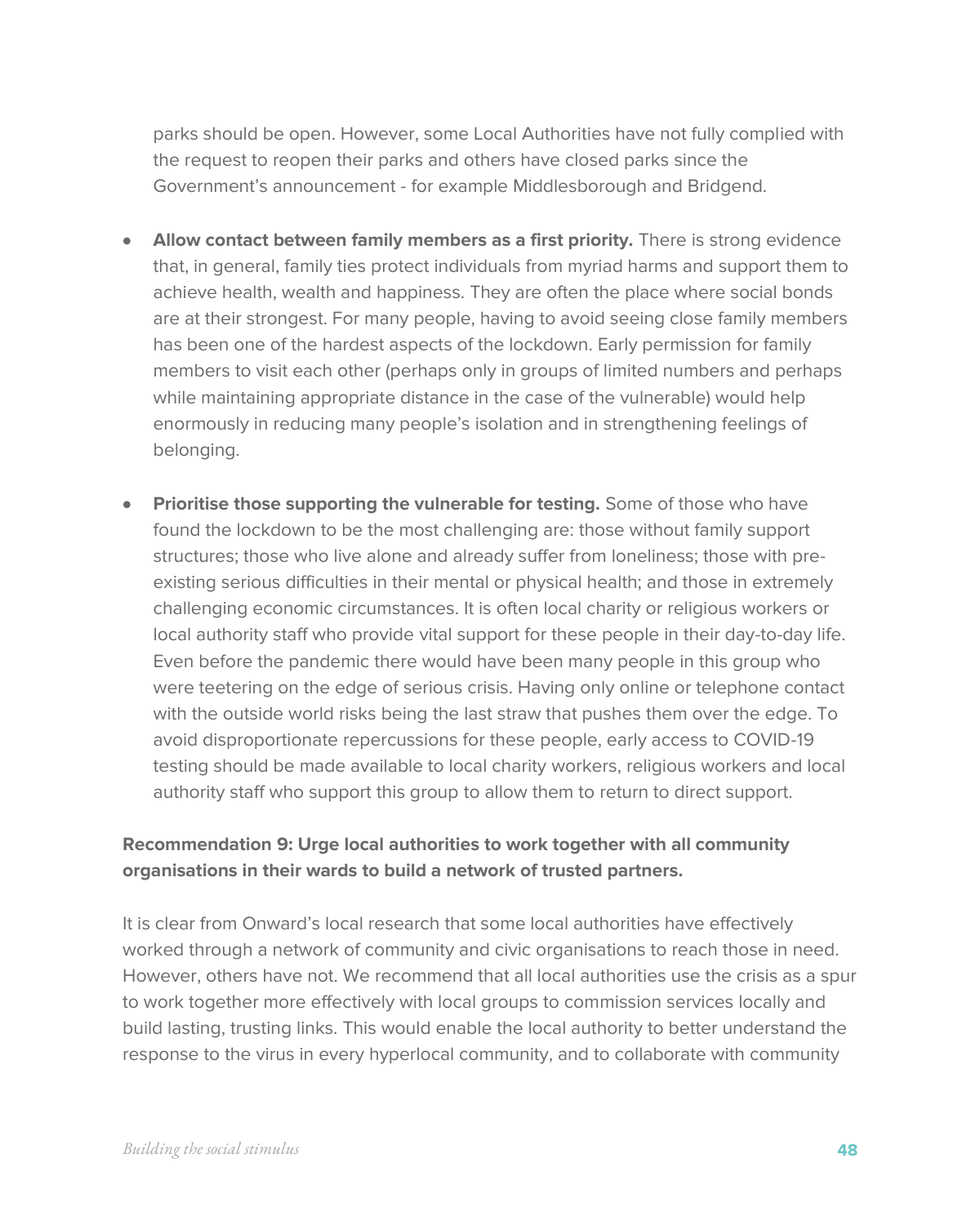groups providing support to vulnerable residents in the absence of formal council activity. The 'Keep it Local' initiative<sup>95</sup> offers a framework for working with local community organisations.

#### **Recommendation 10: Work with telecommunication firms to radically open up digital access.**

While many organisations have developed new channels and acted creatively to stay functional, the crisis has revealed the lack of digital access and technological innovation within the civic and community sector. DCMS has already secured agreement from telecommunication companies to support vulnerable customers. The Government should work to extend this commitment to ensure a wider level of access for civic and community groups. This might include options to:

- **Make digital hotspots freely available for community groups and charities or give vulnerable individuals unlimited data as a temporary measure to ensure they can find connection and support during the lockdown and its aftermath.** In the first instance, we recommend that DCMS convenes the telecommunication providers to share infrastructure, as supermarkets are doing in relation to food distribution, in order to ensure high quality digital access for as many people as possible and to look at ways companies might engage with the voluntary sector on a pro-bono basis.
- **If travel restrictions persist, re-open local library networks to give the digitally excluded access to connection.** A disproportionate number of elderly people do not have access to the internet or digital tools to connect with loved ones. One of the main ways in which the digitally excluded access services and support is through local library networks, which have been shut for at least a month. Early opening of libraries as we emerge from the lockdown - perhaps initially only to at risk groups - could help. Once testing becomes available, it may also be possible to offer COVID-19 'clean' mobile library services to bring to vulnerable people in their homes and volunteers may be able to assist more in helping more people acquire the skills they need to use digital technology.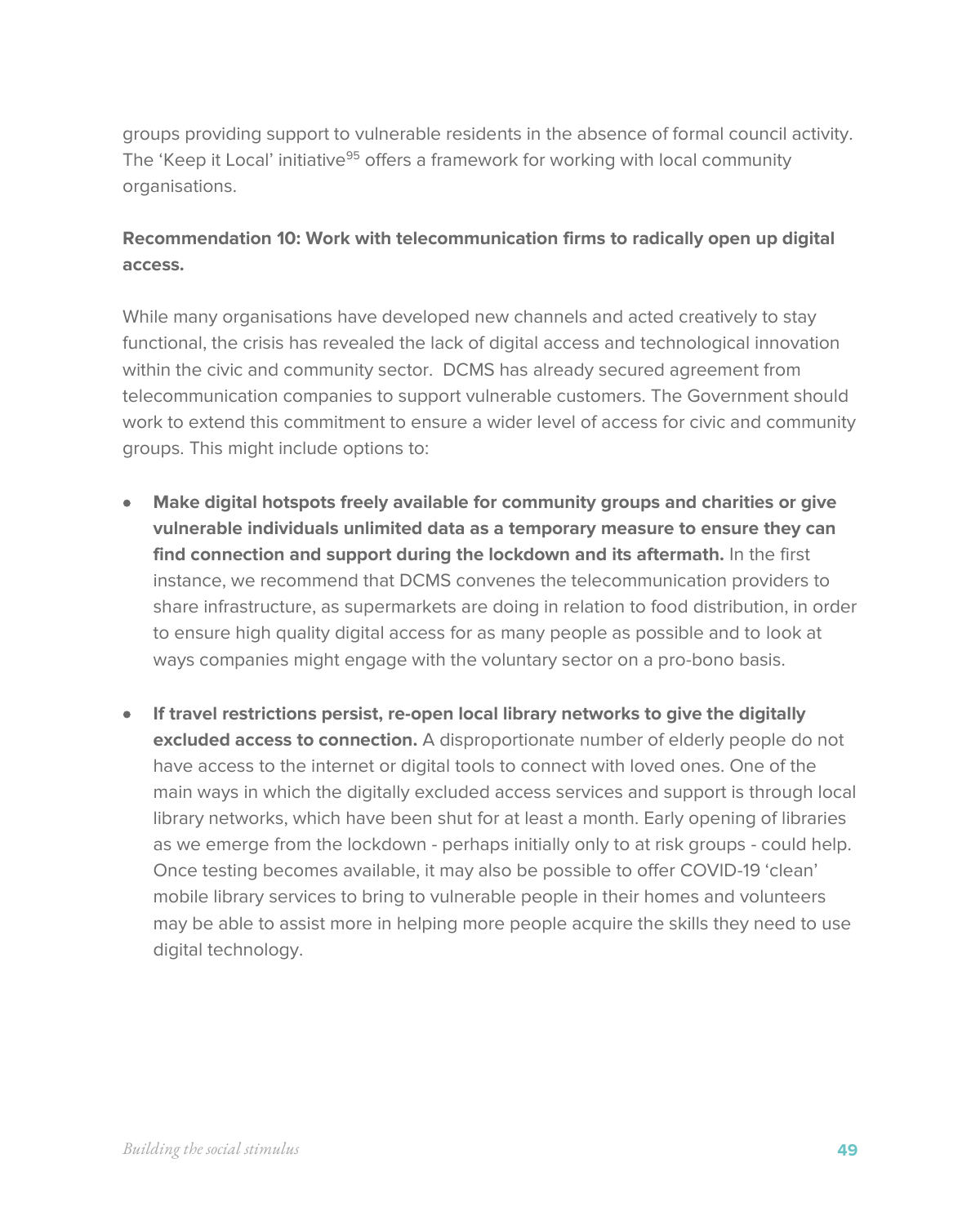### Phase 3: Building the social infrastructure to underpin the recovery

In the longer term, the crisis offers a timely reminder of the need to repair our social fabric. Meanwhile the outpouring of small acts of kindness and support in many communities speaks to the latent resource that for many years has been underappreciated and left to wither by policymakers. There is an opportunity, once the immediate crisis is over, to sustain that civic flourishing. We recommend, first and foremost, that the Government does not lose sight of this fact. It would be a tremendous waste for communities' enthusiasm and commitment to be lost. To ensure this does not happen, we recommend a number of specific steps:

#### **Recommendation 11: Ensure that the NHS volunteer army leaves an enduring legacy of civic involvement.**

The willingness of the public to volunteer to help during the COVID-19 crisis has been striking, both in terms of the immense public response to the call for volunteers to support the NHS, and the micro-level community mobilisation that has happened in many neighbourhoods. There is a real opportunity to use civic participation to supplement the governmental response and build lasting community-led networks at a local level. At the same time, there is a historic responsibility to sustain and grow volunteering, long in decline, well beyond the immediate crisis and in places where the social fabric is weakest.

Other schemes, both in this country and abroad, provide inspiration. These include: the 2012 Olympic Gamesmakers; the Voluntary and Community Sector Emergencies Partnership; and the establishment of AmeriCorps in the United States, from which Teach for America and other schemes span out. While these schemes are all centralised, the government should try to instill a culture of local volunteering, in communities themselves, rather than try to manage a national database of volunteers from Whitehall. One way to do this would be to decentralise the GoodSAM App over time, to allow communities to match volunteers to civic demand in their local areas. It could also be opened up more widely to community groups and charities so that they can post jobs and different tiers of involvement could be introduced, from 'odd jobs' to longer-term commitments such as mentoring vulnerable young people.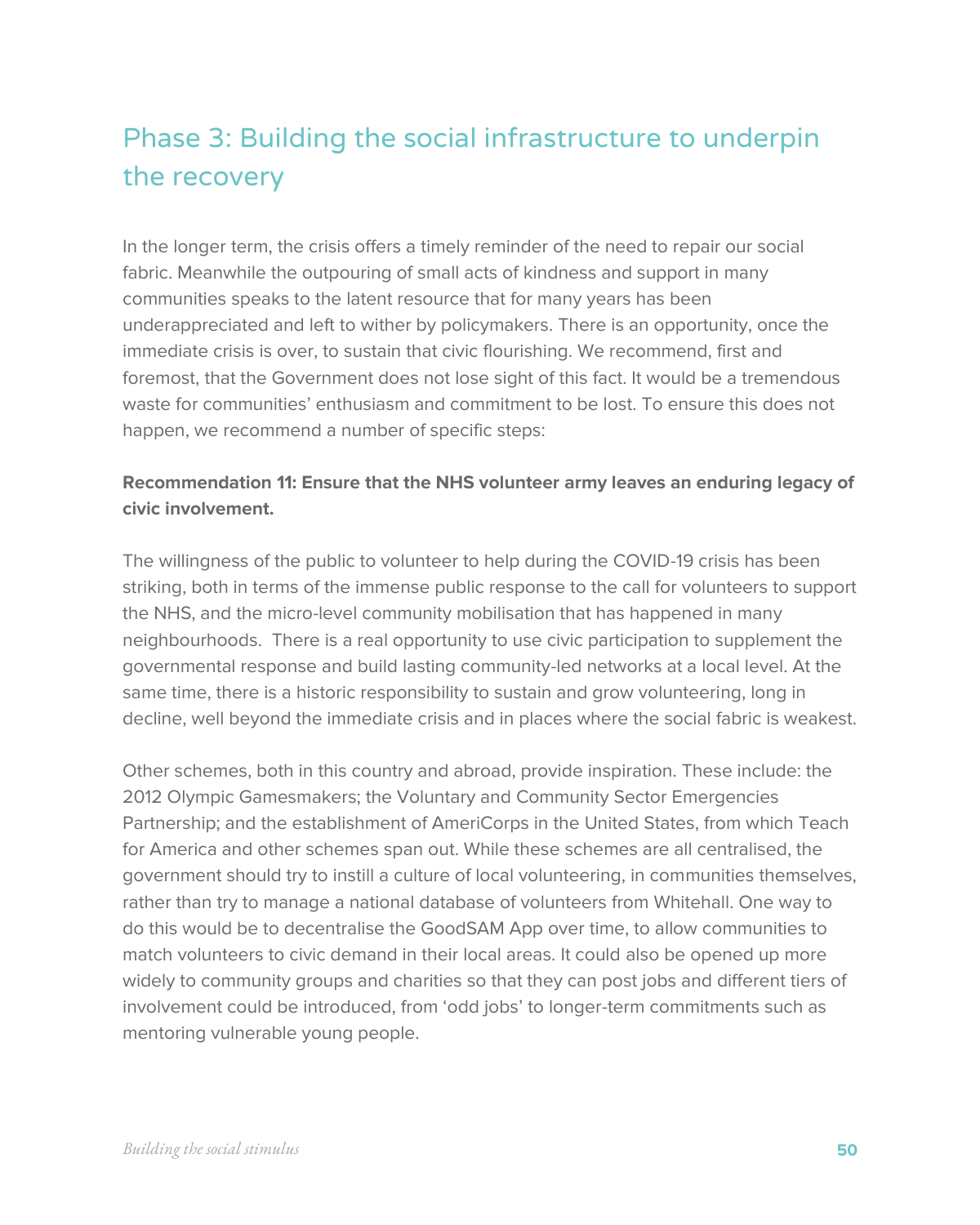#### **Recommendation 12: Launch a Community Recovery Fund.**

Launch a Community Recovery Fund, with every £1 donated by members of the public, companies and philanthropic endowments matched by HM Treasury. We propose a national call to arms, along the lines of big fundraising programmes like Live Aid. This could build on the match funding commitment given by the Government to the BBC's Big Night In initiative, but with a specific goal to support the national recovery. We believe this fund would work best with a big, ambitious, target of donations, such as  $\epsilon$ 1 billion<sup>96</sup>, with clear characteristics to ensure long-term success:

- The fund should be an independent endowment, not government-owned, along the lines of existing proposals for a Community Wealth Fund, which are supported by an Alliance of over 200 civil society, public and private sector organisations.
- The money raised could be open to all types of organisations across civil society but with a particular focus on building resilience in vulnerable communities and places where networks are currently weak or non-existent.
- While the fundraising should be driven as a high-profile, national campaign, the delivery and distribution of the money would be best made as local as possible, according to community priorities. This would ensure that the funding gets to where it is most needed and is equitably spent.

Potential sources of funding that the Government could tap into include: the £1 billion underspend in the European Social Fund<sup>97</sup>, for which precedent exists in the form of EU permission for cohesion funds to be used to fight COVID-19<sup>98</sup>; the £600m of dormant assets identified by the independent report by industry champions and highlighted by Rob Wilson<sup>99</sup>, the former charities ministers; or the £500 million<sup>100</sup> accrued in the National Fund since its establishment after an anonymous donation at the end of the First World War.101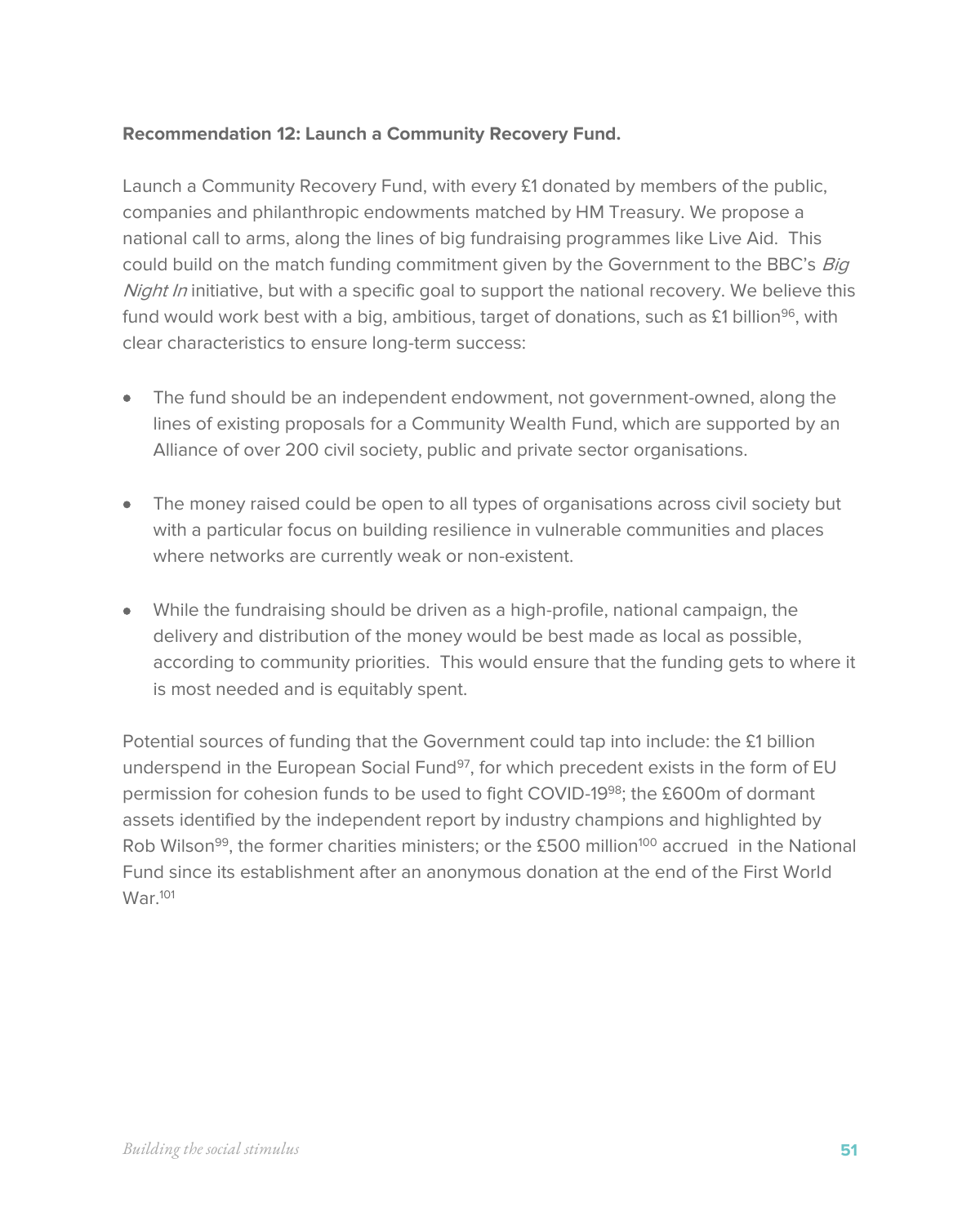#### **Recommendation 13: Introduce a post-COVID 19 mental health vigilance programme to help track the progress of post-traumatic stress disorder in the community and offer targeted interventions.**

This could be developed in a similar way to the mental health programme launched to help those affected by the Grenfell Tower disaster and draw on lessons learned through that programme.

#### **Recommendation 14: Create a What Works Centre for Community Strength.**

This could be based on the What Works Centre for Local Economic Growth or build upon the work that the Young Foundation is doing to rebuild the Institute for Community Studies. There are a number of research projects already looking specifically at issues of importance to our social fabric that have arisen from the COVID-19 crisis. Having a science-based centre that could institutionalise the lessons learned would be a valuable way of ensuring that social resilience is built for the future.

#### **Recommendation 15: Use the honours system to recognise the contribution of people during the COVID-19 crisis.**

There are and will continue to be many people across the country who, in a myriad of different ways, are helping in the battle against COVID-19. Some will be picked up on and recognised in the media, for example Captain Tom's fundraising appeal for the NHS, but many more will not be. We recommend that the Government uses the honours system to canvas the public for coronavirus heroes who should be recognised for their outstanding contribution. This would undoubtedly include many key workers, not least those tirelessly working in the NHS, but would also include those who have supported communities directly. As with other initiatives, we believe this initiative should have a particular focus on actions taken to help vulnerable or left-behind communities.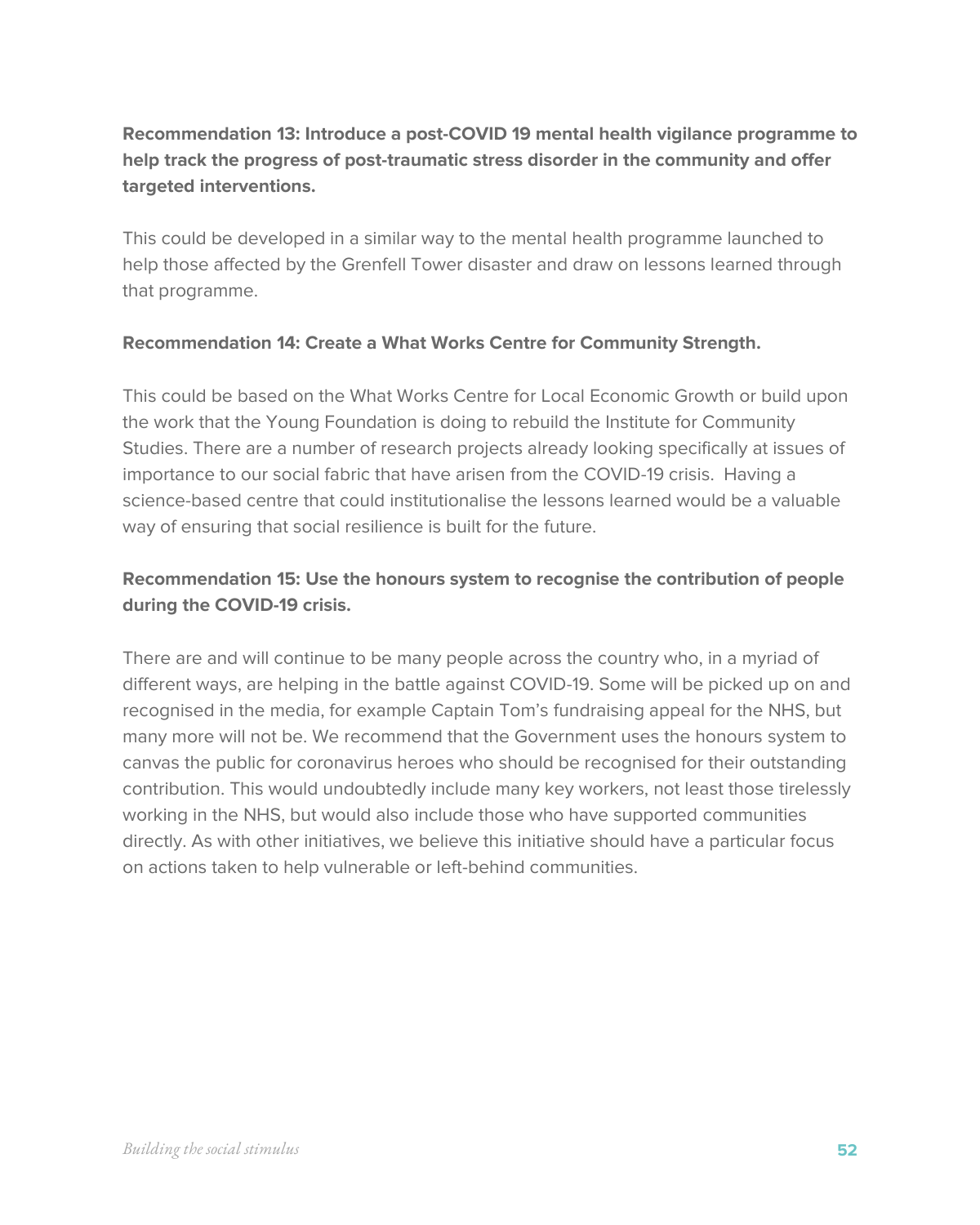## Conclusion

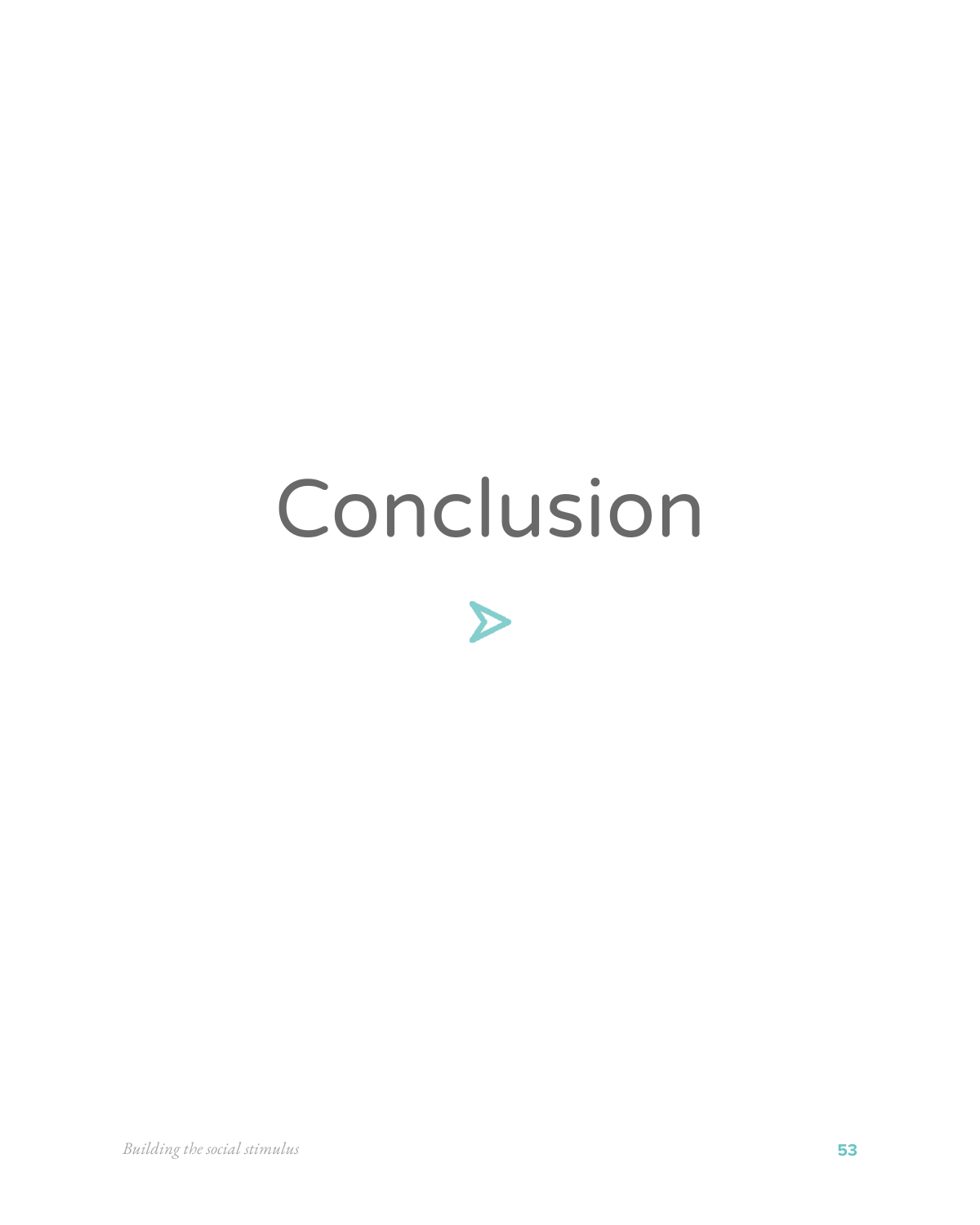This crisis has shown the best in society at the worst of times. The actions of many people and organisations in communities up and down the country have supported the most vulnerable and helped prevent a public health crisis becoming a crisis of connection. But it has also revealed some of the weaknesses in our social fabric, and the need to pay far greater heed to the institutions and networks that underpin our places in future.

The pandemic should therefore be the start of a national conversation, about what kind of society we want to live in and how we can strengthen the ties that bind us together at a local level. This conversation should take inspiration from other initiatives, for example the Weave Project, initiated by the Aspen Institute and New York Times columnist David Brooks, to champion those people and organisations, including nonprofits, schools, libraries, activist groups, media, and businesses, who weave together the fabric of society.

Because this crisis will not be the last. It may only be the first wave of this pandemic. It is essential we strengthen the civic and social infrastructure to ensure we are more resilient and better equipped for the next crisis.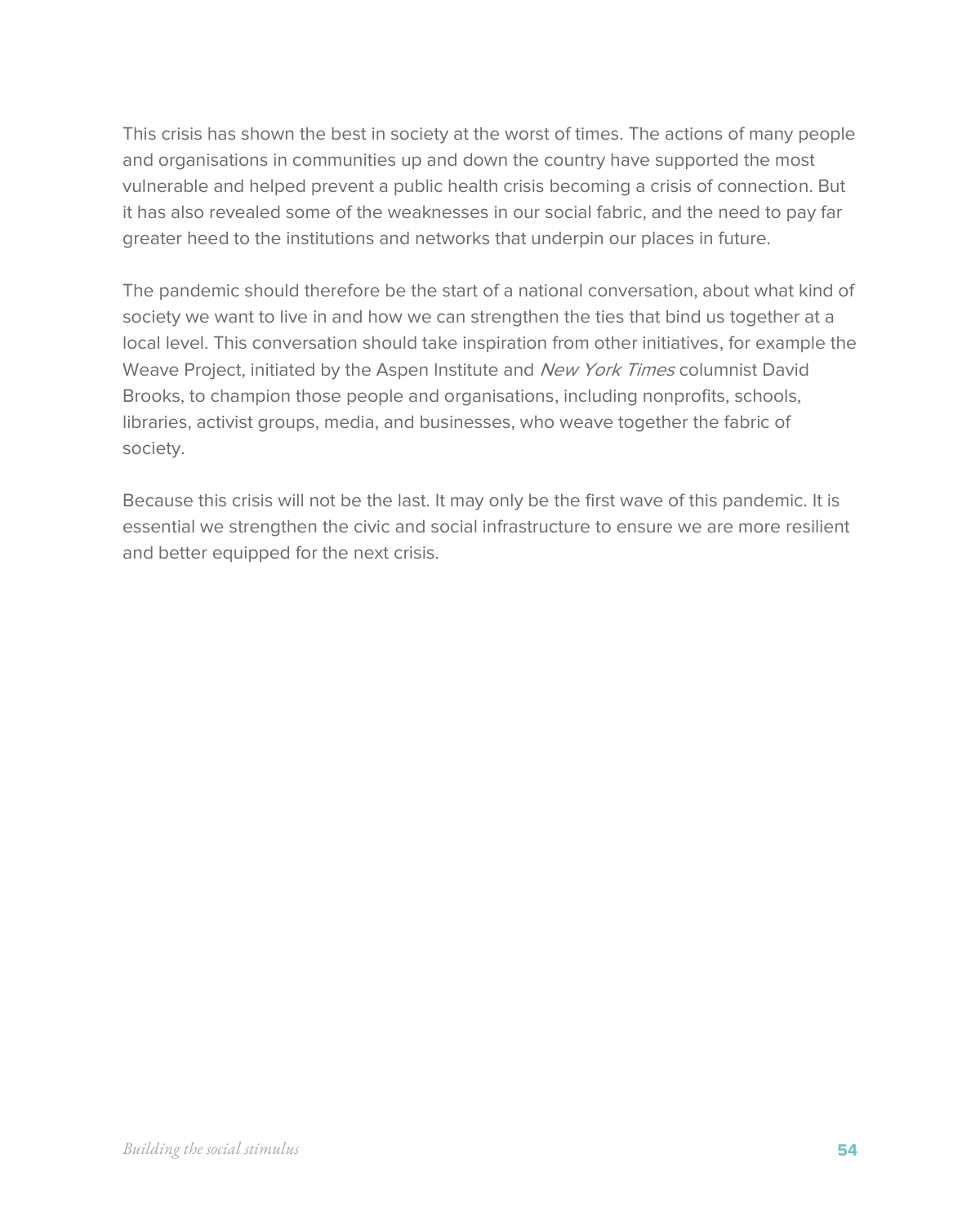## Annex 1

*Repairing our Social Fabric programme*

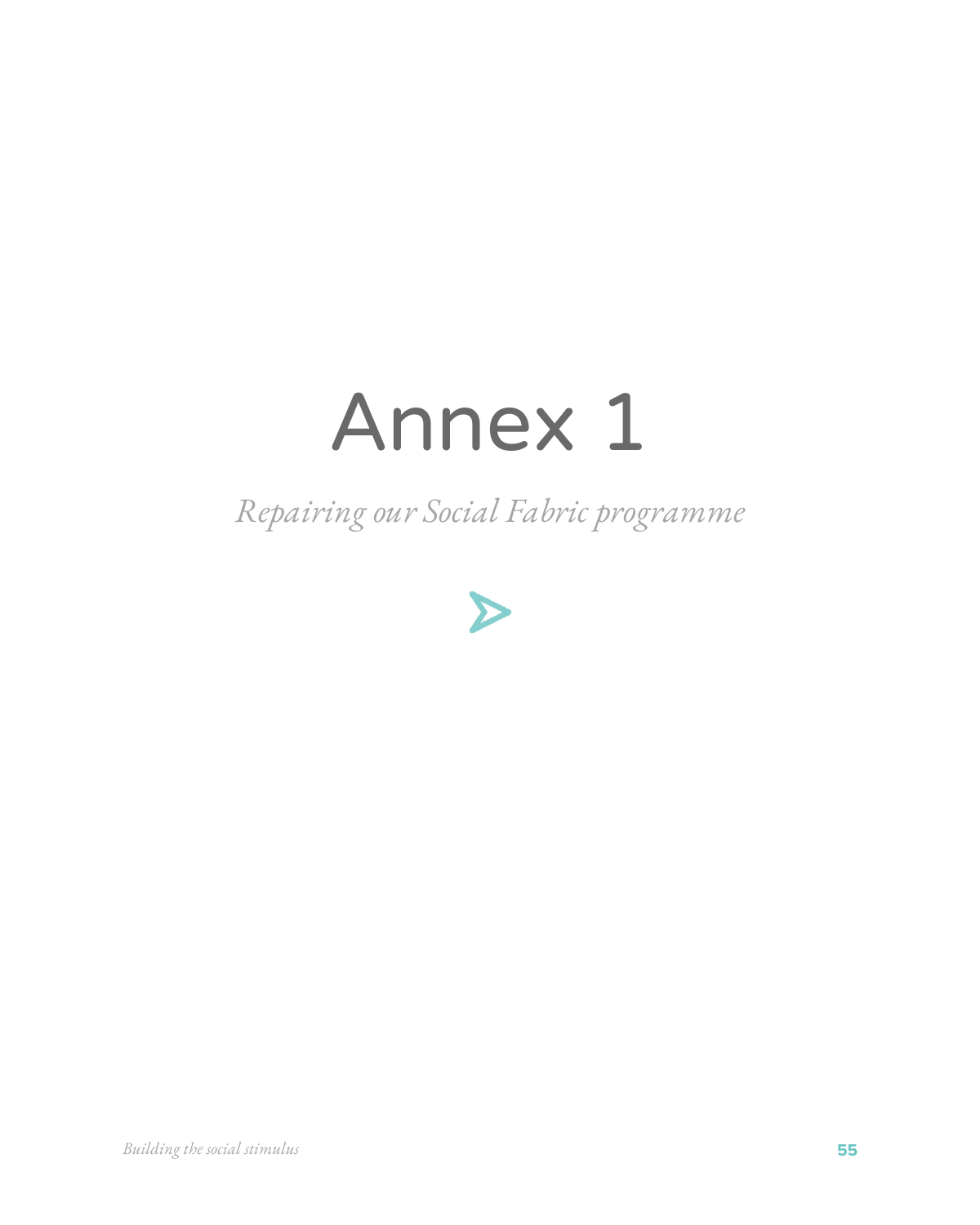For those fortunate enough to avoid the disease, the daily battle against COVID-19 is being waged on micro-scale in thousands of communities across the UK. It is fought through acts of kindness, compassion and mutual support: reaching out to vulnerable neighbours, donations to local food banks, and the reliance on friends and neighbours to follow social distancing. While the circumstances are not ones that any of us would choose, there are signs of the rebirth of civic activity after years of decline.

As highlighted in Onward's Repairing our Social Fabric launch paper, there have been widespread concerns across the Western world that public spaces are dying, civic institutions are decaying, and social relationships - the family, the workplace, the neighbourhood - are fragmenting. Many people no longer put down roots in the same way as they did previously: home ownership is only just beginning to rise again after 15 years of decline, fewer people settle in a single area, and levels of cultural and civic participation are in decline. However, as the last few weeks have shown, Britain comes together in a crisis. There are weekly claps for carers, a three times oversubscribed NHS volunteers scheme, the 100 year-old war veteran Captain Tom Moore who has raised over £30 million for NHS charities (and became an honorary colonel in recognition of his achievement), and spontaneous acts of kindness found daily in local newspapers. These welcome responses are perhaps something we might not have expected when Onward's previous polling found that 71% of people believe that community has declined over their lifetime. 102

The civic response to the crisis is as significant as the health and economic responses. Consequently, it is essential to both understand the role communities are playing in the crisis and to make sure they are supported properly to provide the support that so many people urgently need. And yet community and belonging are contested concepts; there is little agreement on which elements of it matter, much less how to revive it in the places and among the people where it is in decline. This is partly because community is both imagined - a complex and interrelated web of feelings, relationships and personal commitments - and real - the places, institutions and activities that substantiate our sense of belonging. Community strength has also proved hard to measure: the threads of our Social Fabric stretch from bingo halls, mum and baby groups and working men's clubs to cricket pitches, school governing bodies and the family dinner table.

The purpose of the Repairing our Social Fabric study is to go back to communities, to understand how they are changing, which features are especially valued or important, and where policy action or political leadership can strengthen community. Unlike other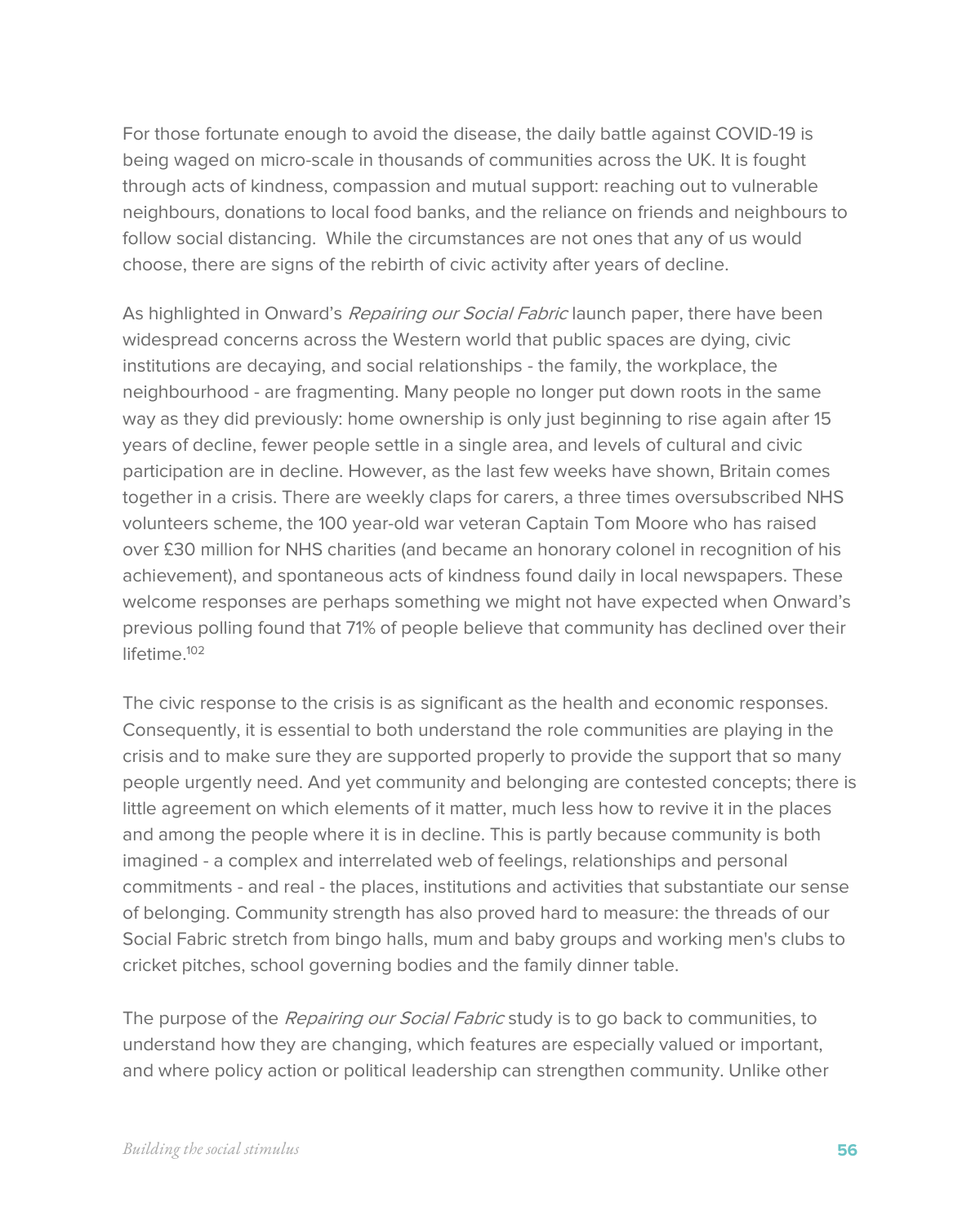studies, it will not only diagnose problems but provide options for reform and remedial action, giving policymakers a series of practical, popular and evidence-based steps to reimagine and renew Britain's social fabric. We expect many of these solutions to come directly from communities themselves, drawn from in-depth qualitative work in different communities in all four nations of the United Kingdom.

#### **Six threads of social fabric**

The research done as part of the Repairing our Social Fabric programme has led to the conclusion that six aspects are particularly important to ordinary people and essential to understanding what is happening in local communities. These six threads provide a conceptual framework that is highly germane to thinking about how communities are responding to the current crisis. As it is an extensive description of what makes up a community today, this taxonomy should be an invaluable tool for understanding how exhaustive policy to support communities through Covid-19 is, and where possible gaps are:

- 1. **Relationships.** The membership of formal groups in a community and their participation in activities with many people. Examples include volunteering, charitable giving and membership of community organisations. Many communities rely on the older generation as the backbone of volunteering in the area, however with this group being at particular risk of Covid-19 it is important to understand how these communities are mobilising other individuals. Although there have been many organisations set up in the wake of Covid-19, many existing organisations have had to pivot resources and activities to meet new needs. Therefore, understanding how new patterns of relationships are forming, and how they relate to existing ones, is important.
- 2. **Physical infrastructure.** The physical resources and infrastructure that are present in communities which facilitate, structure and organise people within a community. These are critical to the facilitation of community activity of all kinds. However, due to social distancing measures people are having to reimagine the infrastructure over which they deliver services. Digital technologies are thrust to centre stage, but access to these is not evenly distributed across the population, raising issues of equality.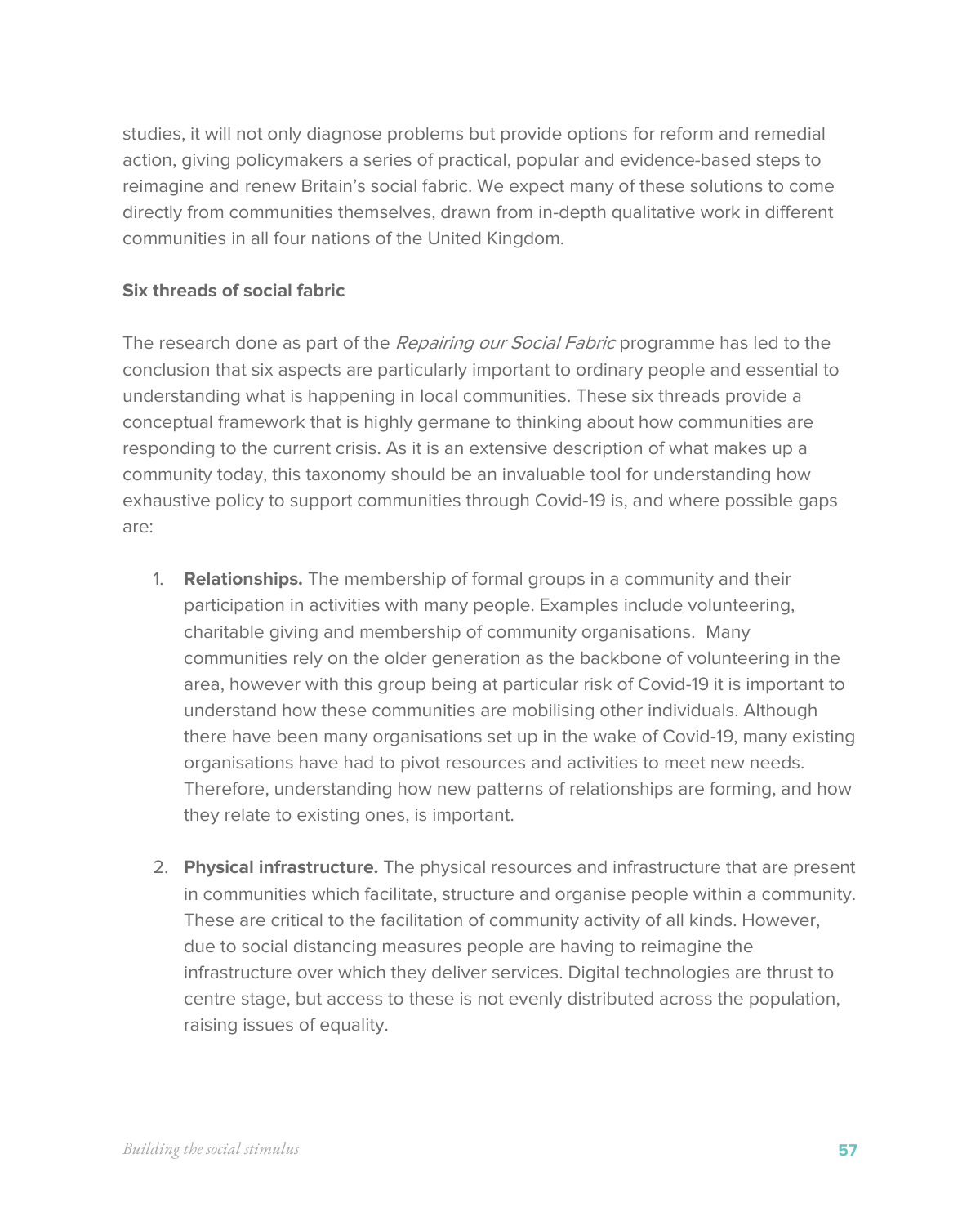- 3. **Civic institutions.** The health of democracy and governance at both the local and national level in the community. We will look at the quality, trust and satisfaction of people with public institutions in the community in which they live. Examples include: locally provided services, local influence of local and national decisionmaking and contact with official representatives. Many communities are basing COVID-19 support around local government services, $103$  with the council acting as a signposting body to ensure there are no repeat services and those who need help get it. The quality of their relationships both upwards, with devolved and national government, as well as downwards, to parish or town councils and civic groups, will be critical to how well communities respond.
- 4. **Economic value.** The tangible assets which hold a monetary and/or economic value to an individual or family within a community. Examples include: stable housing, industry, occupation, type of employment, skills and training, income and other life expenditures. Many of these factors have an impact on the ability of people to react to a crisis. Areas with differing economic strengths will require different responses.
- 5. **Cultural behaviours.** The personal well-being and cultural attitudes on everyday life, society and living structures of the people in a community. This includes people's wider habits, such as marriage and relationships, life satisfaction, household structure, crime, health, education, social trust, drugs, alcohol and smoking. Pre-existing cultural factors impact on willingness to help out in their community, either through giving of time, money or other contributions. As funding tightens, community organisations will rely on volunteers more than ever and so an understanding of current willingness to help, as well as future trends, is crucial.
- 6. **Pride and belonging.** The identification with, and feeling of belonging to, a neighbourhood area, friends and family. This is different from other aspects as it considers the feelings of individuals regarding their immediate local area, neighbourhood and neighbours, as well as the prevalence of social isolation, the diversity of the community, neighbourhood satisfaction, neighbourhood safety, trust between neighbours, and settledness. This could indicate to areas particularly likely to rally round at-risk individuals and those that may need more support to do so.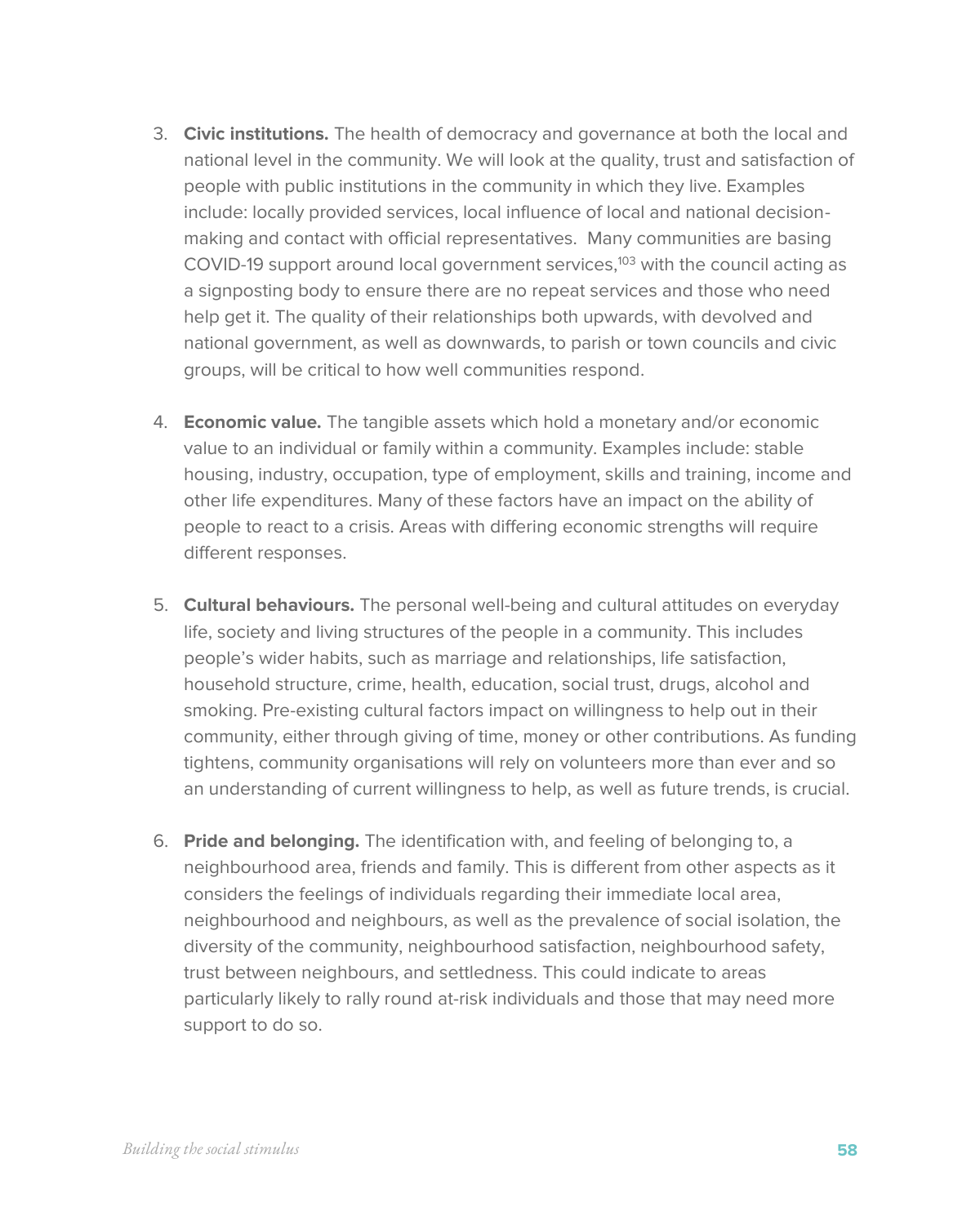## Annex 2

*List of expert participants*



*Building the social stimulus* **59**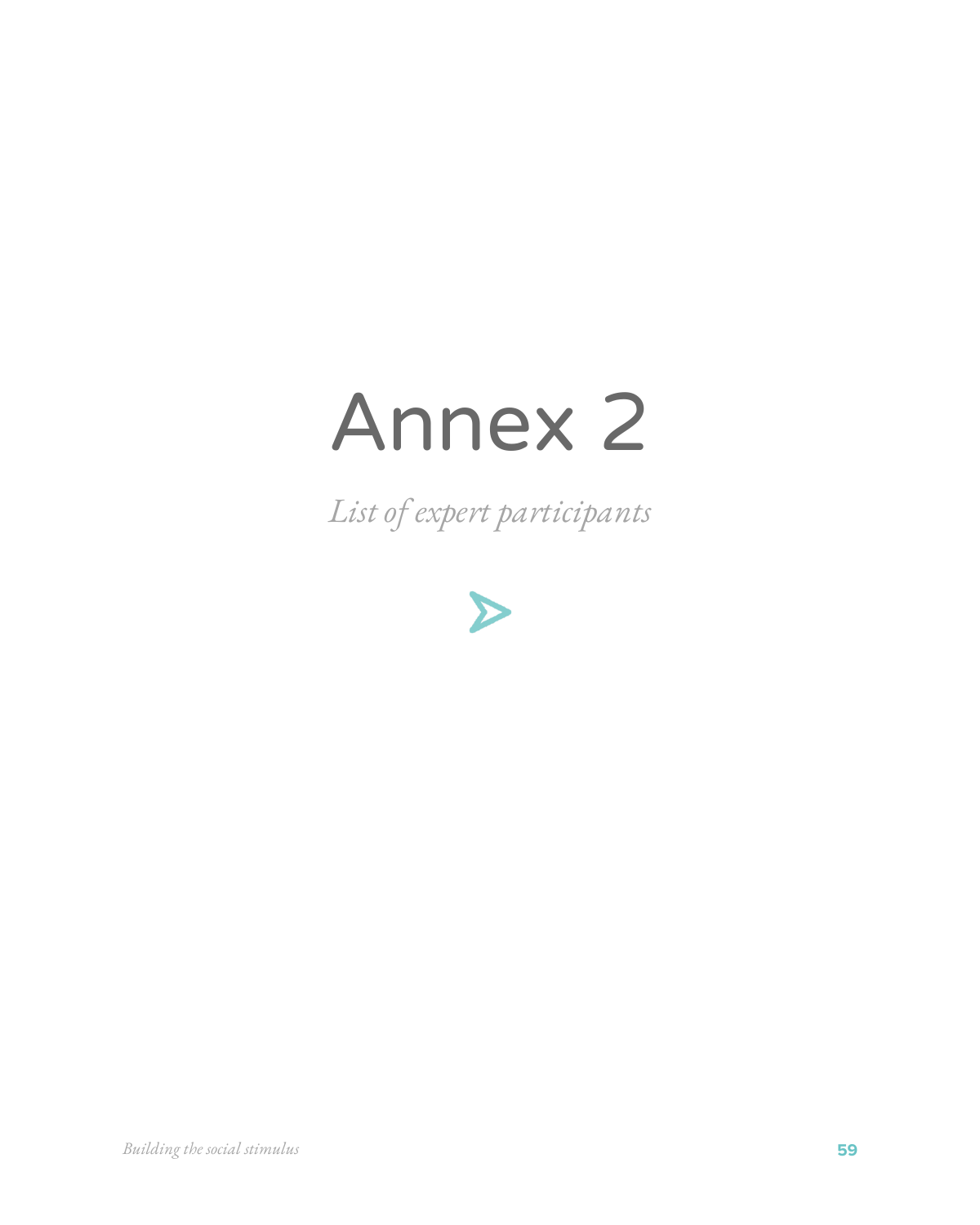We are very grateful for the ideas and input of all the experts who have participated in this project, including:

Adam Lent, Director, NLGN Alex Evans, Founder, the Collective Psychology Project Alex Smith, Founder/CEO, The Cares Family Andrew O'Brien, Social Enterprise UK APLE Collective Cassie Robinson, The National Lottery Community Fund Chris Wood, Assistant Director, Research, Policy and Public Affairs, Shelter Clare Mills, Head of Communications and External Affairs, NAVCA Ed Wallis, Head of Policy and Public Affairs, Locality Ian Cooke, Director, Development Trust Association Scotland Joseph Rowntree Foundation Kitty von Bertele, Luminate Lloyds Bank Foundation for England and Wales Louisa McGeehan, Director of Policy Rights and Advocacy, Child Poverty Action Group Matt Leach, Chief Executive, Local Trust Vidhya Alakeson, Chief Executive, Power to Change Will Somerville, UK Director, Unbound Philanthropy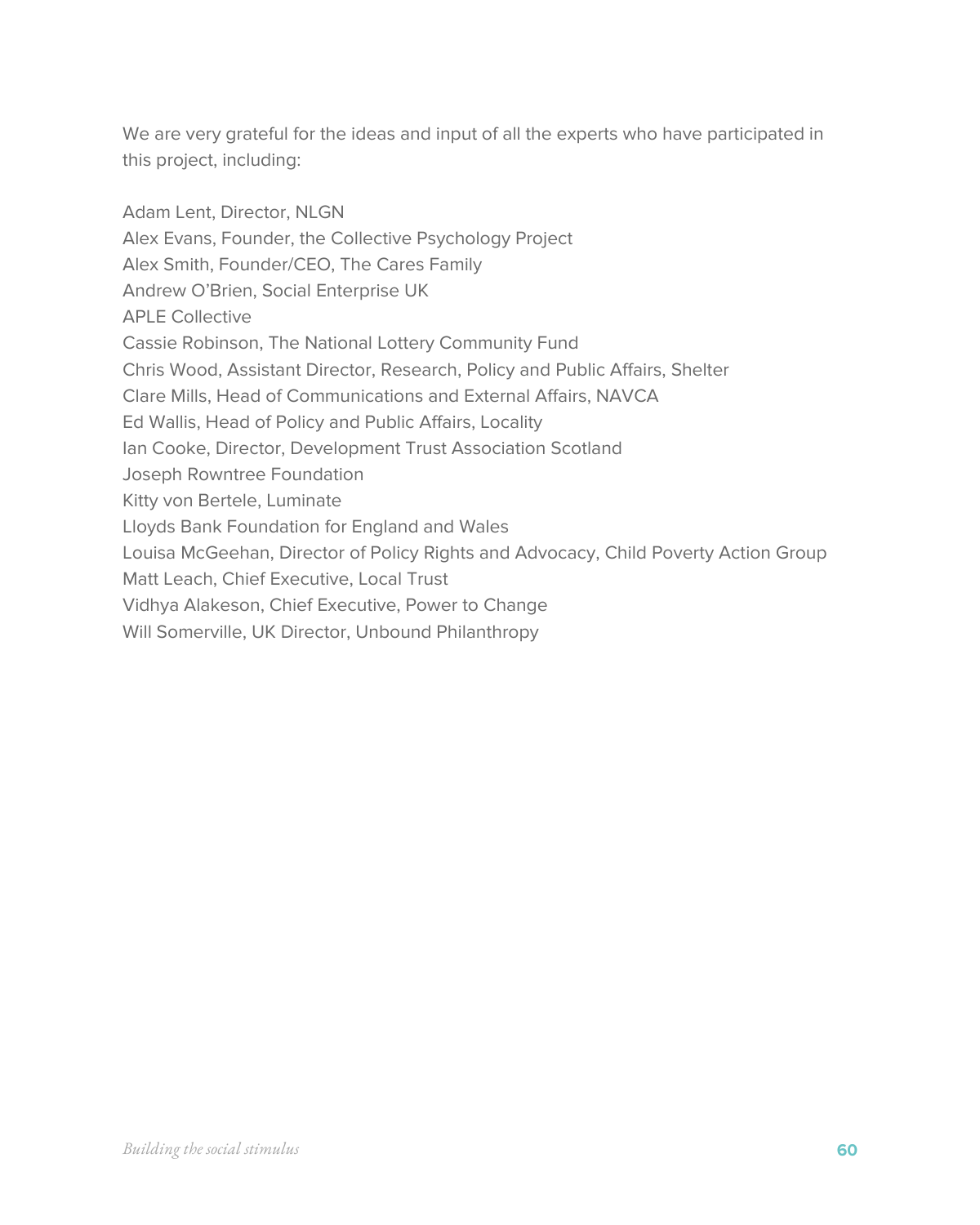## Endnotes

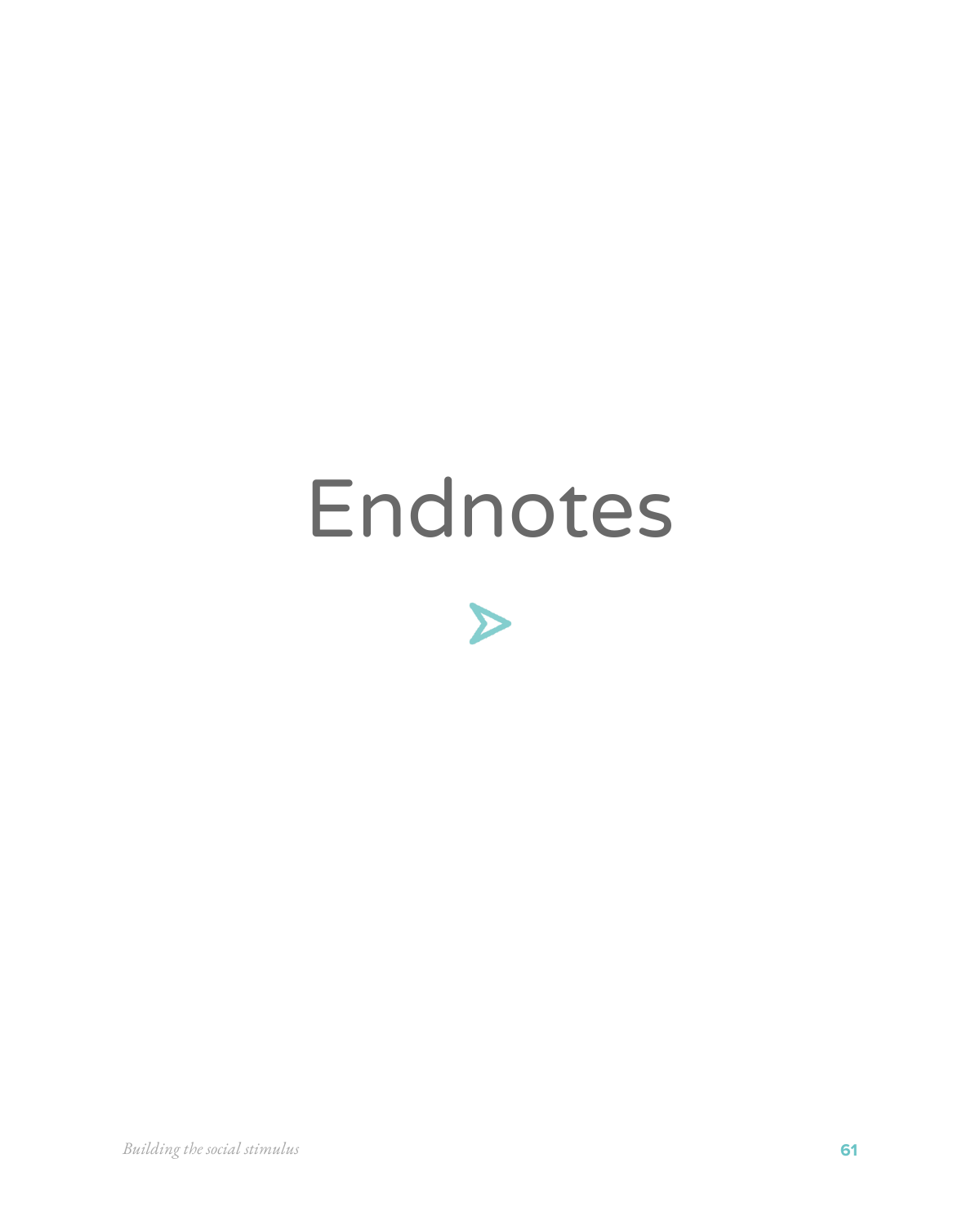<sup>1</sup> [HM Treasury Press Release,](https://www.gov.uk/government/news/chancellor-sets-out-extra-750-million-coronavirus-funding-for-frontline-charities) 8 April 2020.

<sup>2</sup> <https://www.ukonward.com/category/repairing-our-social-fabric/>

<sup>3</sup> <https://www.ukonward.com/covid-19-and-community/>

4[https://www.ukonward.com/wp-content/uploads/2020/03/ONWJ8080-Community-report-](https://www.ukonward.com/wp-content/uploads/2020/03/ONWJ8080-Community-report-200304-WEB.pdf)[200304-WEB.pdf](https://www.ukonward.com/wp-content/uploads/2020/03/ONWJ8080-Community-report-200304-WEB.pdf)

<sup>5</sup> Edmond J. Safra Centre for Ethics, Roadmap to Pandemic Resilience, 20 April 2020

<sup>6</sup> See, for example, Halpern, D (2005), Social Capital

<sup>7</sup> Putnam, R (2000). Bowling Alone: The collapse and Revival of American Community. United States: Simon & Schuster Paperbacks

8[https://www.ncvo.org.uk/about-us/media-centre/press-releases/2748-every-day-counts-as](https://www.ncvo.org.uk/about-us/media-centre/press-releases/2748-every-day-counts-as-charities-still-wait-for-government-support)[charities-still-wait-for-government-support](https://www.ncvo.org.uk/about-us/media-centre/press-releases/2748-every-day-counts-as-charities-still-wait-for-government-support)

<sup>9</sup>[https://www.heritagefund.org.uk/sites/default/files/media/attachments/Economic%20Impact%20of](https://www.heritagefund.org.uk/sites/default/files/media/attachments/Economic%20Impact%20of%20Coronovirus%20March%202020_0.pdf) [%20Coronovirus%20March%202020\\_0.pdf](https://www.heritagefund.org.uk/sites/default/files/media/attachments/Economic%20Impact%20of%20Coronovirus%20March%202020_0.pdf)

 $10$  As outlined in the NPC quide to how philanthropists should respond to Coronavirus. A link is available [here.](https://www.thinknpc.org/resource-hub/coronavirus-guide/)

<sup>11</sup> This is particularly apparent for organisations represented by Locality.

<sup>12</sup> <https://www.civilsociety.co.uk/news/charity-shops-profits-grow-to-almost-300m.html>

<sup>13</sup> NPC, [State of the Sector 2020: The condition of charities before the COVID-19 crisis](https://www.thinknpc.org/resource-hub/state-of-the-sector-2020/)

<sup>14</sup> Impact of COVID-19 on the Charity Sector: Briefing from the Institute of Fundraising, NCVO and

[Charity Finance Group,](https://www.institute-of-fundraising.org.uk/library/impact-of-covid-19-on-the-charity-sector-briefing-from-the/) 30 March, 2020

 $15$  *Ibid.* 

<sup>16</sup> NPC, [State of the Sector 2020: The condition of charities before the COVID-19 crisis](https://www.thinknpc.org/resource-hub/state-of-the-sector-2020/)

<sup>17</sup> The Independent, 4 April 2020

<sup>18</sup> https://covidmutualaid.org/local-groups/, correct as of 15 April, 2020

<sup>19</sup> https://covidmutualaid.org/faq/

<sup>20</sup> Facebook, 9 April 2020. Correspondence with Onward.

<sup>21</sup> Facebook, 9 April 2020. Correspondence with Onward.

<sup>22</sup>Marco Felice, *Social capital and the response to Covid-19*, April 2020

23[https://localtrust.org.uk/news-and-stories/news/new-research-will-explore-how-communities](https://localtrust.org.uk/news-and-stories/news/new-research-will-explore-how-communities-respond-to-and-recover-from-covid-19-crisis/)[respond-to-and-recover-from-covid-19-crisis/](https://localtrust.org.uk/news-and-stories/news/new-research-will-explore-how-communities-respond-to-and-recover-from-covid-19-crisis/)

<sup>24</sup> As reported by [The Guardian.](https://www.theguardian.com/world/2020/mar/25/astonishing-170000-people-sign-up-to-be-nhs-volunteers-in-15-hours-coronavirus)

<sup>25</sup> [The Guardian,](https://www.theguardian.com/society/2020/apr/13/a-million-volunteer-to-help-nhs-and-others-during-covid-19-lockdown) 13 April 2020

<sup>26</sup> NCVO, [UK Civil Society Almanac 2019](https://data.ncvo.org.uk/volunteering/demographics/#by-age)

<sup>27</sup> NPC guide to how philanthropists should respond to Coronavirus. A link is available [here.](https://www.thinknpc.org/resource-hub/coronavirus-guide/)

<sup>28</sup> NPC guide to how philanthropists should respond to Coronavirus. A link is available [here.](https://www.thinknpc.org/resource-hub/coronavirus-guide/)

<sup>29</sup> Savanta, [Coronavirus daily tracker:](https://savanta.com/view/coronavirus-worry-at-highest-levels-for-over-a-week/) April 15th 2020

<sup>30</sup> <https://www.civilsociety.co.uk/news/nhs-charities-together-appeal-raises-55m-for-members.html>

<sup>31</sup> [National Emergencies Trust Press Release,](https://nationalemergenciestrust.org.uk/net-welcomes-the-duke-of-cambridge-as-patron/) 12 April 2020

32[https://www.retail-week.com/grocery/tesco-launches-30m-coronavirus-community-support](https://www.retail-week.com/grocery/tesco-launches-30m-coronavirus-community-support-package/7034519.article?authent=1)[package/7034519.article?authent=1](https://www.retail-week.com/grocery/tesco-launches-30m-coronavirus-community-support-package/7034519.article?authent=1)

<sup>33</sup> [Barclays Press Release,](https://home.barclays/news/press-releases/2020/04/barclays-launches-p100-million-covid-19-community-aid-package/) 7 April 2020

<sup>34</sup> [https://fundraising.co.uk/2020/03/19/covid-19-martin-lewis-offers-1m-fund-for-small-and-local](https://fundraising.co.uk/2020/03/19/covid-19-martin-lewis-offers-1m-fund-for-small-and-local-charities/)[charities/](https://fundraising.co.uk/2020/03/19/covid-19-martin-lewis-offers-1m-fund-for-small-and-local-charities/)

35 World Health Organisation, [Mental Health and COVID-19](http://www.euro.who.int/en/health-topics/noncommunicable-diseases/mental-health/data-and-resources/mental-health-and-covid-19)

<sup>36</sup> Multidisciplinary research priorities for the COVID-19 pandemic: a call for action for mental health [science,](https://www.thelancet.com/pdfs/journals/lanpsy/PIIS2215-0366(20)30168-1.pdf) 15 April 2020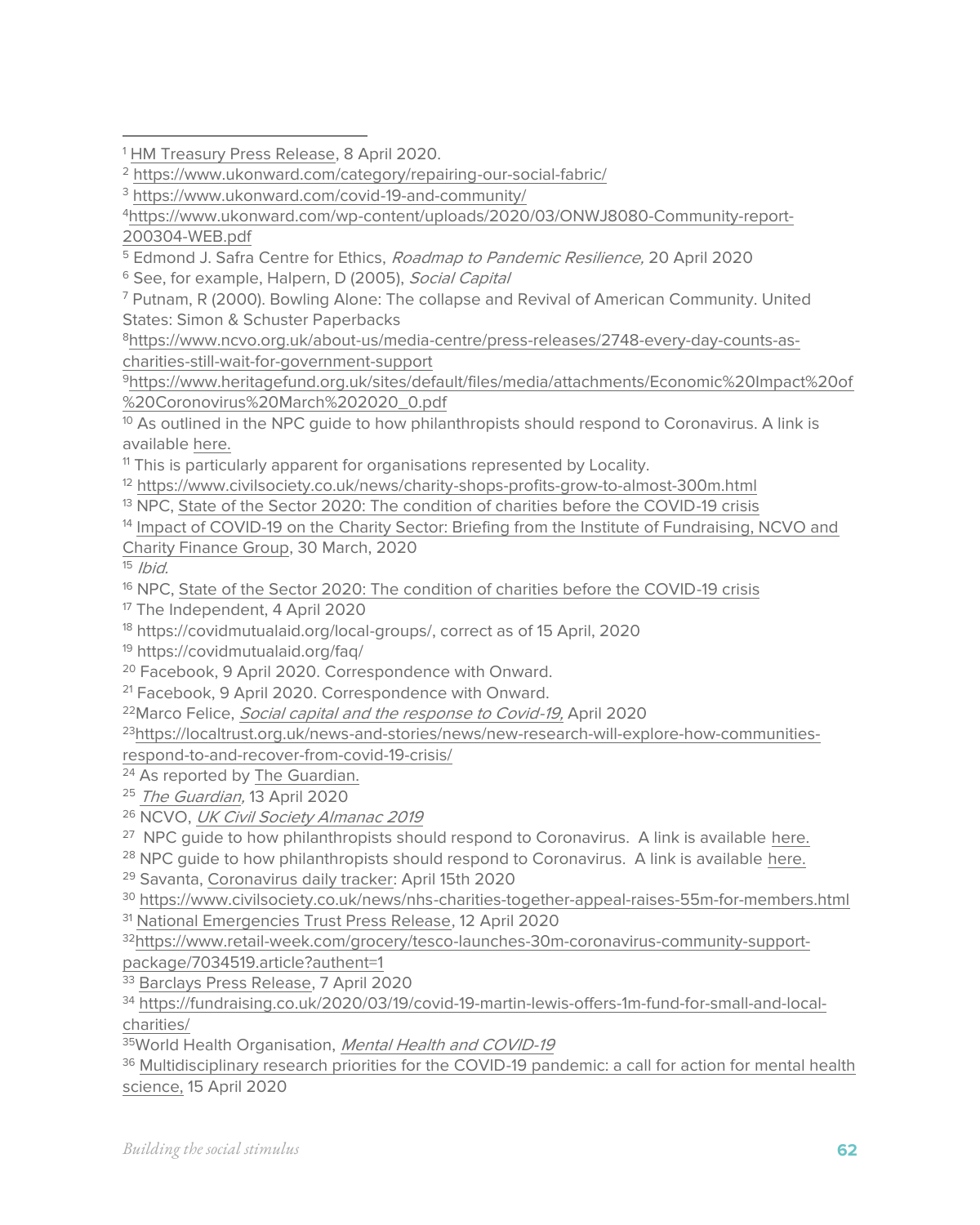<sup>37</sup> Office for National Statistics, *[Exploring the UK's digital divide](https://www.ons.gov.uk/peoplepopulationandcommunity/householdcharacteristics/homeinternetandsocialmediausage/articles/exploringtheuksdigitaldivide/2019-03-04)*, 4 March 2019

[Lloyds Bank UK Consumer Digital Index 2019](https://www.lloydsbank.com/assets/media/pdfs/banking_with_us/whats-happening/lb-consumer-digital-index-2019-report.pdf)

*Ibid* 

40 Carers UK, [Facts about Carers,](https://www.carersuk.org/images/Facts_about_Carers_2019.pdf) August 2019

<sup>41</sup> Office For National Statistics, [Families and the labour market, UK: 2019](https://www.ons.gov.uk/employmentandlabourmarket/peopleinwork/employmentandemployeetypes/articles/familiesandthelabourmarketengland/2019#balancing-work-and-family-life), 24 October 2019: Around 1 in 12 mothers said they had changed jobs or employer to help with childcare arrangements, compared with 1 in 50 fathers.

42 Office for National Statistics, [Coronavirus and the social impacts on Great Britain](https://www.ons.gov.uk/peoplepopulationandcommunity/healthandsocialcare/healthandwellbeing/bulletins/coronavirusandthesocialimpactsongreatbritain/16april2020), 16 April 2020

For full details see<https://www.ukonward.com/covid-19-and-community/>

[HM Treasury Press Release,](https://www.gov.uk/government/news/chancellor-sets-out-extra-750-million-coronavirus-funding-for-frontline-charities) 8 April 2020

[HM Treasury Press Release,](https://www.gov.uk/government/news/chancellor-announces-workers-support-package) 20 March 2020

[Department of Health and Social Care \(DHSC\) Press Release,](https://www.gov.uk/government/news/new-advice-to-support-mental-health-during-coronavirus-outbreak) 29 March 2020)

[NHS England website](https://www.england.nhs.uk/participation/get-involved/volunteering/nhs-volunteer-responders/)

[DHSC Press Release,](https://www.gov.uk/government/news/government-outlines-further-plans-to-support-health-and-social-care-system-in-fight-against-covid-19) 8 March 2020

[DCMS Press Release,](https://www.gov.uk/government/news/culture-secretary-works-with-charities-to-galvanise-covid-19-volunteers) 18 March 2020

[Disclosure and Barring Service Press Release,](https://www.gov.uk/government/news/covid-19-changes-to-dbs-id-checking-guidelines) 24 March 2020

[Department for Education Press Release,](https://www.gov.uk/government/news/covid-19-adoption-support-fund-scheme-to-help-vulnerable-families) 10 April 2020

[Cabinet Office, DHSC and Public Health England Press Release,](https://www.gov.uk/government/news/government-launches-coronavirus-information-service-on-whatsapp) 25 March 2020 an[d DHSC](https://www.gov.uk/government/news/next-stage-of-expanded-coronavirus-covid-19-public-information-campaign-launches) 

[Press Release,](https://www.gov.uk/government/news/next-stage-of-expanded-coronavirus-covid-19-public-information-campaign-launches) 15 March 2020

[10 Downing Street Press Release](https://www.gov.uk/government/publications/pm-letter-to-nation-on-coronavirus)

[Public Health England Press Release,](https://www.gov.uk/government/news/covid-19-mental-health-campaign-launches) 17 April 2020

 [Cabinet Office and Department of Culture, Media and Sport \(DCMS\) Press Release,](https://www.gov.uk/government/news/government-cracks-down-on-spread-of-false-coronavirus-information-online) 30 March 2020)

[Department of Health and Social Care Press Release,](https://www.gov.uk/government/news/nhs-works-with-tech-firms-to-help-care-home-residents-and-patients-connect-with-loved-ones) 9 April 2020

[DCMS Press Release,](https://www.gov.uk/government/news/government-agrees-measures-with-telecoms-companies-to-support-vulnerable-consumers-through-covid-19) 29 March 2020

[DHSC Press Release,](https://www.gov.uk/government/news/new-technology-challenge-to-support-people-who-are-isolating) 23 March 2020

- [Department for Education Press Release,](https://www.gov.uk/government/news/new-major-package-to-support-online-learning) 19 April 2020
- <sup>60</sup> [Arts Council England website](https://www.artscouncil.org.uk/covid19)

[DCMS Press Release,](https://www.gov.uk/government/news/culture-at-your-fingertips-from-home) 28 March 2020

[Ministry of Housing, Communities and Local Government Press Release](https://www.gov.uk/government/news/3-2-million-emergency-support-for-rough-sleepers-during-coronavirus-outbreak)

<sup>63</sup> Letter from Luke Hall MP, Minister for Local Government and Homelessness to local authorities,

26 March 2020

<sup>64</sup>Ministry of Housing, Communities and Local Government; DHSC and Public Health England Press [Release,](https://www.gov.uk/government/news/major-new-measures-to-protect-people-at-highest-risk-from-coronavirus) 21 March 2020

[DEFRA, DfT, DBEI Press Release,](https://www.gov.uk/government/news/supermarkets-to-join-forces-to-feed-the-nation) 19 March 2020

[DEFRA Press Release,](https://www.gov.uk/government/news/new-measures-on-night-time-deliveries-to-supermarkets-to-support-coronavirus-response) 9 March 2020

[Charity Commission Press Release,](https://www.gov.uk/government/news/regulators-urge-safe-giving-to-charities-as-communities-respond-to-coronavirus-pandemic) 19 March 2020

68The quidance can be found [here.](https://www.gov.uk/government/news/coronavirus-covid-19-guidance-for-the-charity-sector?utm_source=71b1d992-ff57-4381-8272-0d4fe502994b&utm_medium=email&utm_campaign=govuk-notifications&utm_content=immediate)

69The guidance can be found [here.](https://www.charitysorp.org/about-the-sorp/covid-19/)

Office of [the Regulator of Community Interest Companies Press Release,](https://www.gov.uk/government/news/coronavirus-covid-19-guidance-for-community-interest-companies-cics) 17 April 2020

[MHCLG Press Release,](https://www.gov.uk/government/speeches/communities-secretary-robert-jenrick-on-covid-19-response-18-april-2020) 18 April 2020

[Scottish Government Press Release,](https://www.gov.scot/news/helping-communities-affected-by-covid-19/) 18 March 2020

[Welsh Government Press Release,](https://gov.wales/first-minister-launches-looking-out-each-other-campaign-wales) 22 March 2020

[Welsh Government Press Release,](https://gov.wales/new-500-million-economic-resilience-fund-launched-wales) 30 March 2020

[Welsh Government Press Release,](https://gov.wales/multi-million-pound-boost-to-support-volunteers-and-wales-most-vulnerable) 27 March 2020

[Welsh Government Press Release,](https://gov.wales/multi-million-pound-boost-to-support-volunteers-and-wales-most-vulnerable) 27 March 2020

[Welsh Government Press Release,](https://gov.wales/18m-support-culture-creative-and-sport-sector-wales) 1 April 2020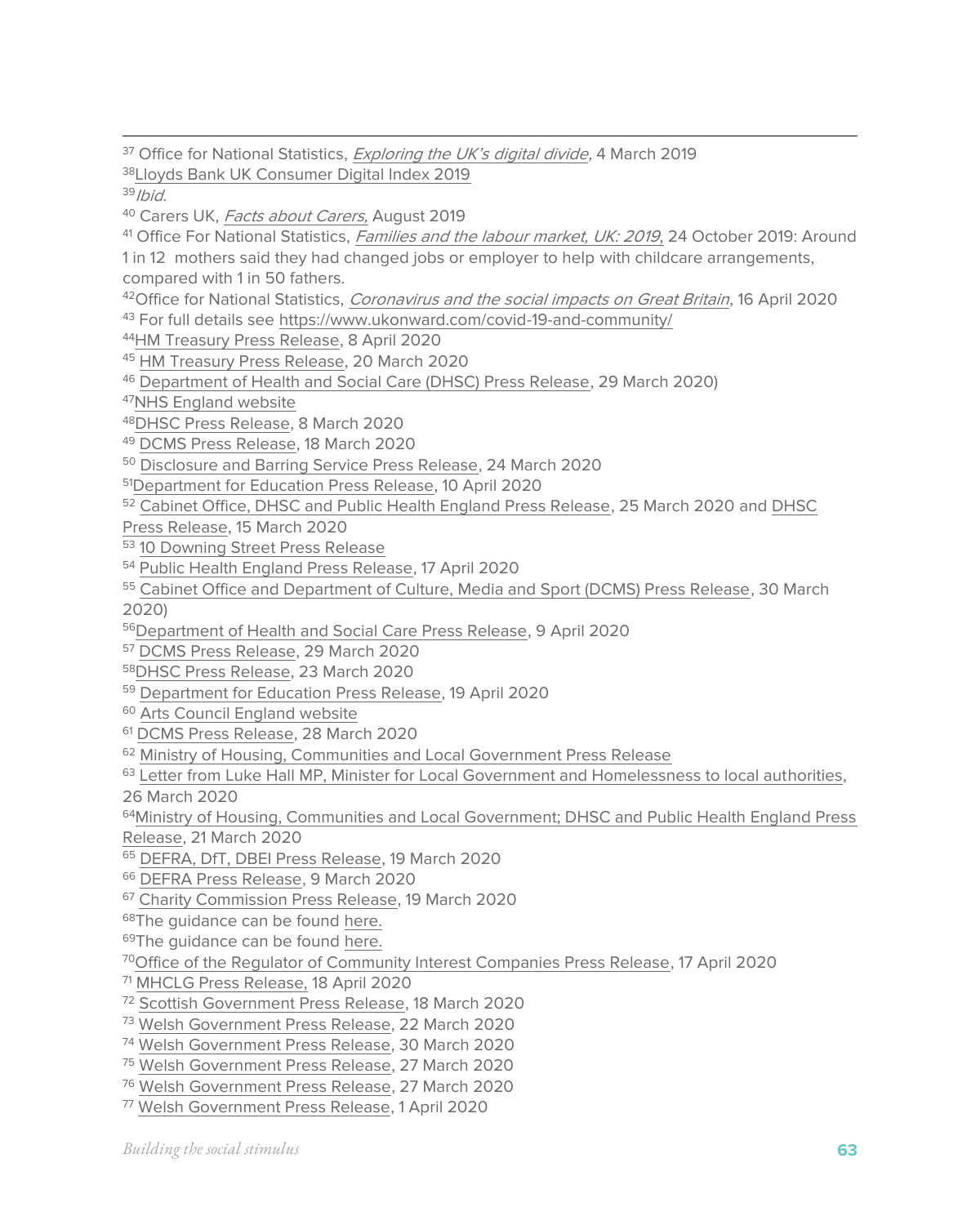<sup>78</sup> [Welsh Government Press Release,](https://gov.wales/10-million-emergency-support-rough-sleepers-wales-during-coronavirus-outbreak) 20 March 2020

<sup>79</sup> [DfC Press Release,](https://www.communities-ni.gov.uk/news/minister-outlines-initial-support-community-and-voluntary-groups-they-pull-together-respond-covid-19) 18 March 2020

<sup>80</sup> [DfC Press release,](https://www.communities-ni.gov.uk/news/minister-announces-further-support-those-affected-by-covid-19) 24 March 2020

<sup>81</sup> [Arts Council Press Release,](http://artscouncil-ni.org/news/message-from-arts-council-chief-executive) 30 March 2020

<sup>82</sup> [DfC Press Release,](https://www.communities-ni.gov.uk/news/minister-hargey-ensures-sports-sector-supported) 30 March 2020

<sup>83</sup> https://www.london.gov.uk/press-releases/mayoral/mayor-contributes-1m-to-emergency-supportfund

84https://www.nottinghamshire.gov.uk/business-community/community-and-voluntary-

sector/supporting-voluntary-sector/covid-19-community-fund

85https://www.york.gov.uk/news/article/120/city-of-york-council-announces-emergency-fund-tosupport-residents

<sup>86</sup> https://www.norfolkfoundation.com/funding-support/grants/groups/covid-19-communityresponse-fund/

87https://bjournal.co/council-grants-up-to-5000-available-for-community-and-voluntary-groupsaiding-in-covid-19-crisis/

88See for example, NCVO blog, Government Funding for Charities an Important Start but More is [Needed,](https://blogs.ncvo.org.uk/2020/04/09/government-funding-for-charities-an-important-start-but-more-is-needed/) 9 April 2020

<sup>89</sup> NCVO, Charity Policy Round-Up, 31 March 2020

<sup>90</sup> [https://www.ncvo.org.uk/practical-support/information/coronavirus/1748-why-do-charities-have](https://www.ncvo.org.uk/practical-support/information/coronavirus/1748-why-do-charities-have-paid-staff)[paid-staff](https://www.ncvo.org.uk/practical-support/information/coronavirus/1748-why-do-charities-have-paid-staff)

<sup>91</sup> NAVCA

92 Lloyds Foundation conversation with Onward

<sup>93</sup> See for example: [https://wcva.cymru/funding/social-investment-cymru/third-sector-resilience](https://wcva.cymru/funding/social-investment-cymru/third-sector-resilience-fund-for-wales/)[fund-for-wales/](https://wcva.cymru/funding/social-investment-cymru/third-sector-resilience-fund-for-wales/)

<sup>94</sup> <https://www.helpguide.org/articles/healthy-living/volunteering-and-its-surprising-benefits.htm> <sup>95</sup> https://locality.org.uk/policy-campaigns/keep-it-local/

96We believe this figure would be achievable with effort. In World War II a public fundraising campaign to pay for Spitfire planes raised £650 million in today's prices. For more details see: <https://www.bbc.co.uk/news/uk-england-35697546>

<sup>97</sup> <https://us2.campaign-archive.com/?u=38c419b74d4bb7775b5dcb565&id=d8e5fe5dee> 98

[https://assets.publishing.service.gov.uk/government/uploads/system/uploads/attachment\\_data/file/](https://assets.publishing.service.gov.uk/government/uploads/system/uploads/attachment_data/file/878627/200408_Letter_to_Partners__C-19_Response__FINAL.pdf) [878627/200408\\_Letter\\_to\\_Partners\\_\\_C-19\\_Response\\_\\_FINAL.pdf](https://assets.publishing.service.gov.uk/government/uploads/system/uploads/attachment_data/file/878627/200408_Letter_to_Partners__C-19_Response__FINAL.pdf)

<sup>99</sup> [https://www.gov.uk/government/news/independent-report-presents-blueprint-for-expanding](https://www.gov.uk/government/news/independent-report-presents-blueprint-for-expanding-dormant-assets-scheme)[dormant-assets-scheme](https://www.gov.uk/government/news/independent-report-presents-blueprint-for-expanding-dormant-assets-scheme)

100The value of the National Fund stands at £498, 762, 757, as of 5 April 2018 (The National Fund [Report and Financial Year Statements for the Year Ended 5th April 2018\)](http://apps.charitycommission.gov.uk/Accounts/Ends14/0001046814_AC_20180405_E_C.pdf)

<sup>101</sup>On 5 March 2020, Ministry of Justice Lords Spokesperson, Lord Keen of Elie noted: 'At present the fund cannot be used unless it completely clears the national debt, due to the terms of the fund's charitable trust. On 22 May 2018 my predecessor made an application to the High Court to vary the terms of the charitable trust so that the National Fund can be used to help pay down the national debt. It is now for the High Court to decide whether the terms of the charitable trust should be varied. If the application is successful the money in the fund will be paid over to the National Debt Commissioners towards the reduction of the national debt. A hearing of the claim is due to take place in October' (Lords Hansard, 5 March 2020, [1729WA\)](https://www.parliament.uk/business/publications/written-questions-answers-statements/written-question/Lords/2020-02-24/HL1729/). 102Onward (2019), Politics of Belonging

*Building the social stimulus* **64**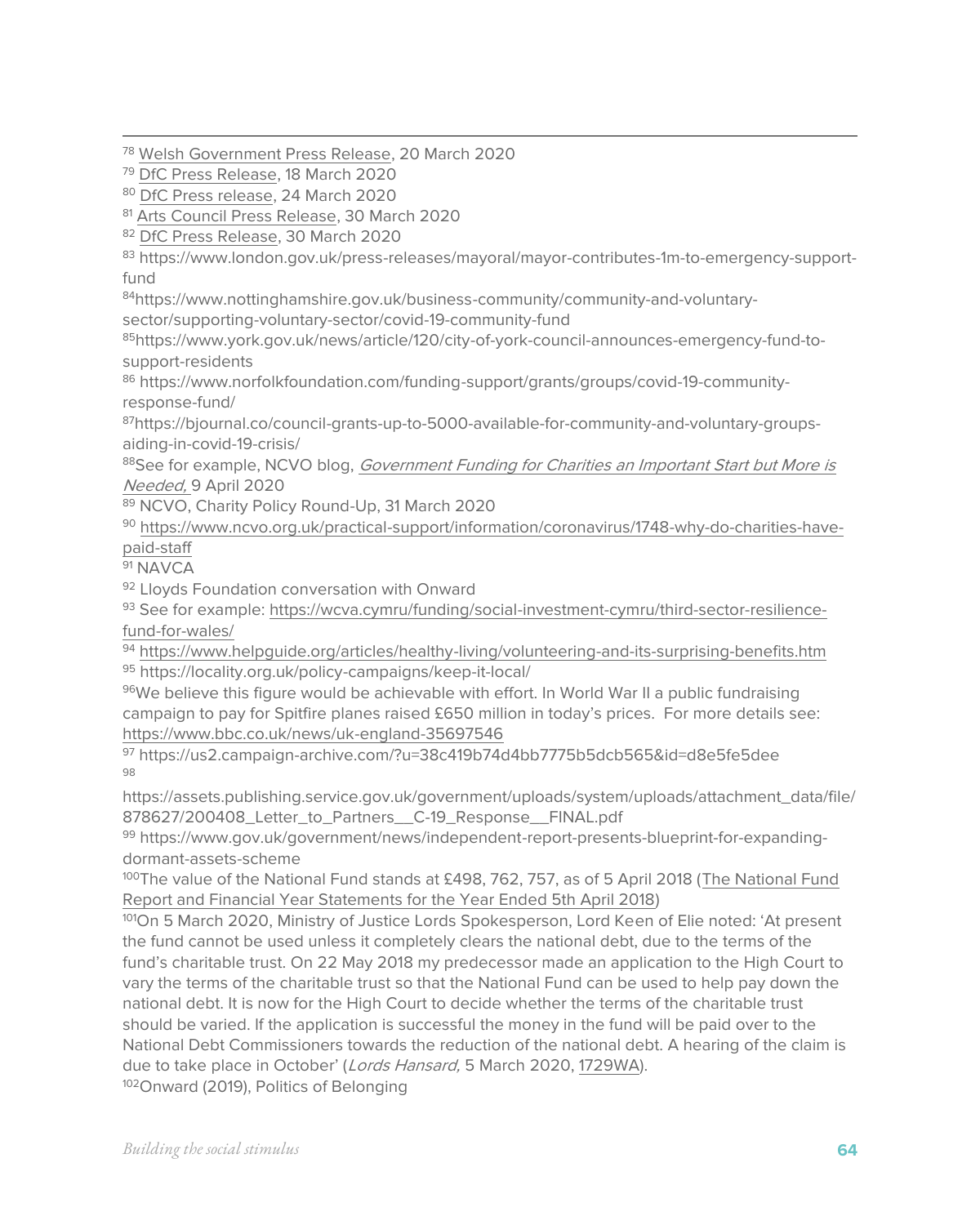103Barking and Dagenham Council brought forward the planned launch of the BD Can network by a month, and used it to create a web of support through trusted community and charitable organisations.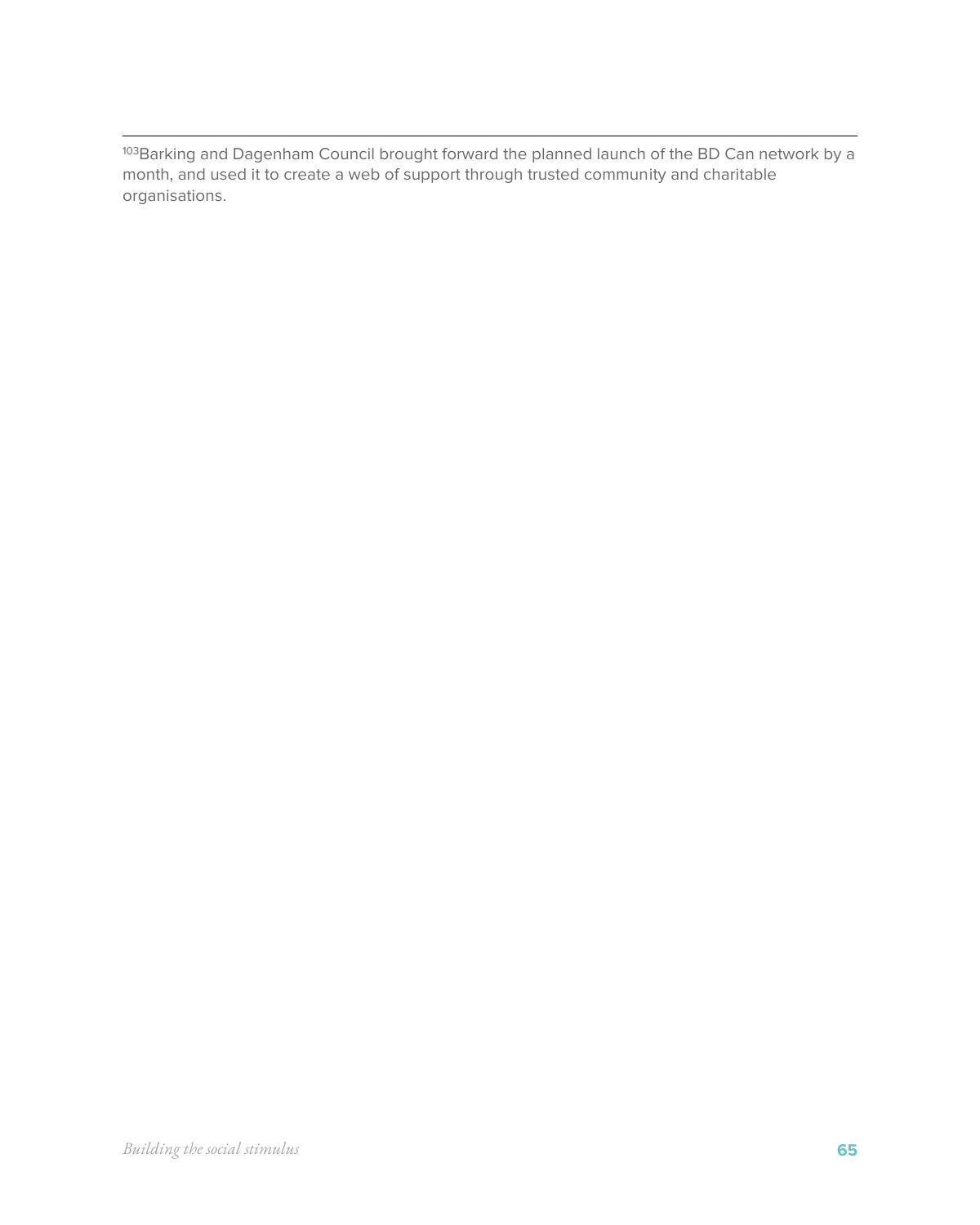## Support Onward

Onward is an independent, not-for-profit thinktank. We rely on the generous support of individuals and trusts, as well as partnerships with charities and businesses, to support our leading programme of research and events.

#### **Individual and Trust donations**

Onward's core programme of research is funded by individual and trust donations. If you are an individual or represent a philanthropic trust and would like to support our ongoing research agenda, we would love to hear from you. We do not accept corporate funding for research reports. Please note that Onward retains copyright and full editorial control over any written research it produces, irrespective of funding.

Please contact us on office@ukonward.com if you would like to donate by cheque or you can donate electronically using Onward's account details below.

UK Onward Thinktank Ltd Not-for-profit company no. 11326052 Bank: Natwest Account number: 21328412 Sort code: 50–10–05

#### **Partnerships with companies and charities**

Alongside our research, we want to work closely with charities, trusts and businesses, large and small, to further the political debate and bring the expertise and ideas from outside government to bear on the policymaking process.

If you would like to partner with Onward as a sponsor of one of our roundtable events or conferences, or to join our Business Leaders Network to engage further with our work, please get in touch at office@ukonward.com.

#### **A commitment to transparency**

Onward is committed to transparency and will publish the names of individuals and organisations who give us more than £5,000 of support each year. This will be published on our website twice a year.